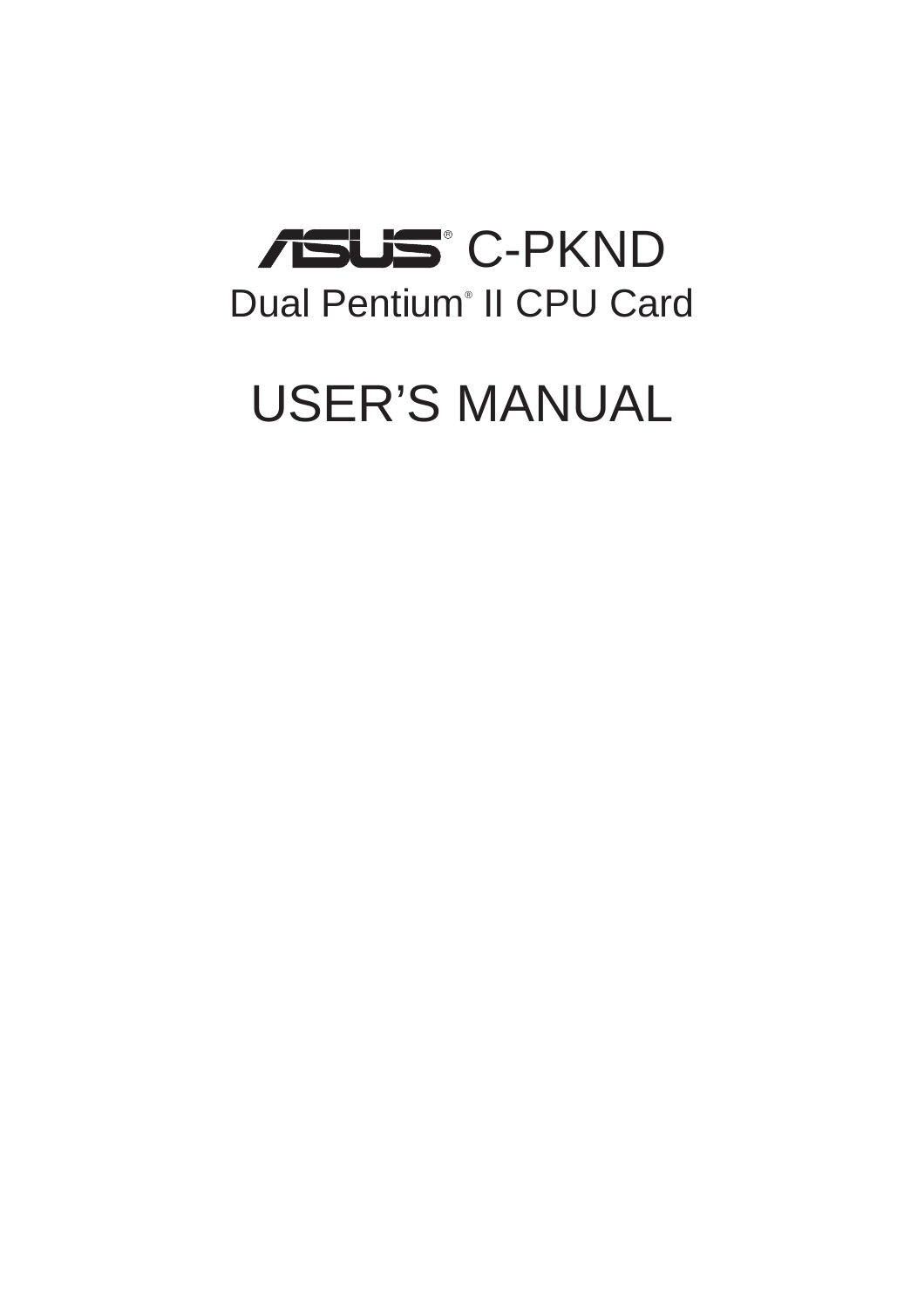# USER'S NOTICE

No part of this manual, including the products and softwares described in it, may be reproduced, transmitted, transcribed, stored in a retrieval system, or translated into any language in any form or by any means, except documentation kept by the purchaser for backup purposes, without the express written permission of ASUSTeK COMPUTER INC. ("ASUS").

ASUS PROVIDES THIS MANUAL "AS IS" WITHOUT WARRANTY OF ANY KIND, EITHER EXPRESS OR IMPLIED, INCLUDING BUT NOT LIMITED TO THE IMPLIED WARRANTIES OR CONDITIONS OF MERCHANTABILITY OR FITNESS FOR A PAR-TICULAR PURPOSE. IN NO EVENT SHALL ASUS, ITS DIRECTORS, OFFICERS, EMPLOYEES OR AGENTS BE LIABLE FOR ANY INDIRECT, SPECIAL, INCIDEN-TAL, OR CONSEQUENTIAL DAMAGES (INCLUDING DAMAGES FOR LOSS OF PROFITS, LOSS OF BUSINESS, LOSS OF USE OR DATA, INTERRUPTION OF BUSI-NESS AND THE LIKE), EVEN IF ASUS HAS BEEN ADVISED OF THE POSSIBILITY OF SUCH DAMAGES ARISING FROM ANY DEFECT OR ERROR IN THIS MANUAL OR PRODUCT.

Products and corporate names appearing in this manual may or may not be registered trademarks or copyrights of their respective companies, and are used only for identification or explanation and to the owners' benefit, without intent to infringe.

- Intel, LANDesk, and Pentium are registered trademarks of Intel Corporation.
- IBM and OS/2 are registered trademarks of International Business Machines.
- Symbios is a registered trademark of Symbios Logic Corporation.
- Windows and MS-DOS are registered trademarks of Microsoft Corporation.
- Sound Blaster AWE32 and SB16 are trademarks of Creative Technology Ltd.
- Adobe and Acrobat are registered trademarks of Adobe Systems Incorporated.

The product name and revision number are both printed on the board itself. Manual revisions are released for each board design represented by the digit before and after the period of the manual revision number. Manual updates are represented by the third digit in the manual revision number.

For previous or updated manuals, BIOS, drivers, or product release information, contact ASUS at http://www.asus.com.tw or through any of the means indicated on the following page.

SPECIFICATIONS AND INFORMATION CONTAINED IN THIS MANUAL ARE FUR-NISHED FOR INFORMATIONAL USE ONLY, AND ARE SUBJECT TO CHANGE AT ANY TIME WITHOUT NOTICE, AND SHOULD NOT BE CONSTRUED AS A COM-MITMENT BY ASUS. ASUS ASSUMES NO RESPONSIBLITY OR LIABILITY FOR ANY ERRORS OR INACCURACIES THAT MAY APPEAR IN THIS MANUAL, INCLUD-ING THE PRODUCTS AND SOFTWARES DESCRIBED IN IT.

**Copyright © 1997 ASUSTeK COMPUTER INC. All Rights Reserved.**

| <b>Product Name:</b>    | <b>ASUS C-PKND</b> |
|-------------------------|--------------------|
| <b>Manual Revision:</b> | 1.02               |
| <b>Release Date:</b>    | <b>July 1997</b>   |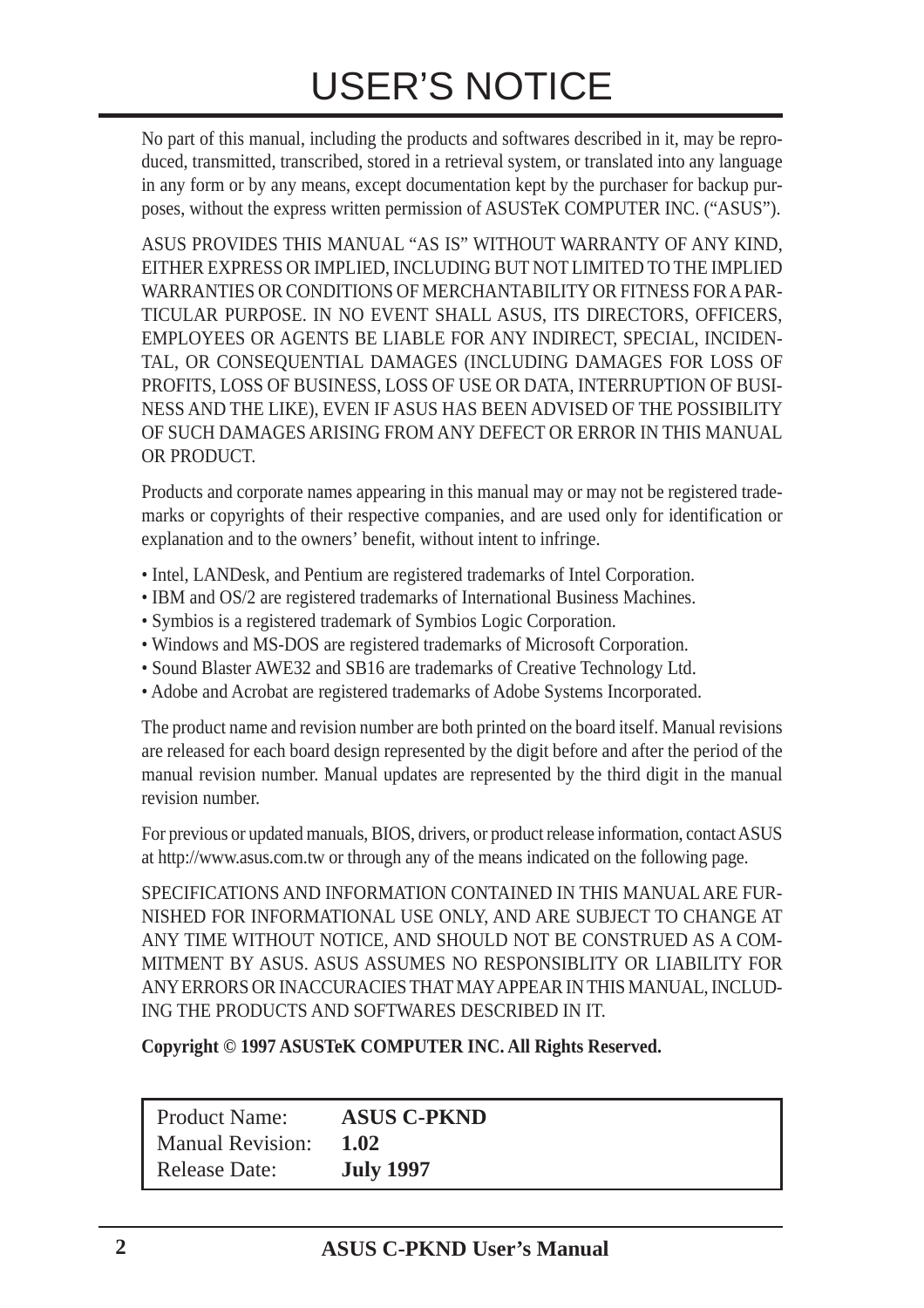# ASUS CONTACT INFORMATION

## ASUSTeK COMPUTER INC.

### Marketing Info

Address: 150 Li-Te Road, Peitou, Taipei, Taiwan 112, ROC Telephone: +886-2-894-3447 Fax: +886-2-894-3449 Email: info@asus.com.tw

### Technical Support

| Fax:    | $+886 - 2 - 895 - 9254$  |
|---------|--------------------------|
| BBS:    | $+886-2-896-4667$        |
| Email:  | tsd@asus.com.tw          |
| WWW:    | www.asus.com.tw          |
| Gopher: | gopher.asus.com.tw       |
| FTP:    | ftp.asus.com.tw/pub/ASUS |

## ASUS COMPUTER INTERNATIONAL

### Marketing Info

| Address:   | 721 Charcot Avenue, San Jose, CA 95131, USA |
|------------|---------------------------------------------|
| Telephone: | $+1-408-474-0567$                           |
| Fax:       | $+1-408-474-0568$                           |
| Email:     | info-usa@asus.com.tw                        |
|            |                                             |

### Technical Support

| BBS:   | $+1 - 408 - 474 - 0569$ |
|--------|-------------------------|
| Email: | $tsd-usa@assus.com.tw$  |
| WWW:   | www.asus.com            |

### ASUS COMPUTER GmbH

### Marketing Info

| Address:   | Harkort Str. 25, 40880 Ratingen, BRD, Germany |
|------------|-----------------------------------------------|
| Telephone: | 49-2102-445011                                |
| Fax:       | 49-2102-442066                                |
| Email:     | info-ger@asus.com.tw                          |

### Technical Support

| BBS:     | 49-2102-448690      |
|----------|---------------------|
| Email:   | tsd-ger@asus.com.tw |
| Hotline: | 49-2102-499712      |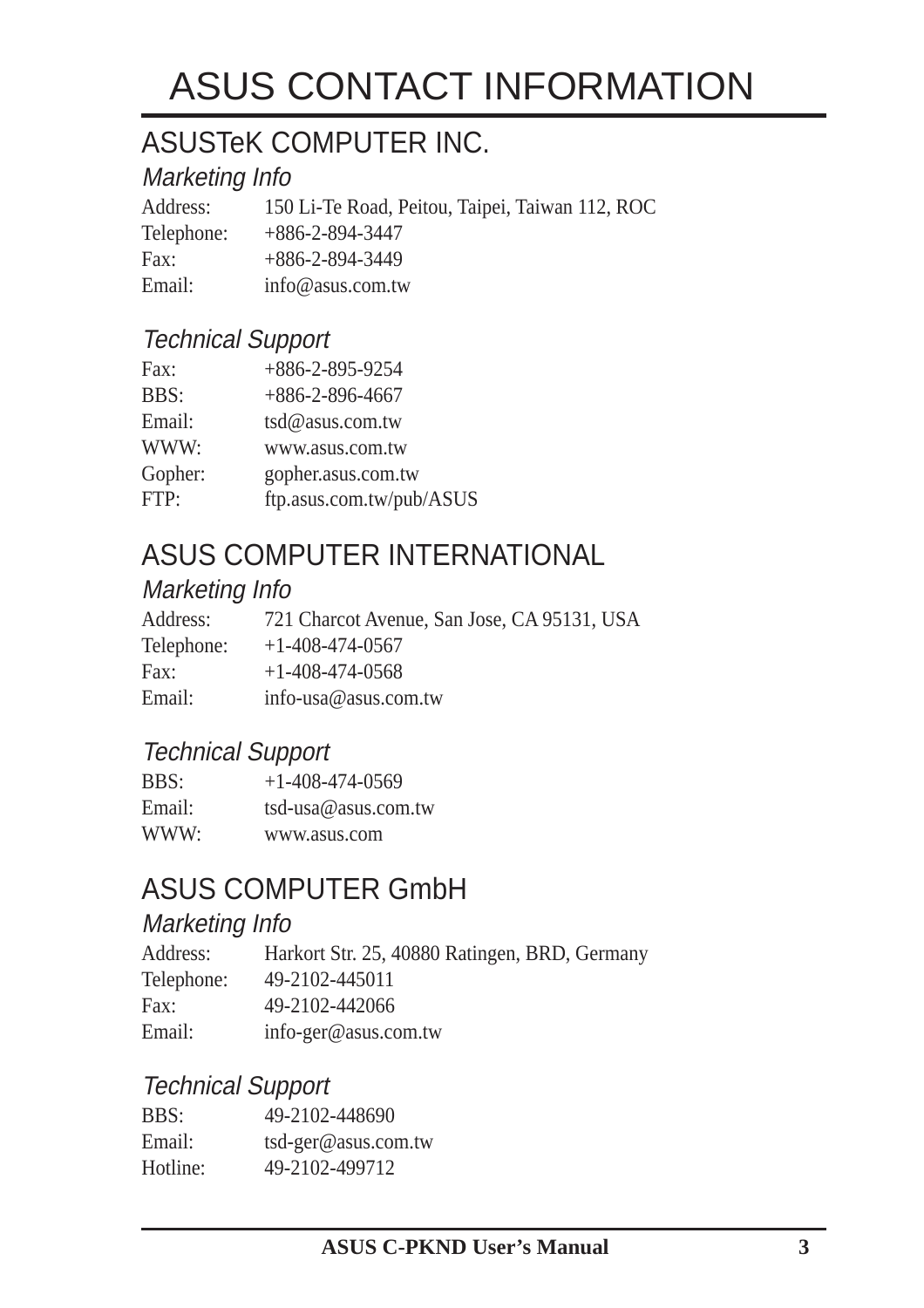# **CONTENTS**

| Preparing the CPU Card for Baseboard Installation  13 |  |
|-------------------------------------------------------|--|
|                                                       |  |
|                                                       |  |
|                                                       |  |
|                                                       |  |
|                                                       |  |
|                                                       |  |
|                                                       |  |
|                                                       |  |
|                                                       |  |
|                                                       |  |
|                                                       |  |
|                                                       |  |
|                                                       |  |
|                                                       |  |
|                                                       |  |
|                                                       |  |
|                                                       |  |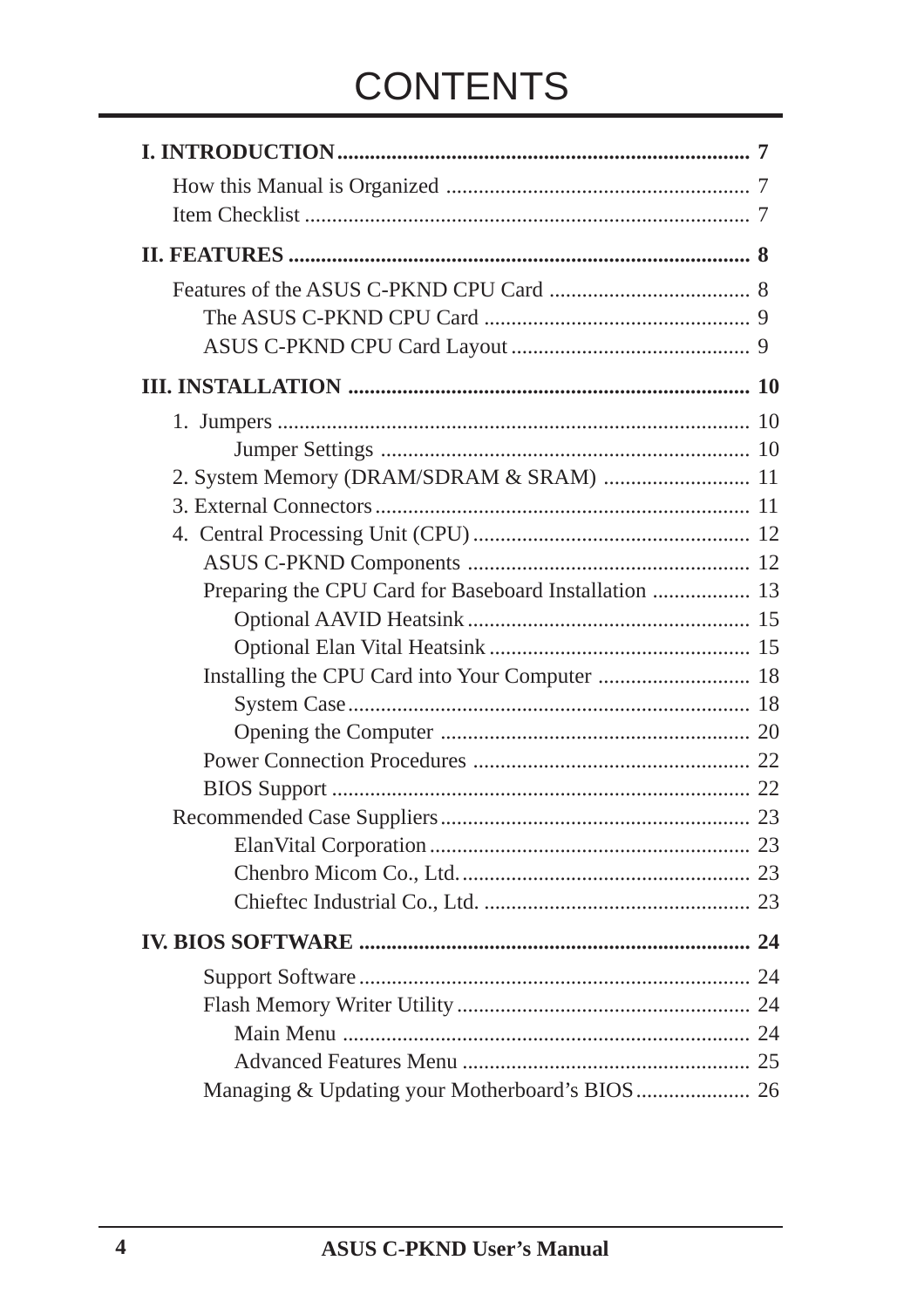# **CONTENTS**

| Introducing the ASUS DMI Configuration Utility 46 |  |
|---------------------------------------------------|--|
|                                                   |  |
|                                                   |  |
|                                                   |  |
|                                                   |  |
|                                                   |  |
|                                                   |  |
|                                                   |  |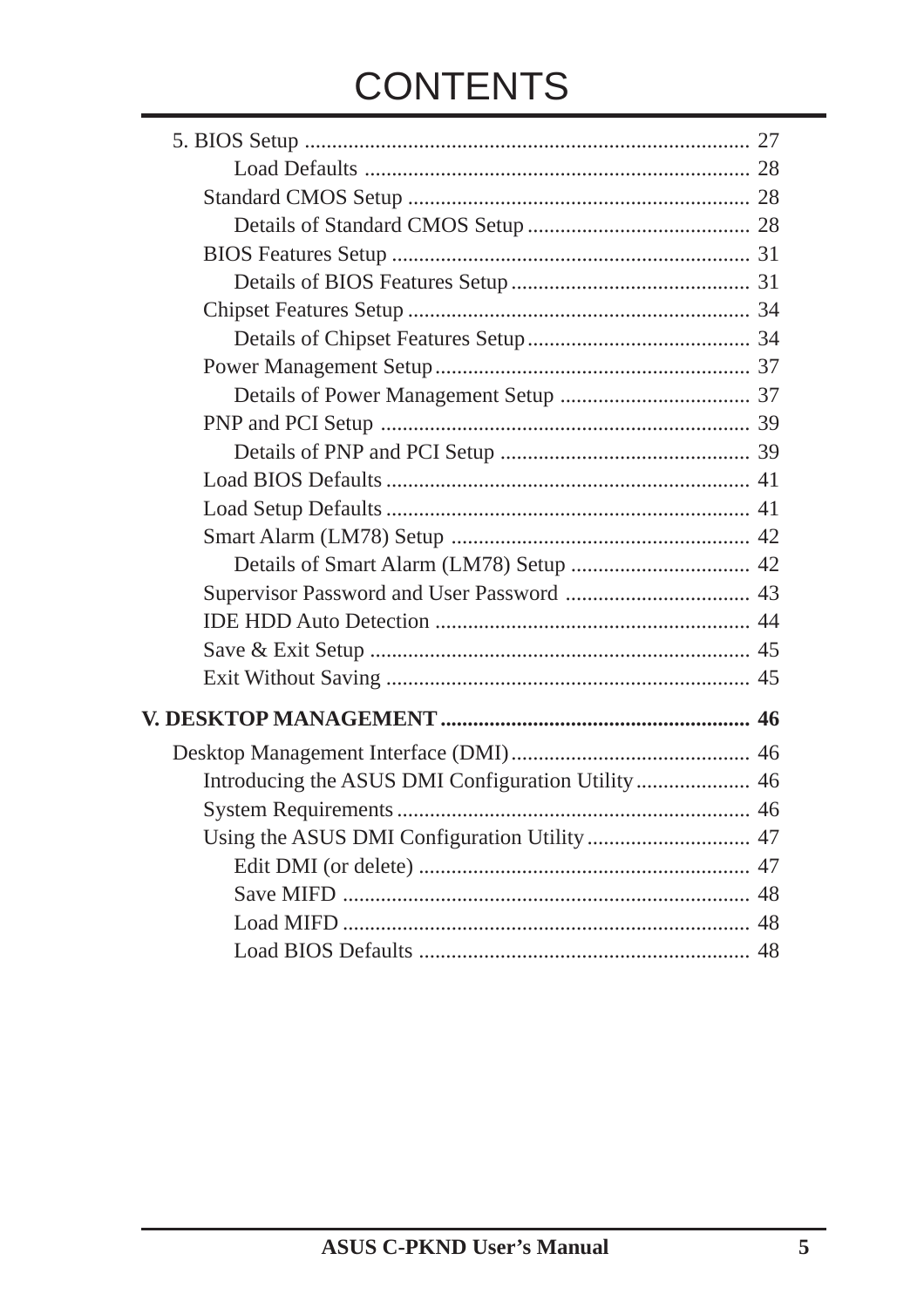### **Federal Communications Commission Statement**

This device complies with FCC Rules Part 15. Operation is subject to the following two conditions:

- This device may not cause harmful interference, and
- This device must accept any interference received, including interference that may cause undesired operation.

This equipment has been tested and found to comply with the limits for a Class B digital device, pursuant to Part 15 of the FCC Rules. These limits are designed to provide reasonable protection against harmful interference in a residential installation. This equipment generates, uses and can radiate radio frequency energy and, if not installed and used in accordance with manufacturer's instructions, may cause harmful interference to radio communications. However, there is no guarantee that interference will not occur in a particular installation. If this equipment does cause harmful interference to radio or television reception, which can be determined by turning the equipment off and on, the user is encouraged to try to correct the interference by one or more of the following measures:

- Re-orient or relocate the receiving antenna.
- Increase the separation between the equipment and receiver.
- Connect the equipment to an outlet on a circuit different from that to which the receiver is connected.
- Consult the dealer or an experienced radio/TV technician for help.

**WARNING!** The use of shielded cables for connection of the monitor to the graphics card is required to assure compliance with FCC regulations. Changes or modifications to this unit not expressly approved by the party responsible for compliance could void the user's authority to operate this equipment.

### **Canadian Department of Communications Statement**

This digital apparatus does not exceed the Class B limits for radio noise emissions from digital apparatus set out in the Radio Interference Regulations of the Canadian Department of Communications.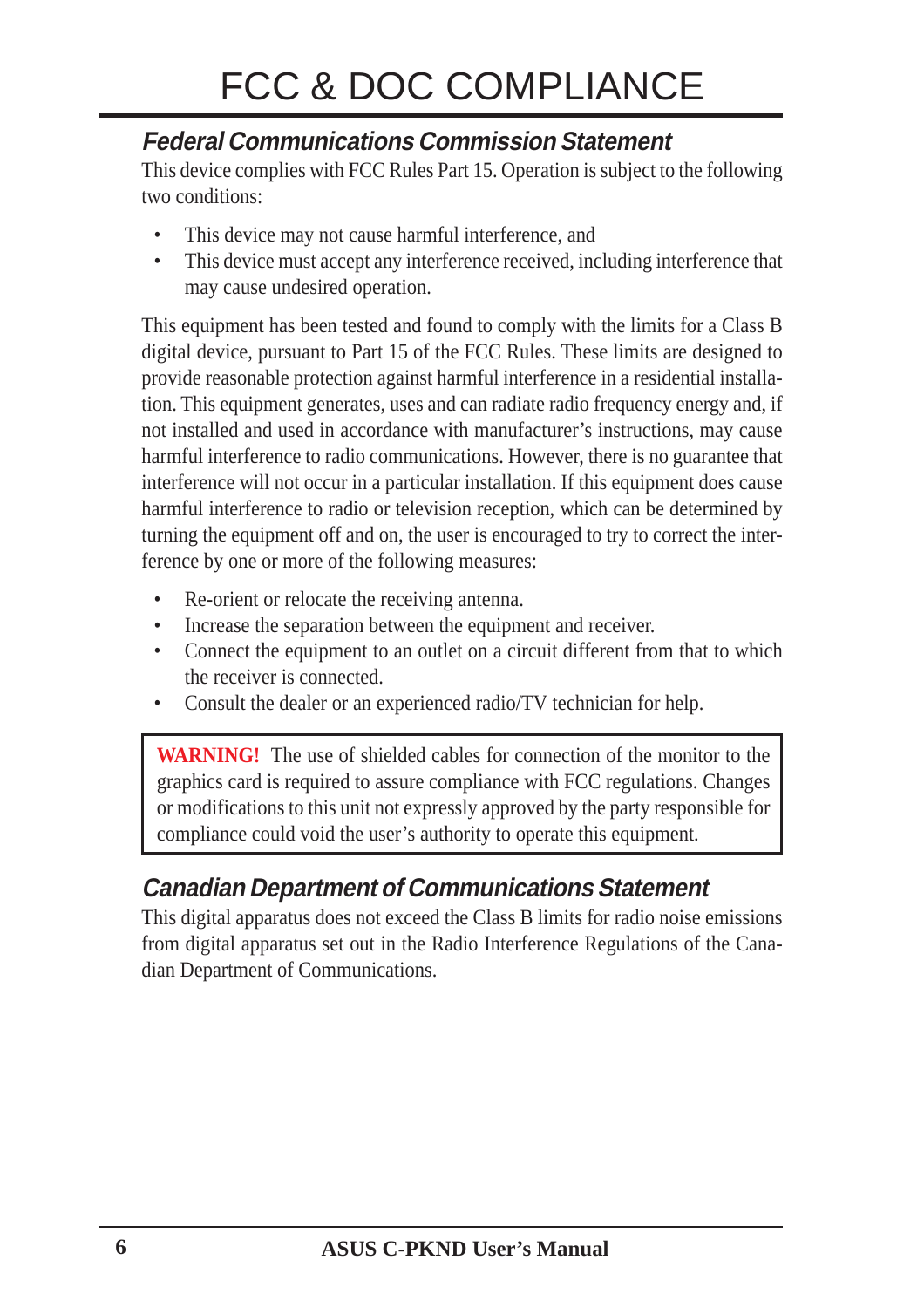# How this Manual is Organized

This manual is divided into the following sections:

- **I. Introduction:** Manual information and checklist
- **II. Features:** Information and specifications concerning this product
- **III. Installation:** Instructions on setting up the CPU card
- **IV. BIOS Setup:** BIOS software setup information
- **V. DMI Utility:** BIOS supported Desktop Management Interface

# Item Checklist

Please check that your package is complete. If you discover damaged or missing items, please contact your retailer.

- þ ASUS C-PKND CPU card
- $\boxtimes$  Two sets of Retention Mechanism and Heatsink Support
- $\boxtimes$  Support software (view FILELIST.TXT detailed contents and description)
	- Bus Master IDE Drivers
	- Flash Memory Writer utility
	- Desktop Management Interface (DMI) Utility
	- Readme files for descriptions and use of the files
	- Technical Support Form
- $\boxtimes$  CPU card support set
- $\boxtimes$  ASUS C-P2T CPU termination card
- $\boxtimes$  This user's manual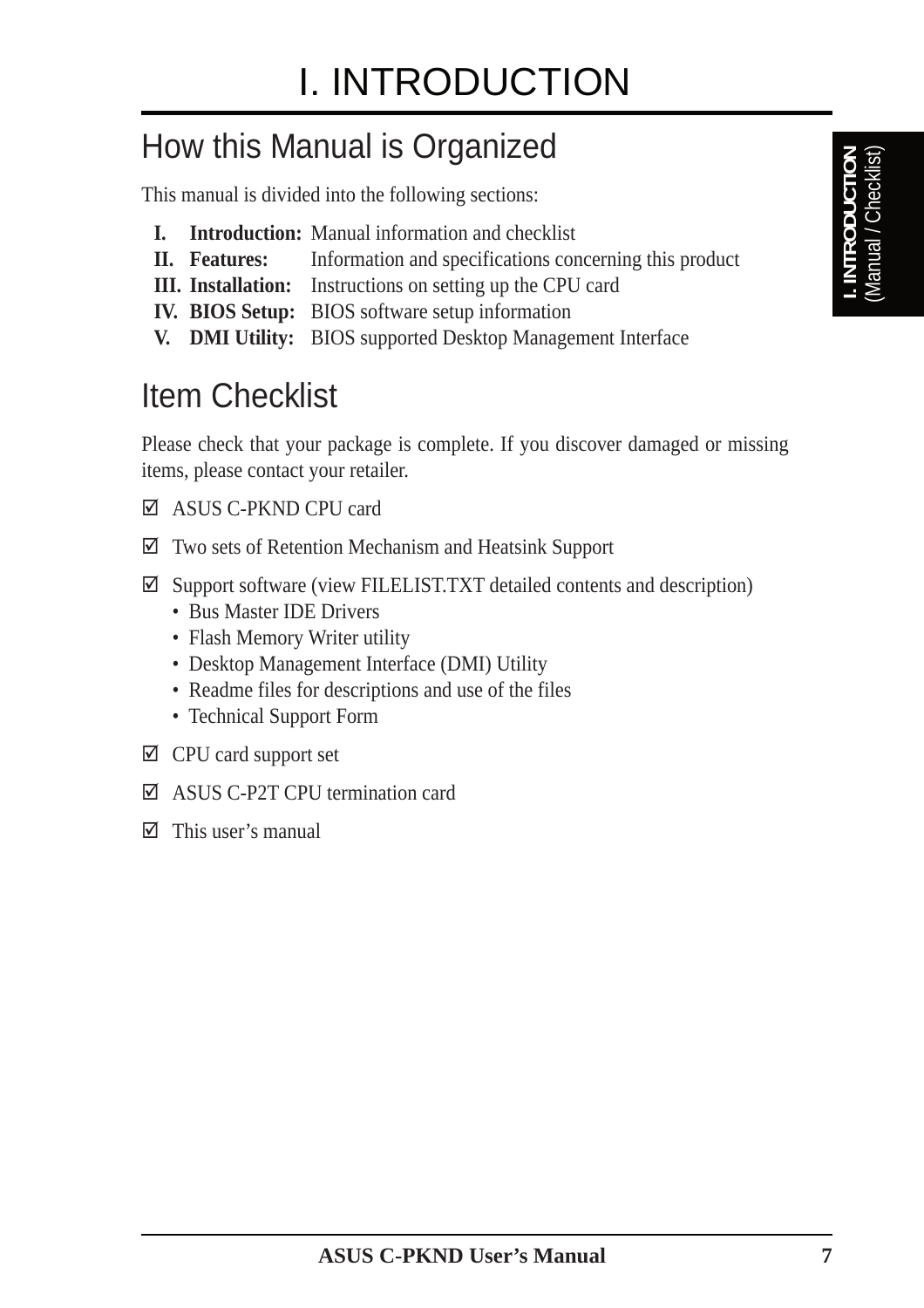# Features of the ASUS C-PKND CPU Card

The ASUS C-PKND is carefully designed for the demanding PC user who wants great versatility in the assembly of a computer system. The C-PKND:

- **PS/2 Connectors:** Has PS/2 mouse and PS/2 keyboard connectors on card.
- **Multi-Speed Support:** Supports dual Intel Pentium<sup>®</sup> II (233–266MHz) processors.
- **Intel Chipset:** Features Intel's 440FX PCIset with I/O subsystems.
- **Error Checking and Correcting (ECC):** Detects and corrects 1-bit memory errors using Intel's 440FX PCIset and parity DRAM modules.
- **CPU Built-In Level 2 Cache:** Supports either 512K or 256K Pipelined Burst Level 2 cache in the Pentium II Single Edge Contact (SEC) cartridge.
- **Easy Installation:** Supports autodetection of hard disks, PS/2 mouse, and Plug and Play devices to make setup virtually automatic through the BIOS.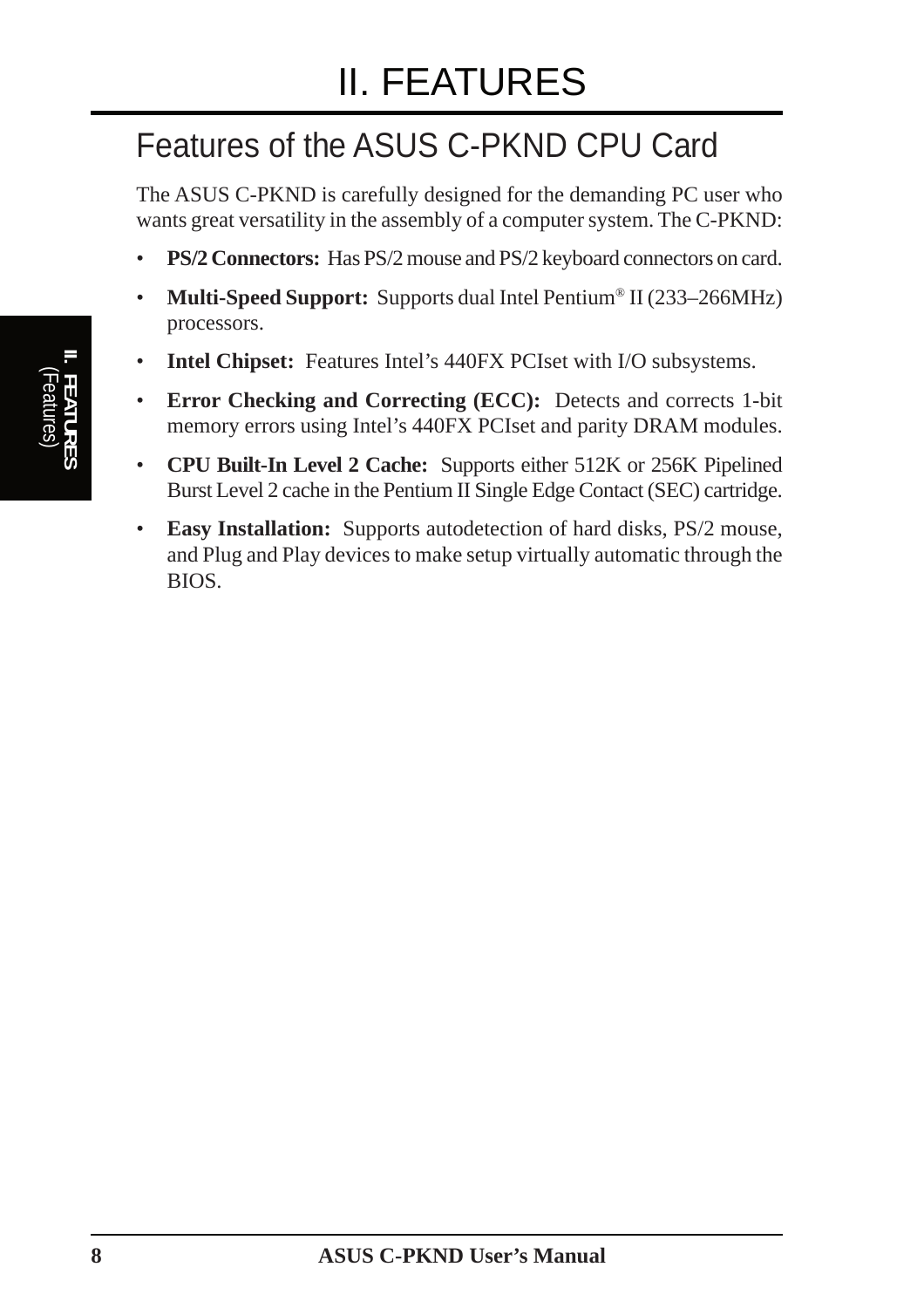# The ASUS C-PKND CPU Card

Dual Pentium II Processor Single Edge Contact (SEC) Slots



# ASUS C-PKND CPU Card Layout

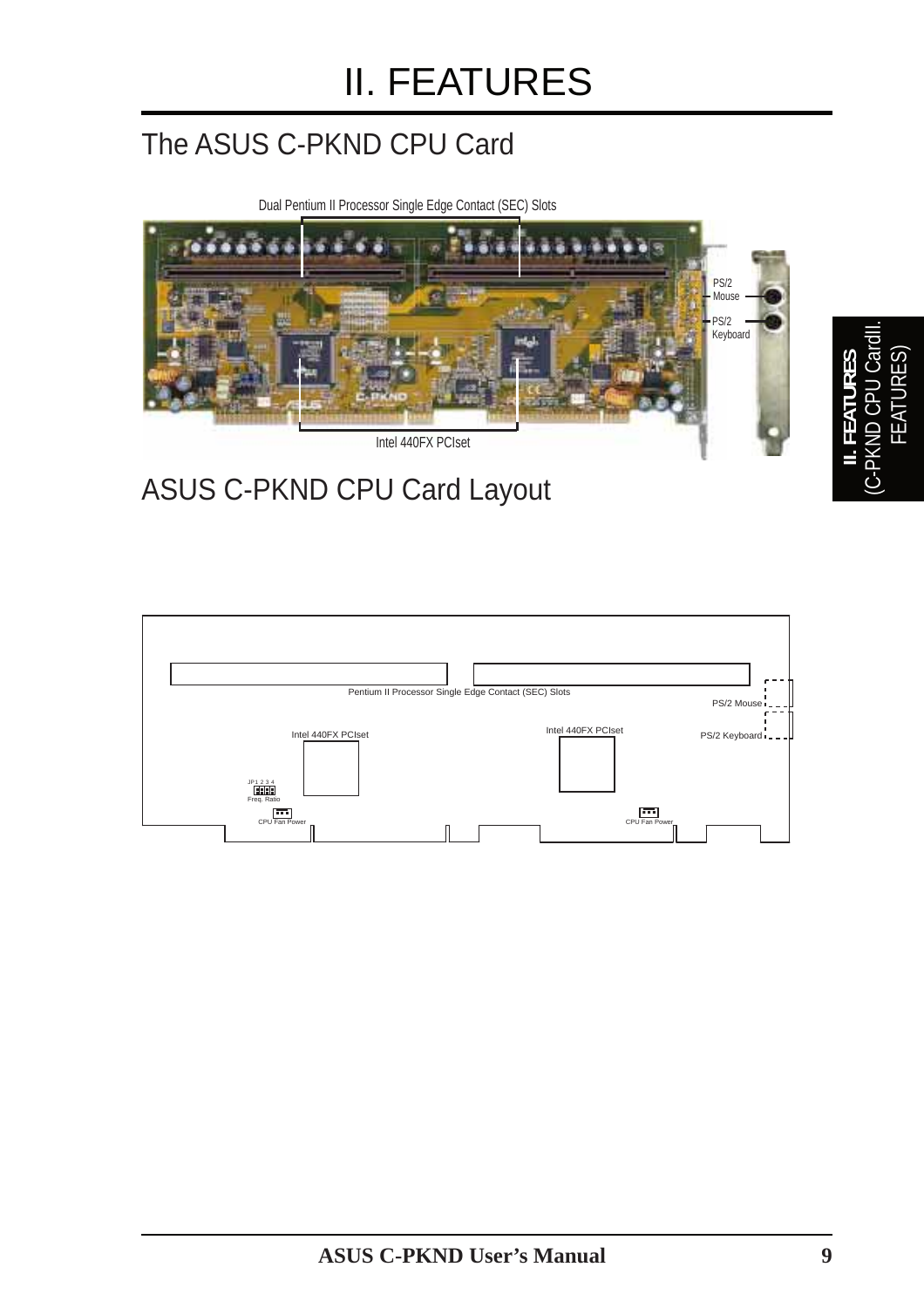### Installation Steps

Before using your computer with the CPU card, complete the following steps:

- 1. Set jumpers on the CPU card and the baseboard.
- 2. Install memory in your computer.
- 3. Connect ribbon cables, cabinet wires, and power supply.
- 4. Install expansion cards.
- 5. Install the processor/s.
- 6. Set up the BIOS software.

## 1. Jumpers

Several hardware settings are made by using jumper caps to connect jumper pins (JP) on both the baseboard and CPU card. See the layout of the CPU card on page 9 and of the baseboard for locations of jumpers. For a description and explanaton of the different jumper settings and their graphical representations as used in this manual. see your baseboard's manual.

**WARNING!** Computer boards and components contain very delicate integrated circuit (IC) chips. To protect them against damage from static electricity, take some precautions whenever you work on your computer.

- 1. Unplug your computer before working on the inside.
- 2. Use a grounded wrist strap when handling computer components. If you do not have one, touch both of your hands to a safely grounded object or to a metal object, such as the power supply case.
- 3. Hold components by the edges and try not to touch the IC chips, leads, or circuitry.
- 4. Place components on a grounded antistatic pad or on the bag that came with the component whenever the components are separated from the system.

### Jumper Settings

#### **1. CPU to BUS Frequency Ratio (JP1, JP2, JP3, JP4)**

These jumpers set the frequency ratio between the *Internal* frequency of the CPU and the *External* frequency (called the *BUS Clock*) within the CPU.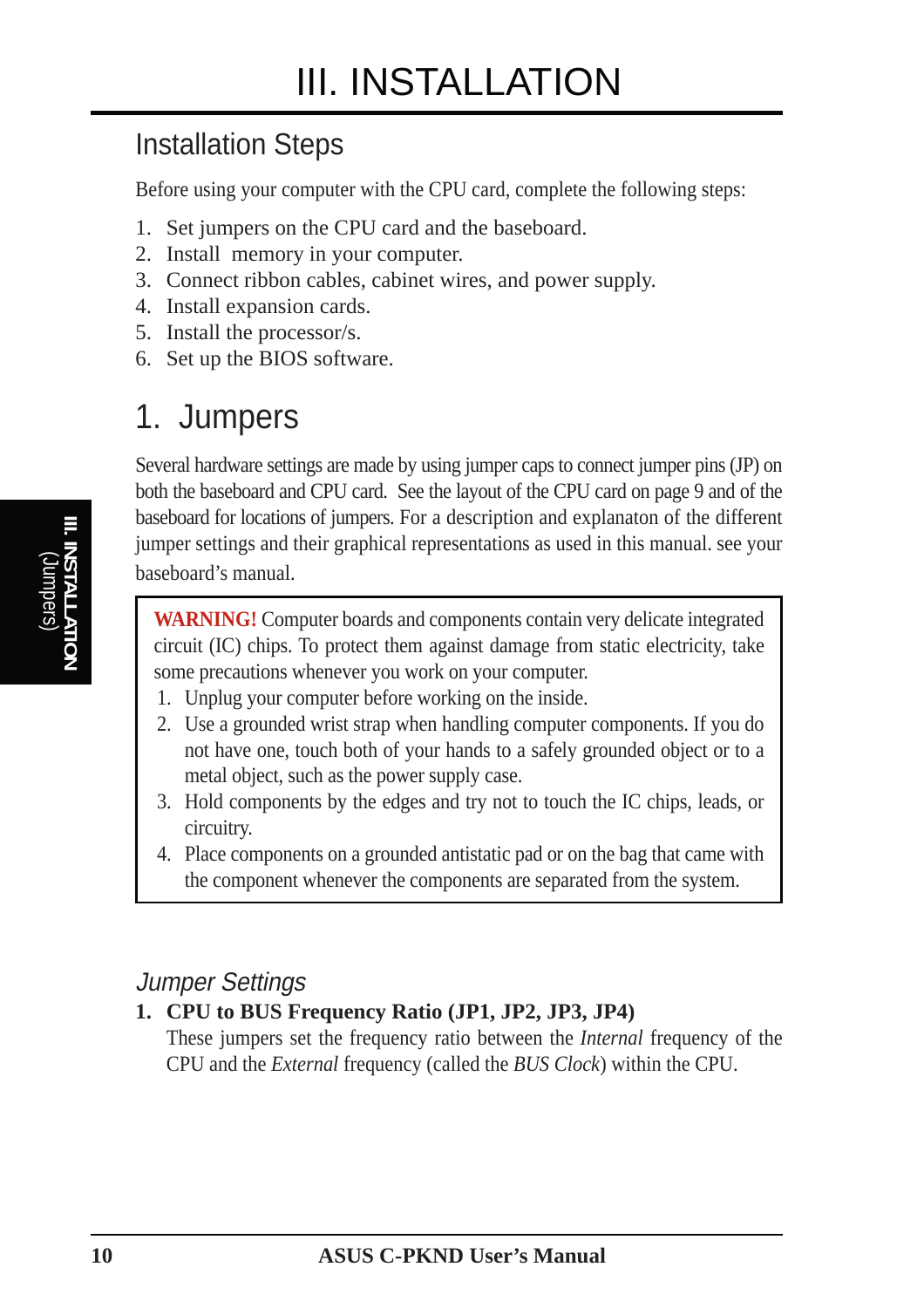*Set the jumpers according to the internal speed of your processor, as follows:*

| <b>CPU</b>      | <b>BUS</b>   |     | (CPU Card BUS Ratio)           |        |                               | Ext.           |         | (CPU Ext. Freq.<br>on Baseboard) |
|-----------------|--------------|-----|--------------------------------|--------|-------------------------------|----------------|---------|----------------------------------|
| <b>Internal</b> | <b>Ratio</b> | JP1 | JP2                            | JP3    | JP4                           | Freq.          | JP3     | JP2                              |
| 266MHz          | 4.0x         |     | [short] [short] [open] [short] |        |                               | 66MHz          | $[1-2]$ | $[2-3]$                          |
| 233MHz          | 3.5x         |     |                                |        | [open] [open] [short] [short] | 66MHz          | $[1-2]$ | $[2-3]$                          |
|                 |              |     | $\Box$                         | п<br>о | 3.5X                          | o<br>o<br>4.0X |         |                                  |

**CPU : BUS Frequency Ratio**

**You must also set the CPU External Frequency on the baseboard, as follows:**



**CPU External Clock (BUS) Frequency Selection**

**NOTE:** Voltage Regulator Output Selection (VID) is not needed for the Pentium II SEC slot because the Pentium II processor sends a VID signal directly to the CPU card's power controller.

**IMPORTANT:** Before proceeding to the next step, set the other jumpers on your baseboard. Refer to your baseboard's manual for the jumper settings.

# 2. System Memory (DRAM/SDRAM & SRAM)

Refer to your baseboard's documentation for procedures in installing memory modules.

# 3. External Connectors

Refer to your baseboard's documentation for instructions on connecting the ribbon cables, cabinet wires, and power supply.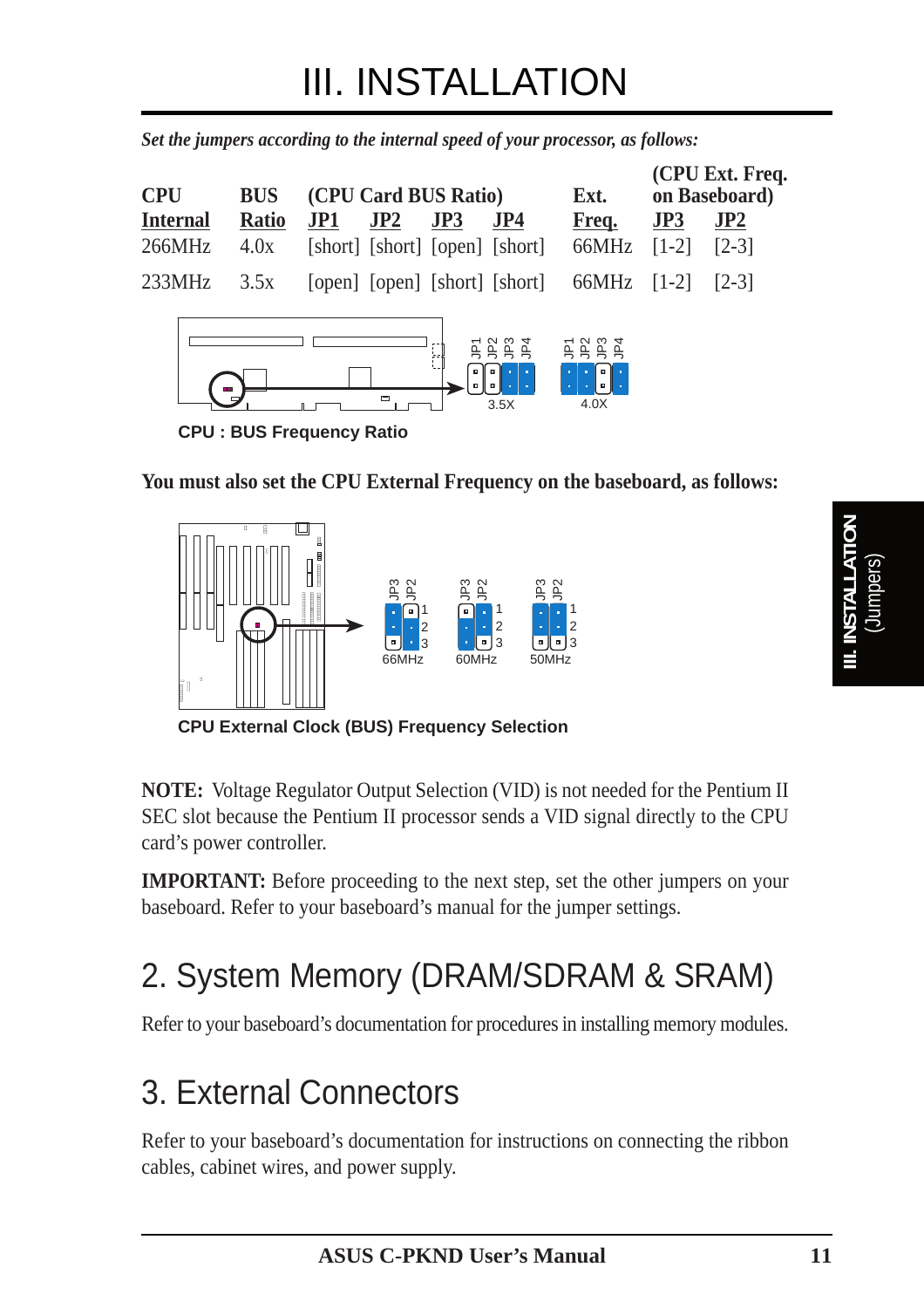# 4. Central Processing Unit (CPU)

The C-PKND CPU card provides two Single Edge Contact (SEC) slots for Pentium II processors packaged in SEC cartridges.

This section provides information about the C-PKND CPU card and explains how to install the Pentium II processor into the CPU card, assemble the different components into the CPU card, and finally, install the CPU card into your computer.

### ASUS C-PKND Components

Check to see that your card came with the following components:



- 
- 2. Pan head washer screws (6) 8. Guide plate retainer (1)
- 
- 
- 
- 6. Retention mechanisms (2)
- 1. Top support bar (1) 7. ASUS C-P2T CPU termination card (1)
	-
- 3. Pan head screws (2) 9. Pan trim head washer screw (1)
- 4. Plastic rings (2) 10. Hex washer screws<sup>\*</sup> (2)
- 5. Guide plate (1) 11. Support bar brackets<sup>†</sup> (2)

\* Common screws available with system case.

† Two are provided to accommodate differences in system case configurations. Only one is necessary when using Chenbro Micom's case or Chieftec Industrial's case. ElanVital Corp's cases do not require a bracket. See page 23 for details on these suppliers.

**12 ASUS C-PKND User's Manual**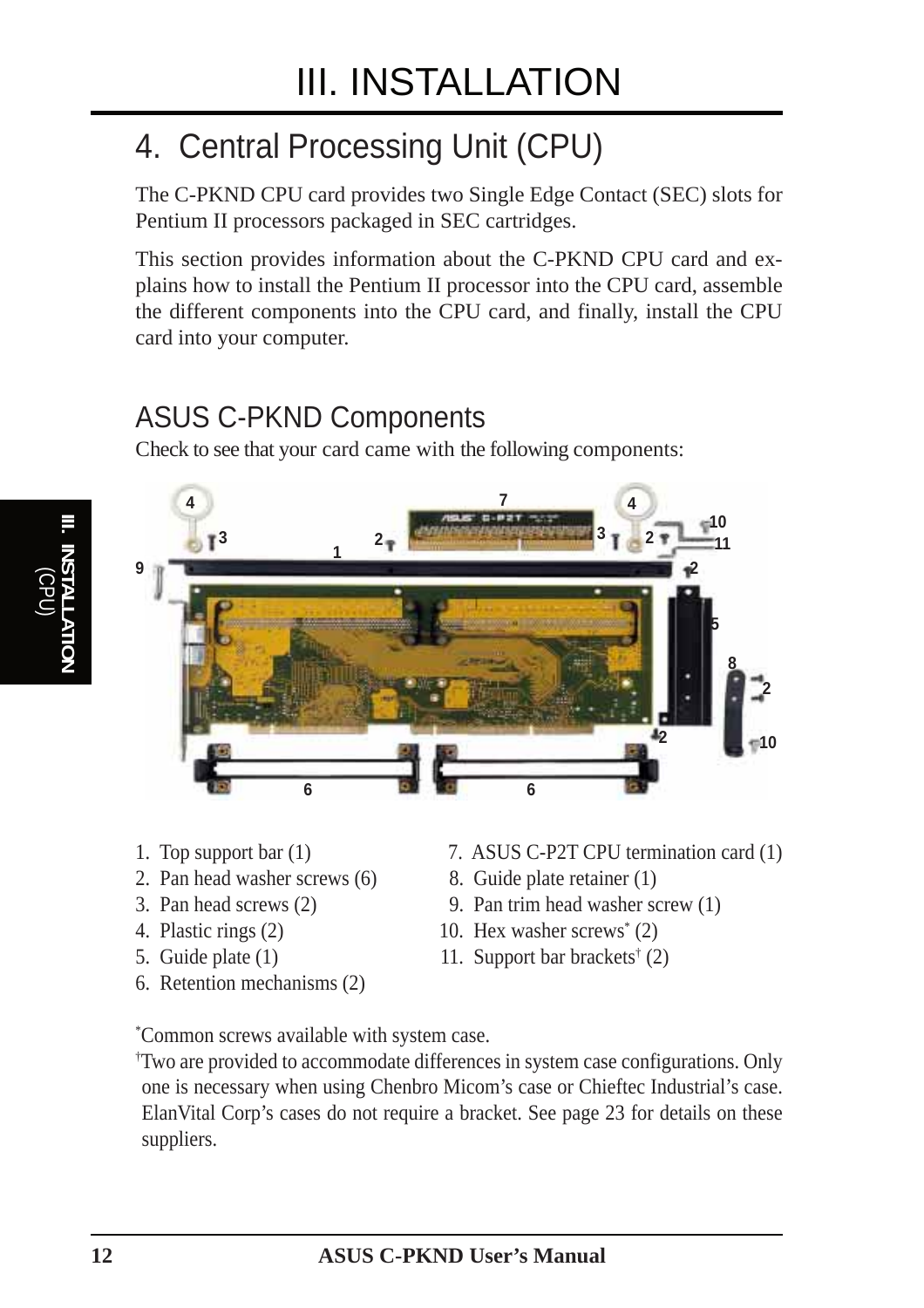# Preparing the CPU Card for Baseboard Installation

**WARNING!** Before handling any component, discharge static electricity from your body by using a grounded wrist strap or by touching the unpainted metal part of an object, such as a computer system case or power supply case. While working on the CPU card, ground yourself frequently to discharge any static electricity that may have accumulated in your body.

**NOTE:** The numbers in parentheses and in **boldface** in the following and succeeding steps pertains to the item number as indicated in the component list on page 12.

**1. Install the Top Support Bar:** Place the top support bar (**1**) over the top edge of the CPU card. Secure the bar in place, starting at the middle, with a pan head washer screw (**2**), and then on both sides, with pan head screws (**3**) *and* the plastic rings (**4**).



**2. Install the Guide Plate:** Secure the guide plate (**5**) in place on the edge of the CPU card with the pan head washer screws (**2**).

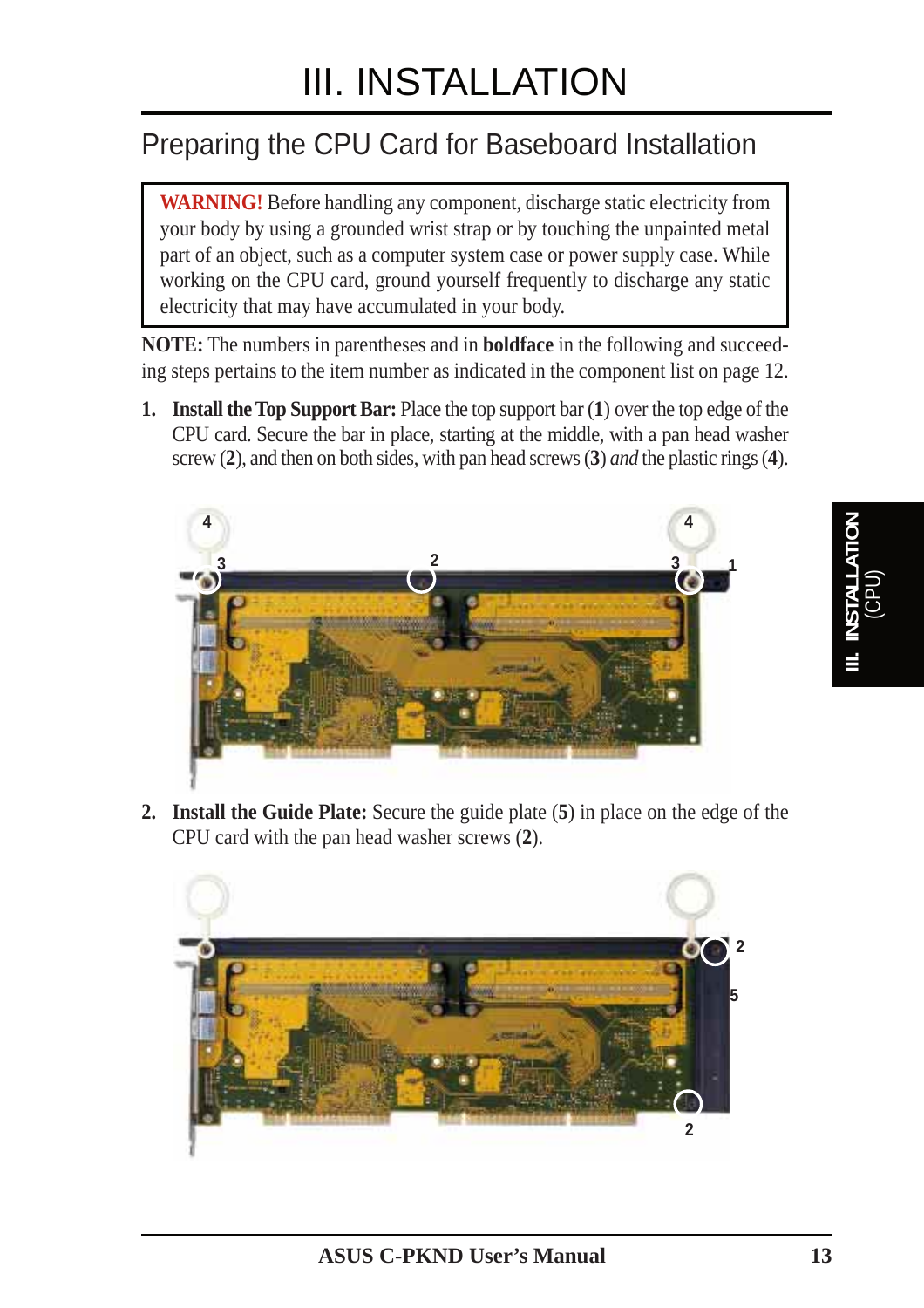**3. Mount the Pentium II Retention Mechanism:** The retention mechanism (**6**) is designed to fit into the SEC slot only one way. Be sure to align the notch in the mechanism with the small rib on one side of the slot. Screw the captive nuts (encircled) in place.

**WARNING!** Do not overtighten the captive nuts. Doing so could damage your CPU card. Tighten captive nuts to no more than 6±1 inch/pound.



**4. Mount the Heatsink:** Place the SEC cartridge face down on a flat surface and lay the heatsink flush on the back (metal side) of the SEC cartridge. Check the orientation of the heatsink against the pictures below. The thicker fin must be on the bottom. The top clamp is wider than the bottom clamp so only this orientation will fit. With a screw driver, push the clamps one at a time into the SEC cartridge. Be sure that the heatsink is firmly pressed against the the SEC cartridge. When correctly installed, no light must be showing through between the thermal pad of the heatsink and the SEC cartridge.

**WARNING!** If the heatsink is not mounted tightly against the SEC cartridge, the CPU will overheat. Be sure that sufficient air circulation is available across the SEC cartridge's passive heatsink. Without sufficient air circulation, the SEC cartridge could overheat and damage both the SEC cartridge and the baseboard. You may install an auxiliary fan, if necessary.





The Thermal Pad & SEC cartridge should not have a gap!

**SEC Cartridge with Heatsink (Side) SEC Cartridge with Heatsink (Top)**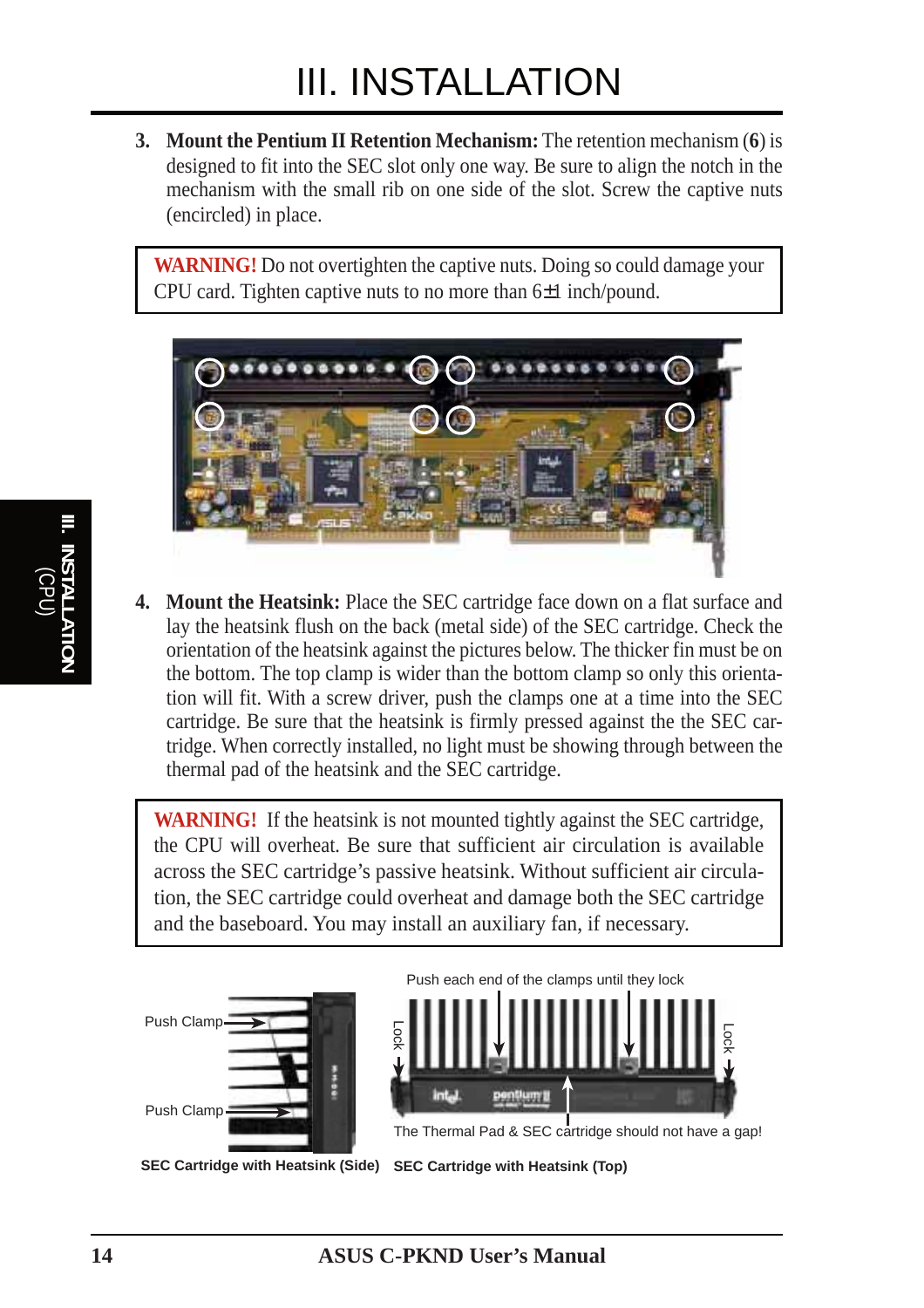The heatsinks shown in this manual are for reference purposes only. The recommend heatsinks for the Pentium II processor have a three-pin fan that can be connected to one of the CPU fan connectors on the CPU card or baseboard. These heatsinks have the added benefits of proper heat dissipation and, with baseboards that have the LM78 smart features and with the CPU fan leads connected into the baseboard's CPU fan connector, the ability to monitor the fan's RPM and use the alert function through the included LANDesk Client Manager (LDCM) software (available with the baseboard). This smart feature is not available when you connect the leads into the CPU card's fan connectors.

### AAVID Heatsink



The procedures for installing the AAVID heatsink with fan is similar as that for the heatsink without a fan. You will not, however, be able to use the heatsink support top bar because of the fan. The heatsink support top bar will, however, still be included in the package, in case you use a heatsink without a fan.

### Elan Vital Heatsink



The procedures for installing the Elan Vital heatsink with fan is also similar as that for the heatsink without a fan. The Elan Vital heatsink, however, comes with a lever to clamp the heatsink into the SEC cartridge. Mount the heatsink in the orientation as shown then flip the lever from "Unlock" to "Lock." You will not be able to also use the heatsink support top bar because of the fan. The heatsink support top bar will, however, still be included in the package, in case you use a heatsink without a fan.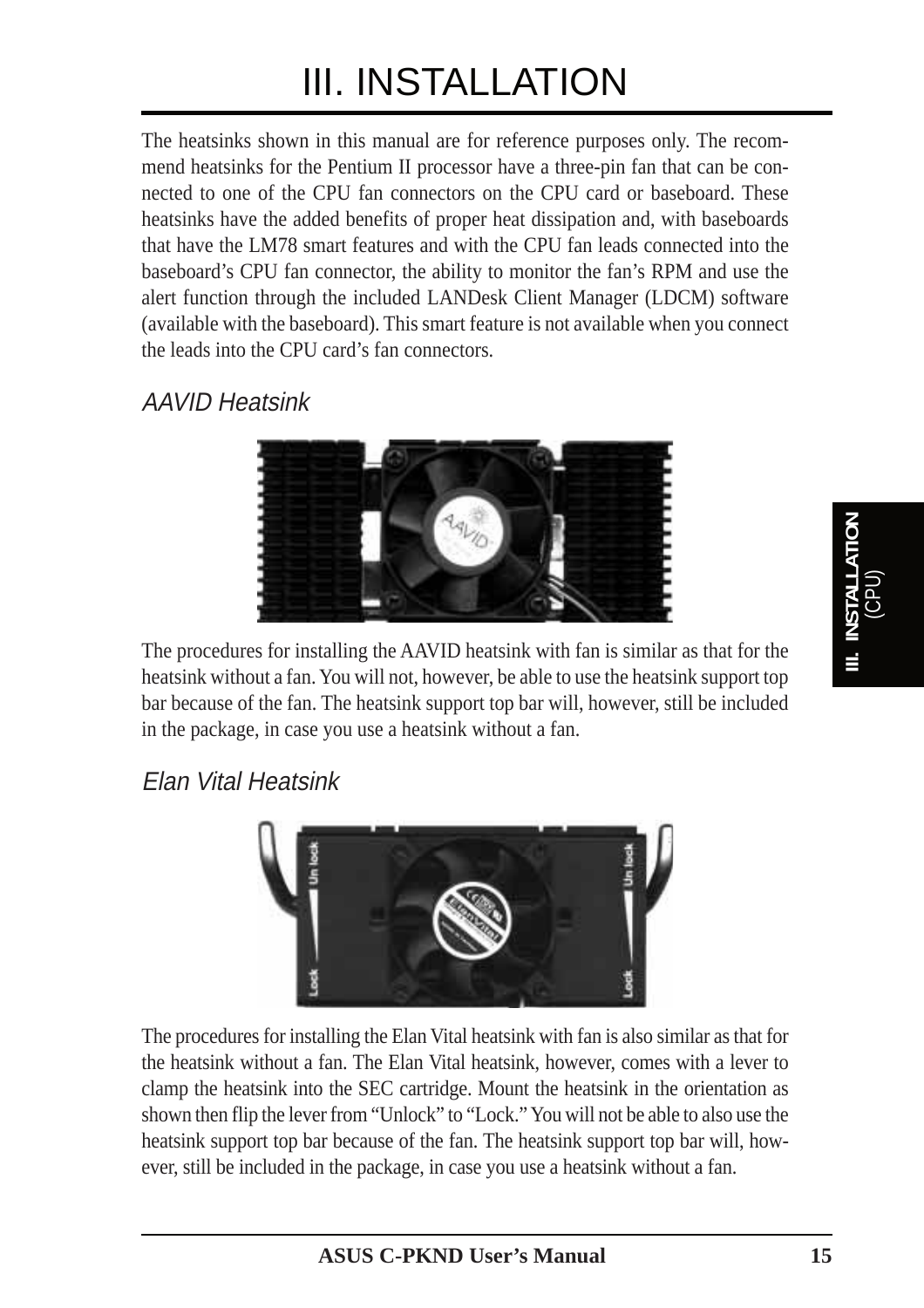**5. Insert the SEC Cartridge:** Push the SEC cartridge's two locks inward. With the heatsink facing the CPU card's connectors, press the cartridge gently but firmly until it is fully inserted.



**IMPORTANT:** If you are installing only one processor, you may install it in either the right or left SEC slot. You must terminate, however, the empty slot with the ASUS C-P2T CPU termination card (**7**) to maintain signal strength.



**6. Secure the SEC Cartridge:** Secure the SEC cartridge in place by pushing the SEC cartridge locks outward so that the lock shows through the retention mechanism's lock holes.





**16 ASUS C-PKND User's Manual**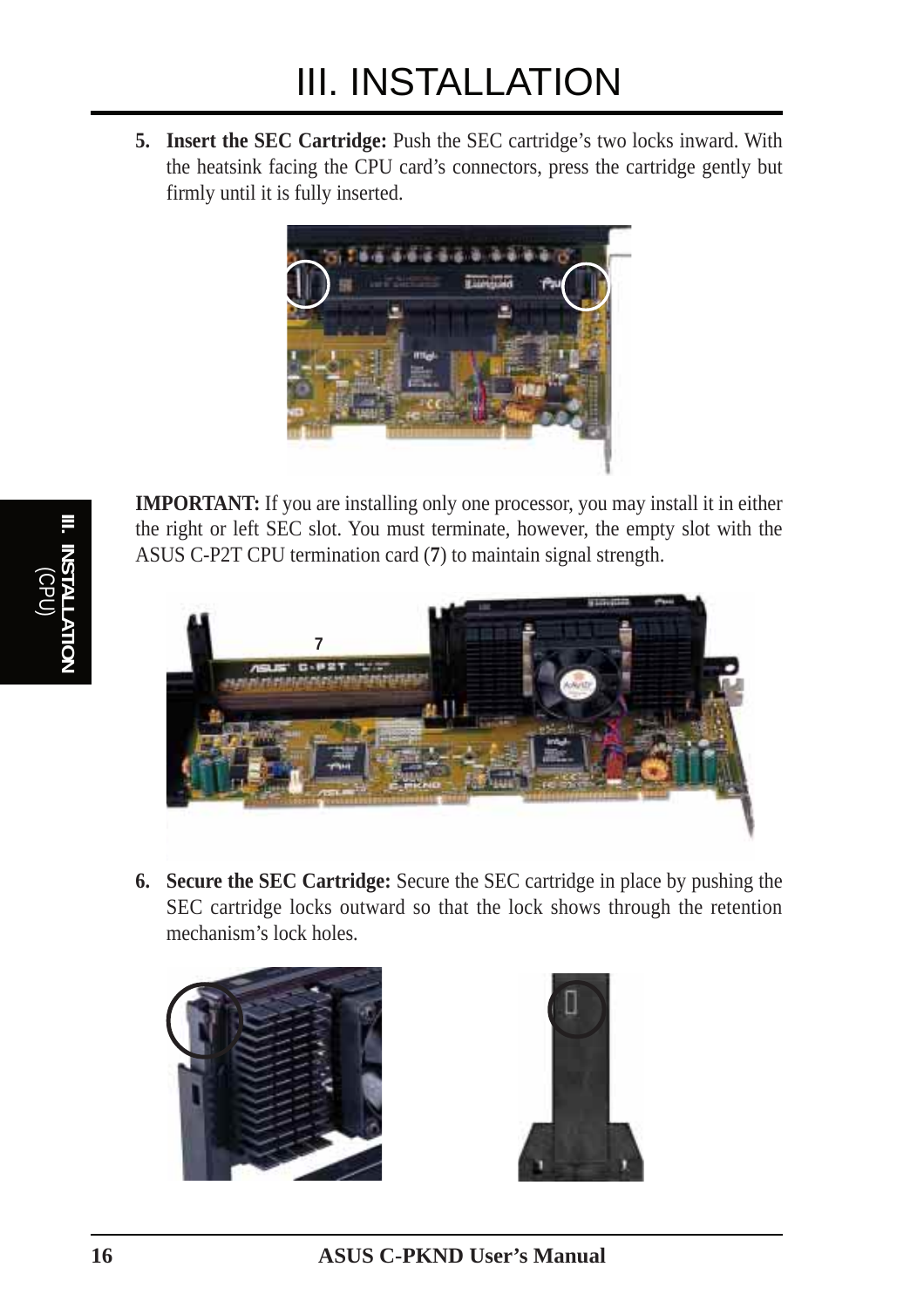**7. Secure the Heatsink:** Slide the Heatsink Support top bar into the bottom groove of the heatsink until it locks into the heatsink support base posts.

**NOTE:** This step is only applicable when you install the heatsink without fan.



**8. Install the Guide Plate Retainer:** Screw the retainer (**8**) into the guide plate.



**9. Set Jumpers:** Refer to *CPU to BUS Frequency Ratio* and *BUS Frequency Selection* **(**baseboard's**)** for the jumper settings.

**NOTE:** If you are using a heatsink with fan and CPU fan connectors are not available on the baseboard, you may now connect the CPU fan leads into their corresponding connectors on the CPU card. If your baseboard has CPU fan connectors, connect the leads into the baseboard's connectors after the assembled CPU card is inserted into the baseboard. Connecting through the baseboard allows fan monitoring through the baseboard's LM78. LM78 is available only on baseboards with revision numbers of 2.04 and later.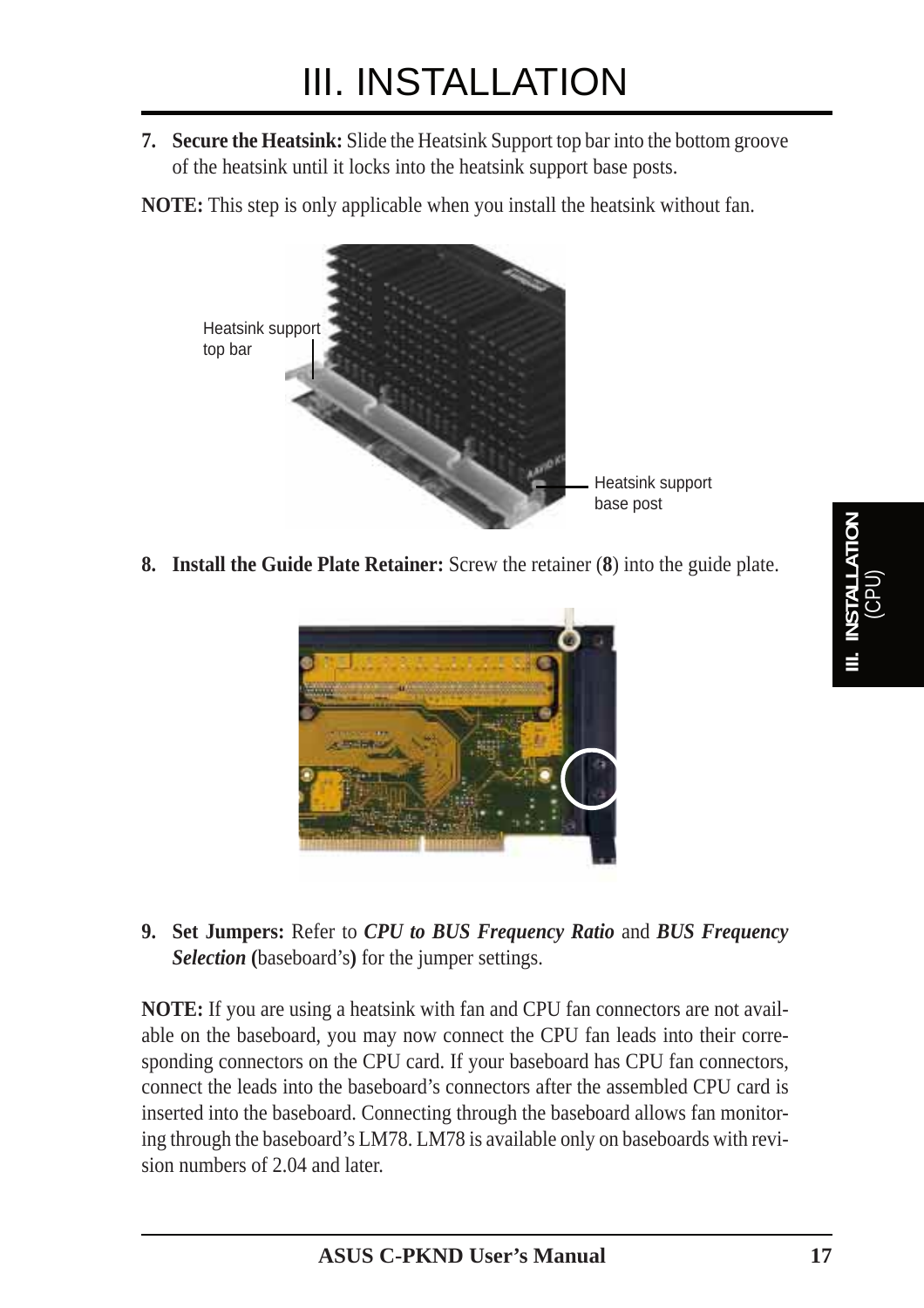## Installing the CPU Card into Your Computer

The ASUS C-PKND CPU card requires installation onto ASUS baseboards, which are available separately from your retailer.

### System Case

The system case must be a fullsized server case to allow a clearance for the components installed on the CPU card. The CPU card also requires that the floppy disk and CD-ROM drives must not be placed over the baseboard. Be sure that the system cabinet has a minimum clearance area of 13.5 x 9.25 x 5" (34.3 x 23.5 x 12.7cm) for all the components to fit, as illustrated on the next page.



For a list of recommended case suppliers, see page 23.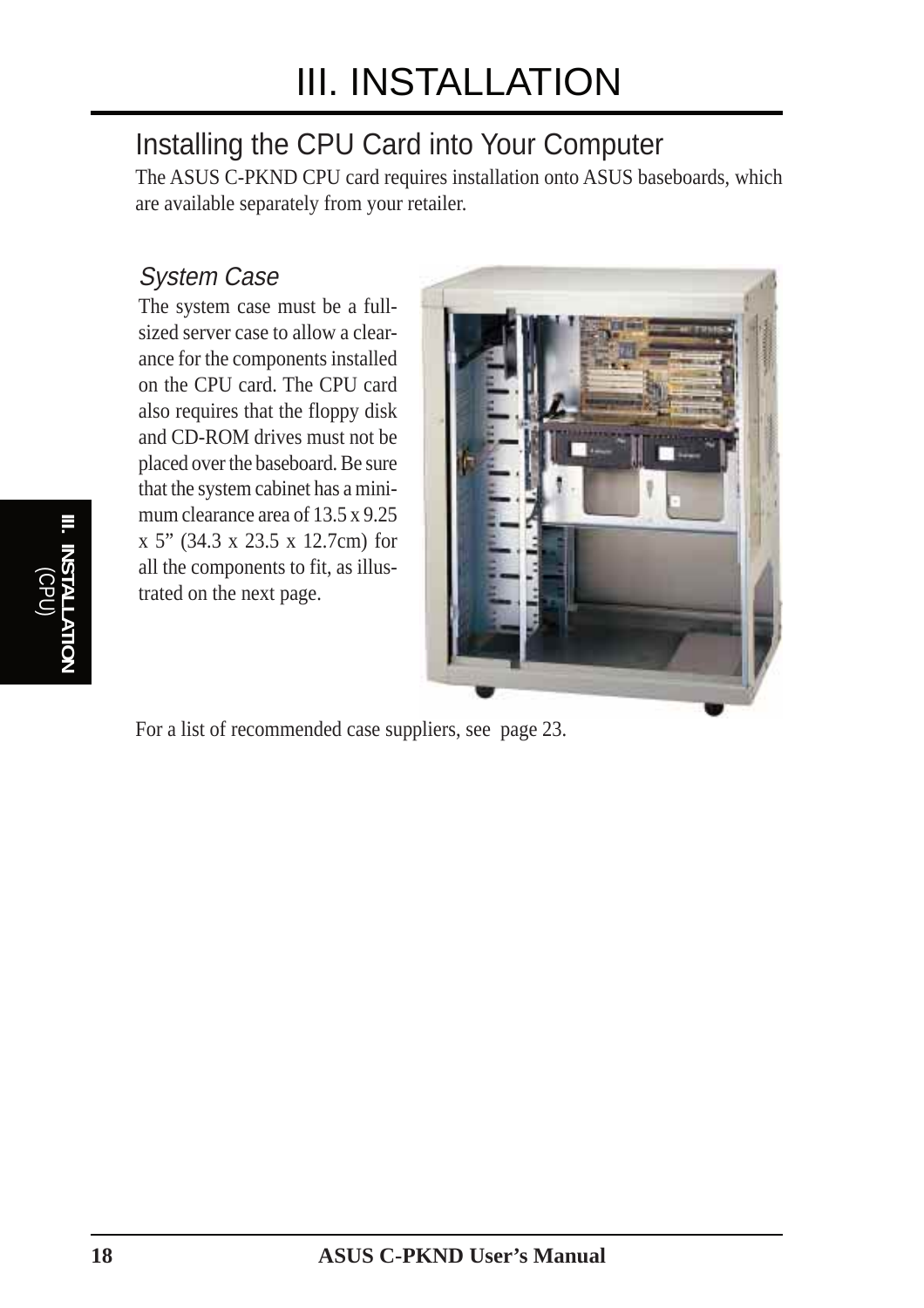



The C-PKND CPU card as assembled and installed on the baseboard.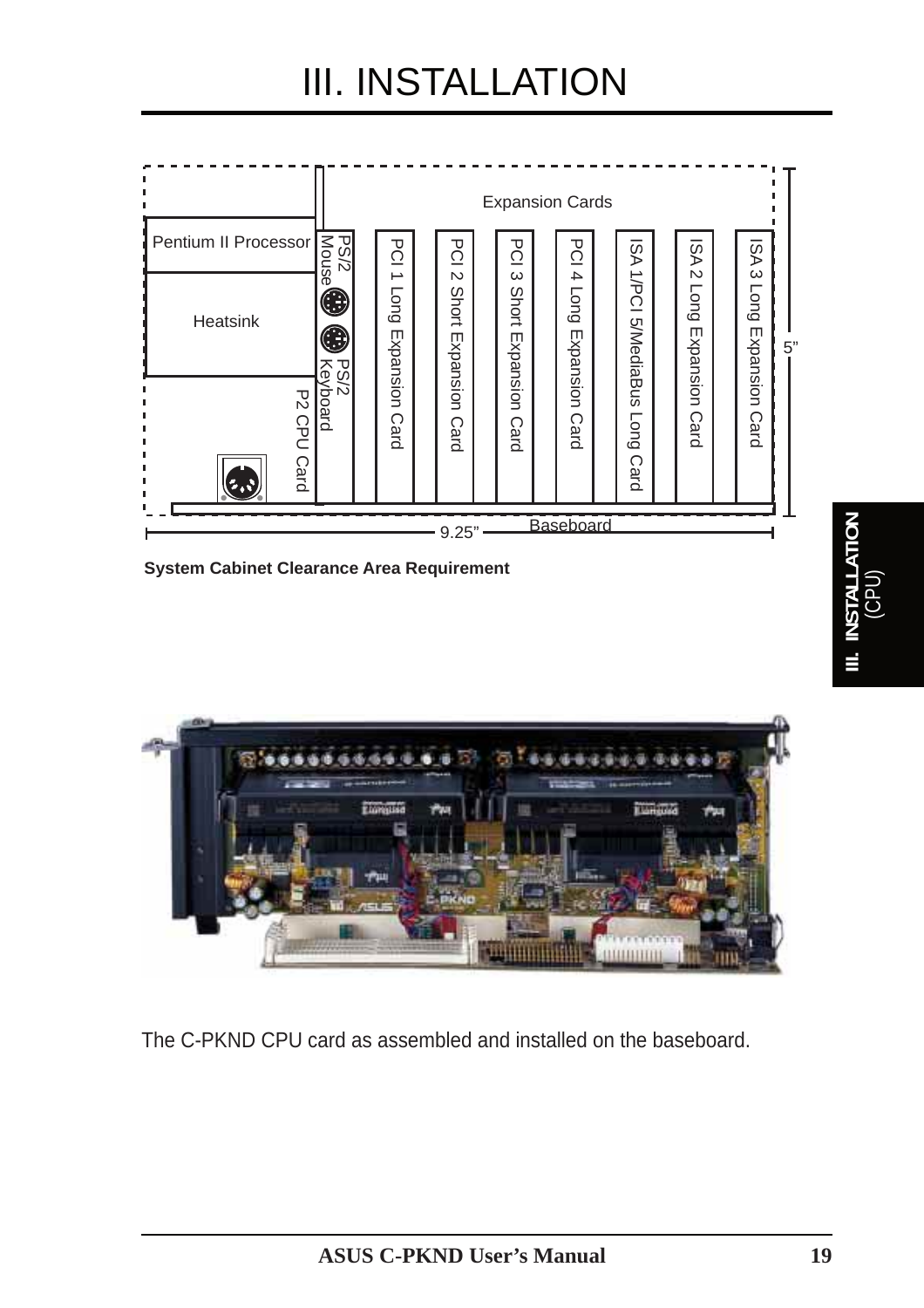**IMPORTANT:** Before opening your computer, turn it off and unplug all the cables, including the power cord.

### Opening the Computer

- 1. Carefully lay the system case on its side.
- 2. Remove the system case cover.
- 3. Remove the screw from the first expansion port cover (for the CPU card).
- 4. Pull out the port access cover and set it aside.

**NOTE:** You will not need the port cover for the rest of these instructions, but save it in case you need to cover the port again.

**WARNING!** Before handling any components, discharge static electricity from your body by using a grounded wrist strap or by touching the unpainted metal part of the case or the power supply case. While working inside the computer, ground yourself frequently to discharge any static electricity that may have accumulated in your body.



5. Align the connector end of the CPU card with the CPU card slot. Ensure that the other end of the card fits into the proper card guide toward the front of the system case. Press the card gently but firmly until the connector is fully inserted. Do not rock the card side to side, instead press the card straight into the slot.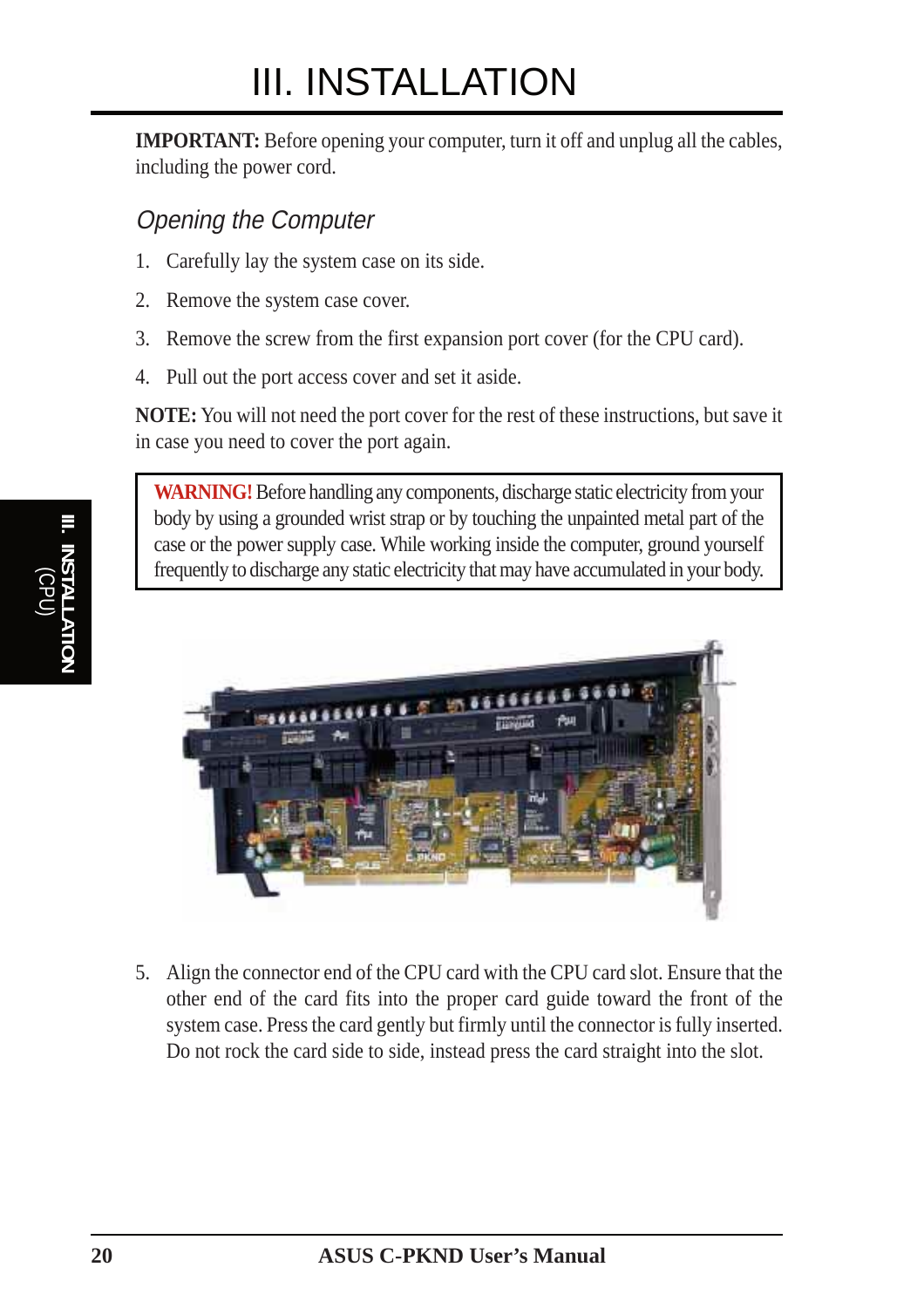6. Secure the card by inserting and tightening the pan trim head washer screw (**9**) into the CPU card expansion port slot and the bottom retainer screw (**10**) into the system case. Install the support bar bracket (**11**) appropriate to your system case if needed. You may have to drill a hole to the system case to accommodate the bracket. If so, remove your CPU card first before drilling and be sure that the baseboard is protected from the drilling. Then, repeat steps 5 and 6.



- 7. If you have other components, such as video, audio, and SCSI cards, to install, install them now. Refer to the respective components' documentation for installation procedures. Otherwise, proceed to the next step.
- 8. Lift the system case so that it sits upright.



You are now finished with the installation. You may now proceed to the next step, "Power Connection Procedures."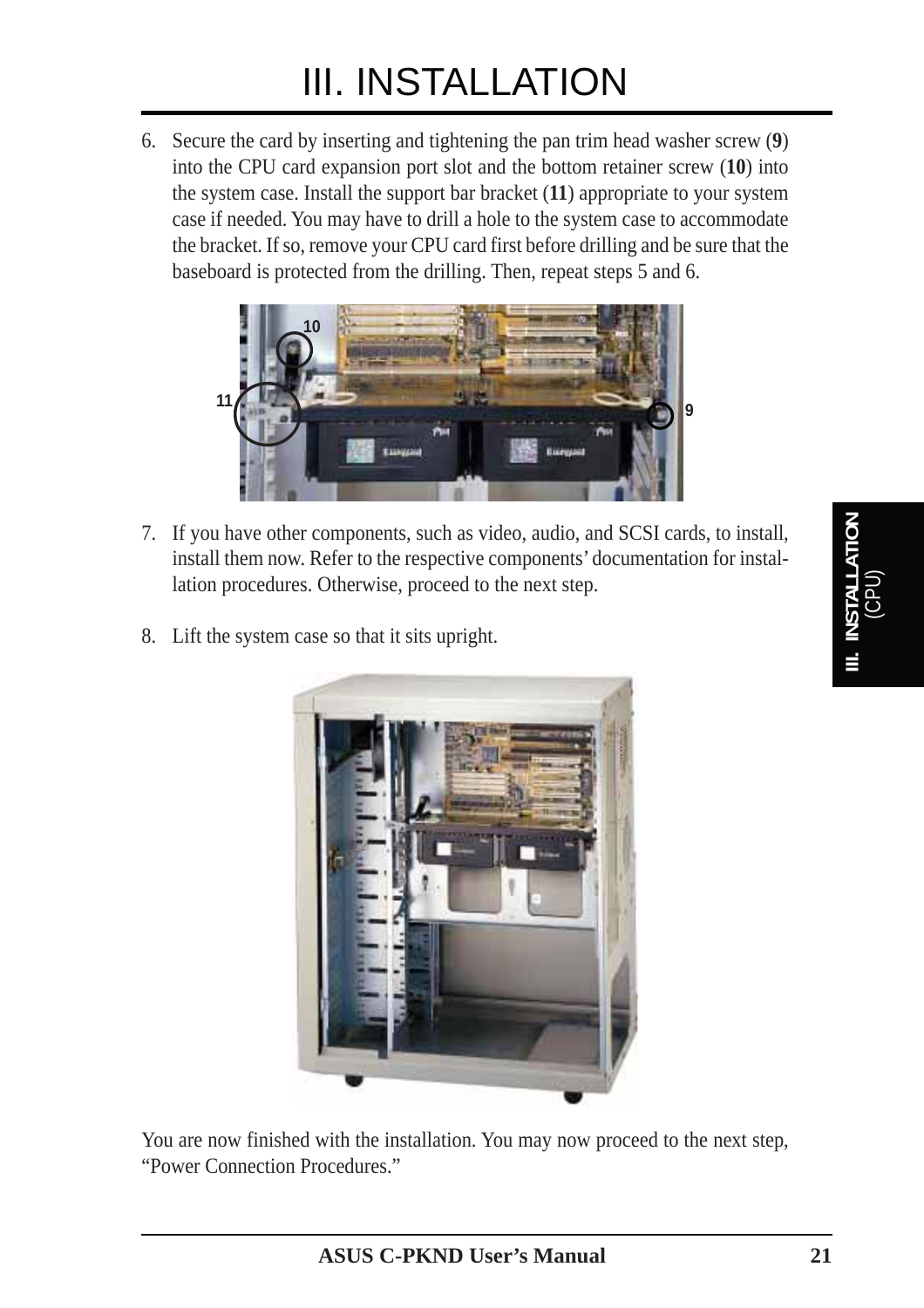### Power Connection Procedures

- 1. When you are sure that all jumpers and connections are set up, replace the system case cover.
- 2. Make sure that all switches are off (in some systems, marked with  $\bigcirc$ ).
- 3. Connect the power supply cord into the power supply located on the back of your system case according to your system user's manual.
- 4. Connect the power cord into a power outlet that is equipped with a surge protector.
- 5. You may then turn on your devices in the following order:
	- a. Monitor.
	- b. External SCSI devices (starting with the last device on the chain).
	- c. System power.
- 6. The power LED on the front panel of the system case will light. The monitor LED may light after the system's if it complies with "green" standards or if it has a power standby feature. The system will then run power-on tests. While the tests are running, additional messages will appear on the screen. If you do not see anything within 30 seconds from the time you turn on the power, the system may have failed a power-on test. Recheck your jumper settings and connections or call your retailer for assistance.
- 7. During power-on, hold down <Delete> to enter BIOS setup. Follow the instructions in section IV, BIOS SOFTWARE.

**Powering off your computer:** You must first exit or shut down your operating system before switching off the power switch. If you use Windows 95, click the **Start** button, click **Shut Down**, and then click **Shut down the computer?**. Do not turn off your computer until the "You can now safely turn off your computer" message appears.

## BIOS Support

Physically, the onboard 1MB Flash ROM chip can be used for any of the ASUS motherboards. However, the ROM must be programmed to contain BIOS for a specific motherboard and CPU. The wrong BIOS may cause problem booting-up your system. When you purchase a CPU card together with the baseboard, the onboard Flash ROM chip contains the BIOS for that CPU card. If you purchase a CPU card separately, a Flash ROM chip for the separate CPU card is supplied. You must remove the onboard ROM and switch it with the new ROM.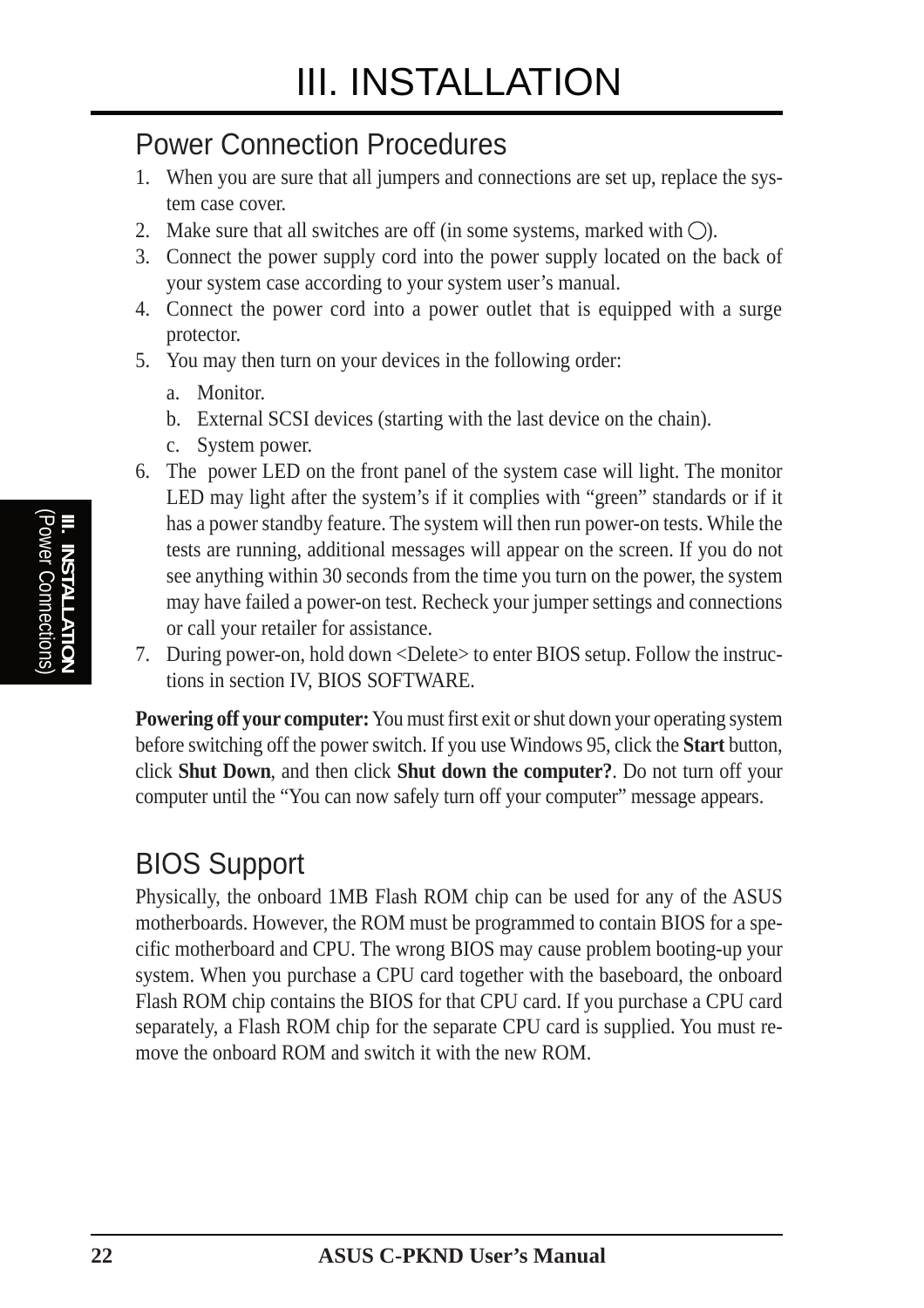# Recommended Case Suppliers

### ElanVital Corporation

| Address: 4F, 13-5 Chung-Hua Road, Sanhsia, Taipei, Taiwan 237, ROC |
|--------------------------------------------------------------------|
| Telephone: +886-2-674-2141                                         |
| Fax: $+886-2-674-2143$                                             |
| Email: velan@ms2.hinet.net                                         |
| • Desktop: Part Number: T10-DK                                     |
| • Server: Part Number: S50                                         |

### Chenbro Micom Co., Ltd.

| Address:   | 5F, 11 Chung Shan Road, Lane 327, Alley 11, |  |  |  |
|------------|---------------------------------------------|--|--|--|
|            | Chung Ho City, Taipei Hsien, Taiwan, ROC    |  |  |  |
| Telephone: | $+886 - 2 - 248 - 9505$                     |  |  |  |
| Fax:       | $+886 - 2 - 242 - 7304$                     |  |  |  |
| Email:     | serverdept@chenbro.com.tw                   |  |  |  |
| WWW:       | www.chenbro.com.tw                          |  |  |  |
| • Server:  | Part Number: 9611                           |  |  |  |

### Chieftec Industrial Co., Ltd.

|      | Address: 6F, 242 Chang De Road, Sec. 4, Taipei, Taiwan, ROC |
|------|-------------------------------------------------------------|
|      | Telephone: +886-2-883-2491                                  |
| Fax: | $+886-2-883-2493$                                           |
|      | • Server: Part Number: AA-02W                               |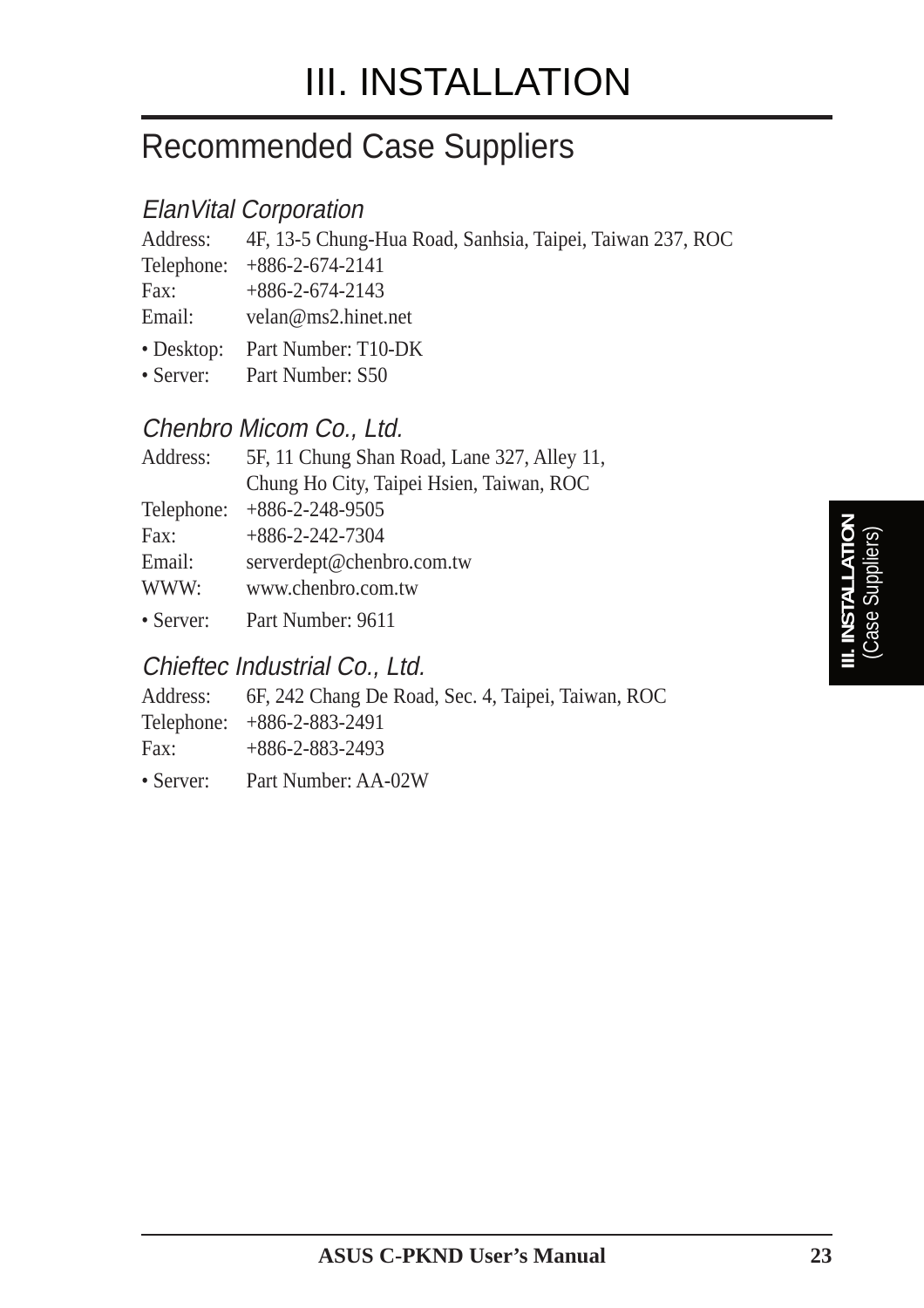## Support Software

**FILELIST.TXT –** View this file to see the files included in the support software.

**PFLASH.EXE –** This is the Flash Memory Writer utility that updates the BIOS by uploading a new BIOS file to the programmable flash ROM chip on the baseboard. To determine the BIOS version, check the last four numbers of the code displayed on the upper left corner of your screen during the test routines when you turn on your machine.

**xxxxkm.xxx** – BIOS file for the C-PKND on the baseboard with LM78 (available on Rev. 2.04 or later baseboards)

**xxxxk.xxx** – BIOS file for the C-PKND on the baseboard without LM78 (Rev. 1.41 or earlier baseboards)

## Flash Memory Writer Utility

The flash memory writer utility must be run while the system is in **real mode**. In particular, the "Update BIOS Main Block From File" and "Update BIOS Including Boot Block and ESCD" options require real mode. To run this utility, boot from a system floppy disk without the AUTOEXEC.BAT and CONFIG.SYS files.

| <b>ASUSTeK PNP BIOS</b><br>FLASH MEMORY WRITER V1.5<br>Copyright (C) 1995, ASUSTeK COMPUTER Inc. |
|--------------------------------------------------------------------------------------------------|
| Flash Type -- SST 29EE010                                                                        |
| Current BIOS Revision: #401A0-xxxx                                                               |
| Choose one of the following:                                                                     |
| 1. Save Current BIOS To File                                                                     |
| 2. Update BIOS Main Block From File                                                              |
| 3. Advanced Features                                                                             |
| Enter Choice: [1]                                                                                |
| Press ESC To Exit                                                                                |

xxxx denotes the current BIOS version stored in the Flash EPROM

**IMPORTANT:** If "unknown" is displayed after **Flash Type --**, the memory chip is not programmable or is not supported with the PnP BIOS and therefore cannot be programmed by the Flash Memory Writer utility.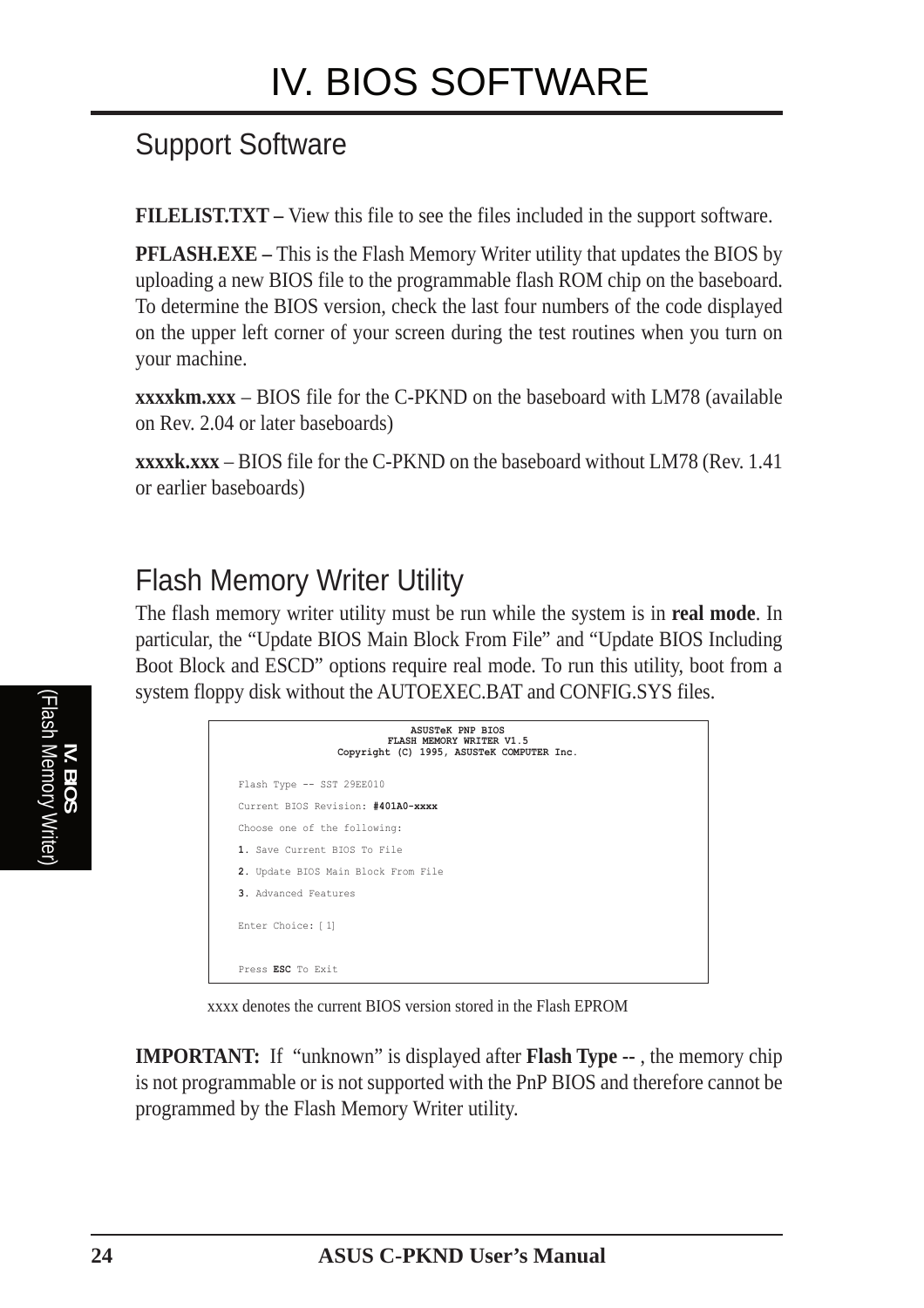### Main Menu

#### **1. Save Current BIOS To File**

This option allows you to copy the contents of the flash memory onto a floppy disk. This gives you a backup copy of the original motherboard BIOS in case you need to reinstall it. Create a bootable DOS diskette without AUTOEXEC.BAT and CONFIG.SYS and save both PFLASH.EXE and the BIOS file(s) to it. **Note:** BIOS FEATURES SETUP Boot Sequence needs to be set to *A* first in order to boot from your disk drive A.

#### **2. Update BIOS Main Block From File**

This option updates the BIOS from a file on the disk. The file can be either a new file or a backup file created by the "Save Current BIOS To File" option. If the boot block in the file is different from the current boot block, this option will not update the main block. Instead, it will display the following messages.

> Boot Block of New BIOS is different from old one !!! Please Use 'Advanced Features' to flash whole BIOS !!!

#### **3. Advanced Features**

This option displays the Advanced Features screen for clearing the PnP configuration record and updating the motherboard BIOS.

### Advanced Features Menu

| Advanced Features                            |
|----------------------------------------------|
| Flash Type -- SST 29EE010                    |
| Current BIOS Revision: #401A0-xxxx           |
| Choose one of the following:                 |
| 1. Clear PNP ESCD Parameter Block            |
| 2. Update BIOS Including Boot Block and ESCD |
|                                              |
| Enter Choice: [2]                            |
|                                              |
|                                              |
| Press ESC To Exit                            |

xxxx denotes the current BIOS version stored in the Flash EPROM

#### **1. Clear PNP ESCD Parameter Block**

This option erases the Plug-and-Play (PnP) configuration record.

#### **2. Update BIOS Including Boot Block and ESCD**

This option updates the boot block, the baseboard BIOS, and the PnP extended system configuration data (ESCD) parameter block from a new BIOS file.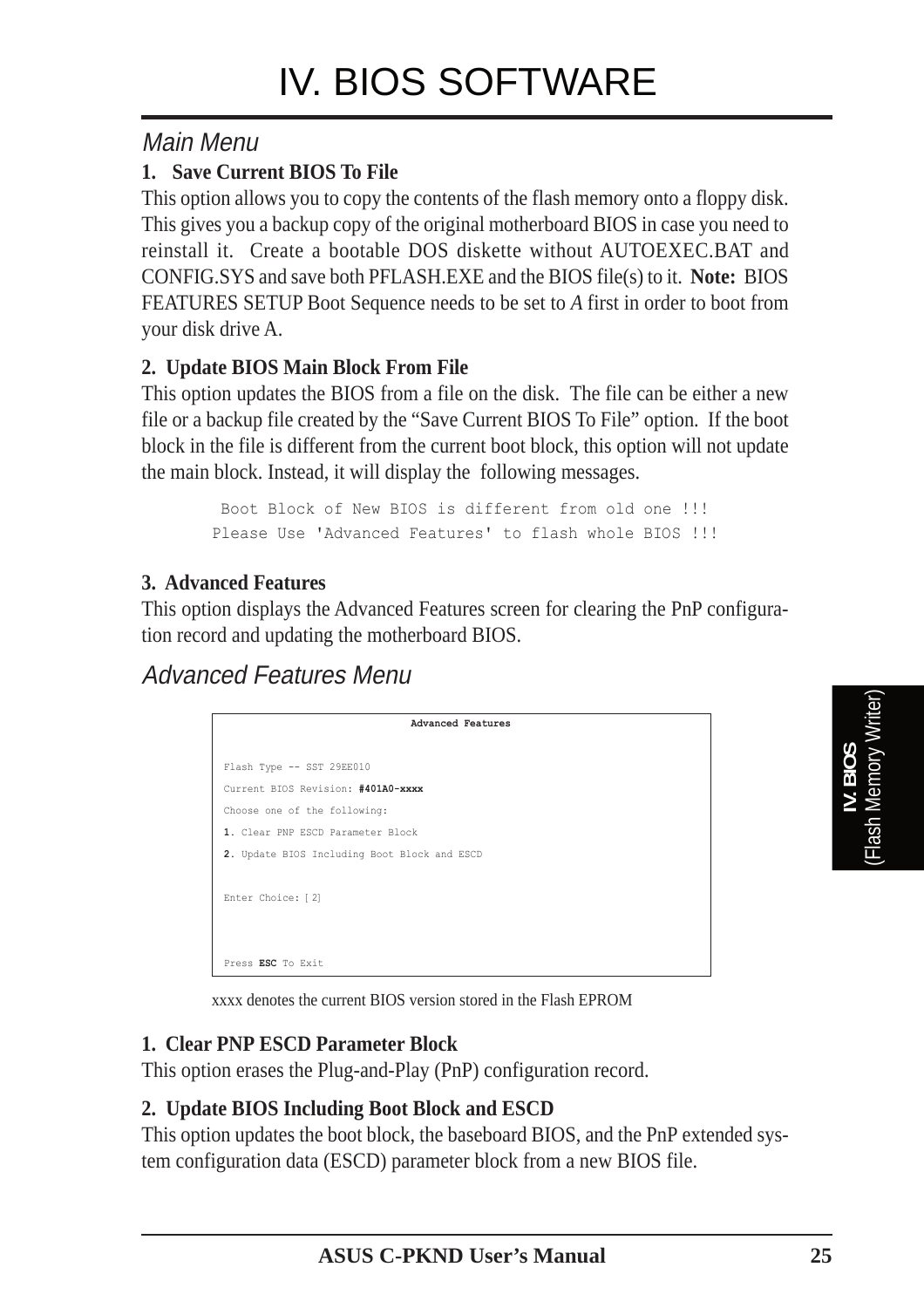## Managing & Updating your Motherboard's BIOS

#### **About the BIOS files:**

When purchasing a CPU card and baseboard together, the BIOS is pre-programmed as well as supplied on the support disk for your configuration. A C-PKND BIOS image file will be provided on the support disk for both the baseboard with and without the LM78 Hardware Monitor chip. If you are purchasing the C-PKND separately, and your baseboard has an LM78 chip on it (PCB Rev. 2.04 or later), then use the xxxxkm.xxx BIOS file. If your baseboard does not have an LM78 chip on it (PCB Rev. 1.41 or earlier), then use the xxxxk.xxx BIOS file.

#### **Updating BIOS (only when necessary):**

- 1. Download an updated BIOS file from the Internet (WWW or FTP) or BBS, and save it to the disk you created earlier. See ASUS Contact Information on page 3 for details.
- 2. Turn off your computer, open the system cabinet, and set the **Flash ROM Boot Block Programming** jumper of the baseboard to *Program* or *Enabled.*
- 3. Boot from the floppy disk you created earlier.
- 4. At the DOS prompt, type PFLASH <Enter>
- 5. Select option "2. Update BIOS Main Block From File" from the Main Menu (or option "2. Update BIOS Including Boot Block and ESCD" from the Advanced Features menu if prompted by option 2 of the Main Menu).
- 6. On the next screen displayed, type the complete filename and extension of the new BIOS file, and press <Enter>. The utility then updates the BIOS file from disk.

**WARNING!** If you encounter problems while updating the new BIOS, **do not** turn off the system because doing so may prevent your system from restarting. Instead, repeat the process. If the problem persists, use the original BIOS file you saved to the disk earlier. If the utility is unable to successfully update a complete BIOS file, your system may not boot up. If this happens, your system will need service.

- 7. After successfully updating the new BIOS file, exit the utility. Turn off the system, then set the **Flash ROM Boot Block Programming** jumper of the baseboard back to its default setting of *Protect* or *Disabled*.
- 8. Turn on your computer and hold down <Delete> to run the CMOS Setup Utility. Select "Load Setup Defaults" to load the new BIOS, after which you may set other items from the main menu.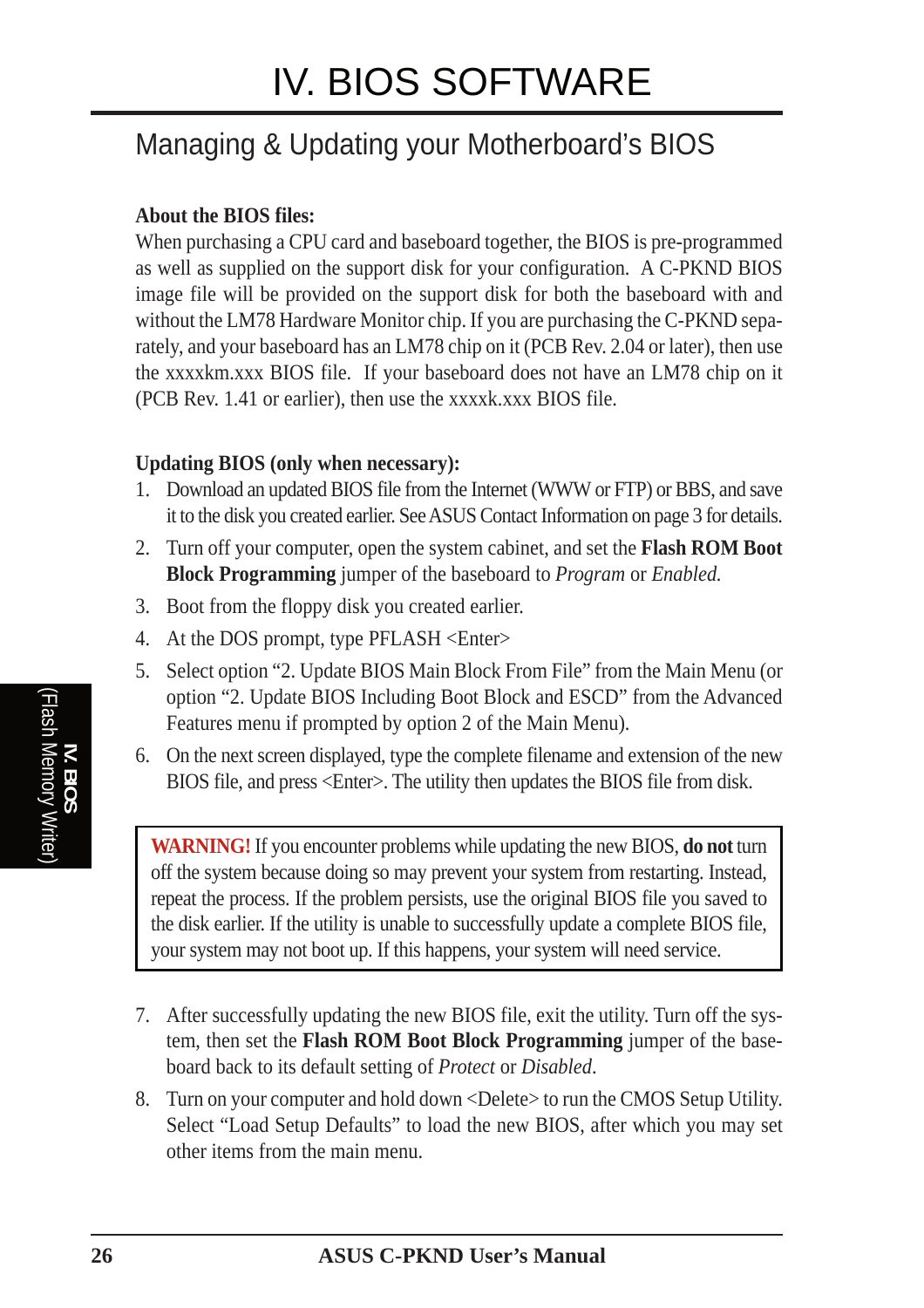# 5. BIOS Setup

The baseboard supports two kinds of programmable Flash ROM chips: 5-volt and 12-volt. Either memory chip can be updated when BIOS upgrades are released. Use the Flash Memory Writer utility to download the new BIOS file into the flash chip as described in detail in this section.

All computer motherboards or baseboards provide a Setup utility program for specifying the system configuration and settings. If your baseboard came in a computer system, the proper configuration entries may have already been made. If so, run the Setup utility (as described later) and note the configuration settings, particularly, the hard disk specifications, for future reference.

When you install the baseboard, reconfigure your system or receive a Run Setup message, you will need to enter new setup information. This section describes how to configure your system using this utility.

The BIOS ROM of the system stores the Setup utility. When you turn on the computer, the system provides you with an opportunity to start Setup. During the Power-On Self Test (POST), press <Delete> to run the Setup utility. If you press <Delete> too late, the test routines will continue. In this case, reset the system (by pressing  $\langle$ Ctrl> +  $\langle$ Alt> +  $\langle$ Delete> or by pressing the Reset button) and try again. You can also restart your system by turning off your computer and then back on again. Do this only if the first two methods fail.

When you run Setup, the CMOS Setup Utility main screen displays with the following options:

| FOR THE PET SETUP<br>SIVE & EXIT SETIP                                                              | <b>LORD 8105 DEFAULTS:</b><br>LOOD SETUP DEFAULTS | <b>EXIT WITHOUT SAVING</b> |
|-----------------------------------------------------------------------------------------------------|---------------------------------------------------|----------------------------|
|                                                                                                     |                                                   |                            |
|                                                                                                     | <b><i>ROWER MANAGEMENT SETUP</i></b>              | TOE HOD RUTO DETECTION     |
| SUFERVISOR PASSHORD<br><b>810S FEATURES SETUP</b><br>CHIPSET FEATURES SETUP<br><b>USER PASSHIND</b> |                                                   |                            |

**NOTE:** The SMART ALARM (LM78) SETUP is only avaiable on baseboards with the optional onboard LM78 chip.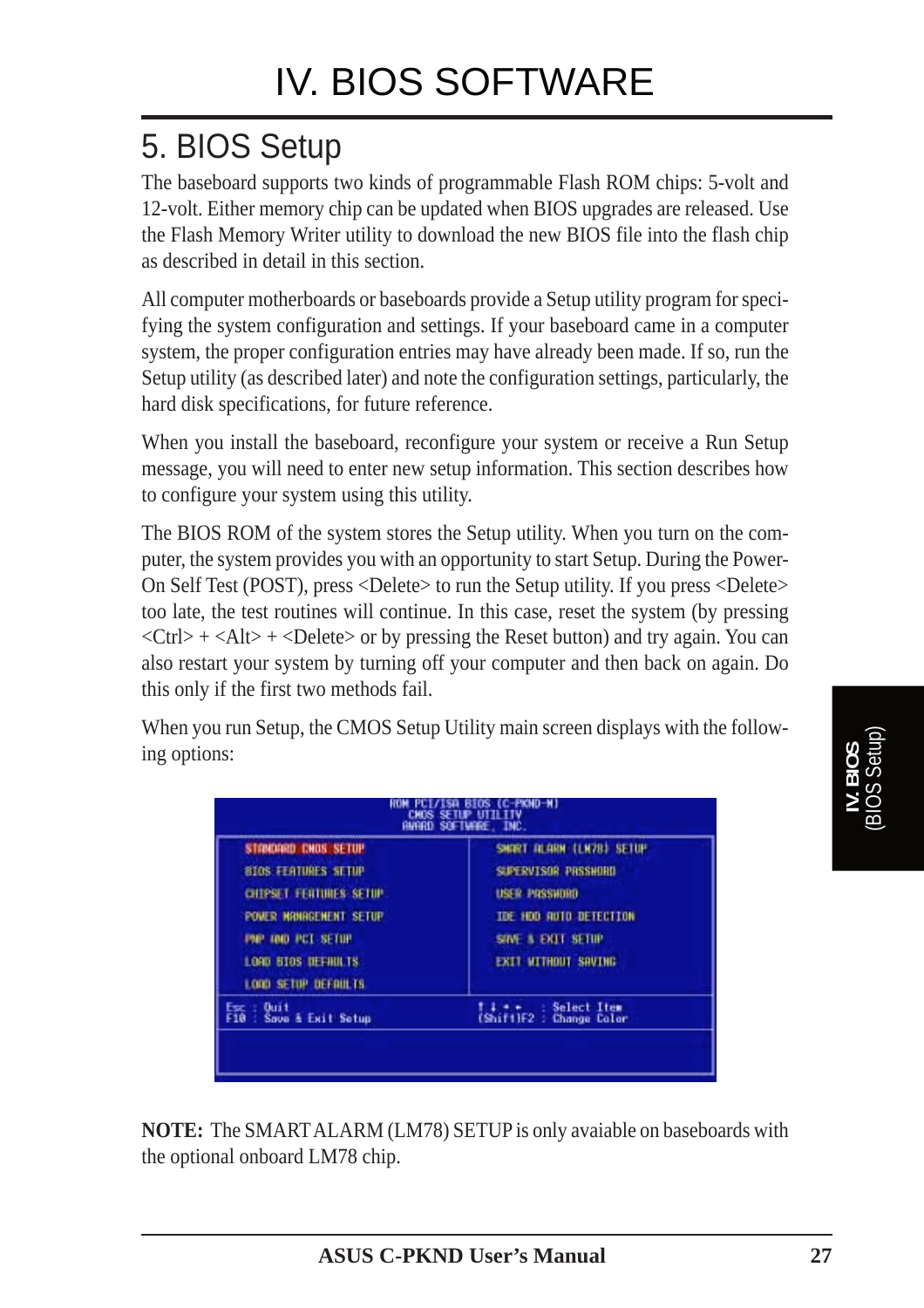### Load Defaults

The "Load BIOS Defaults" option loads the minimum settings for troubleshooting. "Load Setup Defaults", on the other hand, is for loading optimized defaults for regular use. Choosing defaults at this level, will modify all applicable settings.

A section at the bottom of the preceding screen displays the control keys for this screen. Take note of these keys and their respective uses.

## Standard CMOS Setup

This "Standard CMOS Setup" option allows you to record some basic system hardware configuration and set the system clock and error handling. If the motherboard is already installed in a working system, you will not need to select this option anymore. However, if the configuration stored in the CMOS memory on the board gets lost or damaged, or if you change your system hardware configuration, you will need to respecify the configuration values. The configuration values usually get lost or corrupted when the power of the onboard CMOS battery weakens.

| STANDARD CHOS SETUP<br>AWARD SOFTWARE, INC.                                                                                                |      |                                                                              | -PKND-N)                       |      |                   |             |
|--------------------------------------------------------------------------------------------------------------------------------------------|------|------------------------------------------------------------------------------|--------------------------------|------|-------------------|-------------|
| Date (mm:dd:uu) :<br>Hed. Jam 11 1997<br>Time (hhimmess) :<br>18.1<br>n<br>SIZE<br>HERD DISKS<br><b>TYPE</b>                               |      |                                                                              | CYLS HEAD PRECOMP LANDZ SECTOR |      |                   | <b>HODE</b> |
| <b>Primary Master</b><br>0000<br>None<br><b>Primury Slave</b><br><b>Nona</b><br>Secondary Naster<br><b>None</b><br>Secondary Slave<br>None | ,,,, | Ð<br>000                                                                     | 机砂机箱                           | 超细胞群 |                   |             |
| Drive A - None<br>Drive B. : None<br>Floopy 3 Mode Support : Disabled                                                                      |      | <b>Base Namoru:</b><br>獸<br><b>Extended Memory:</b><br>512K<br>Other Memory: |                                |      |                   |             |
| EGA/VGA<br>Video<br>Halt On : 811 Errors                                                                                                   |      |                                                                              | Total Memory:                  |      | 512K              |             |
| ESD.<br>$= 0$ uit<br>Shift)F2<br>F1<br>Help                                                                                                |      | Select Item<br>Charron Color                                                 |                                |      | PU/PD/+/-: Modify |             |

The preceding screen provides you with a list of options. At the bottom of this screen are the control keys for this screen. Take note of these keys and their respective uses.

User-configurable fields appear in a different color. If you need information on the selected field, press <F1>. The help menu will then appear to provide you with the information you need. The memory display at the lower right side of the screen is read-only and adjusts according to the installed memory in your system.

#### Details of Standard CMOS Setup **Date**

To set the date, highlight the "Date" field and then press either <Page Up>/<Page Down> or <+>/<–> to set the current date. Follow the month, day and year format. Valid values for month, day and year are: **Month: (1** to **12), Day: (1** to **31), Year: (**up to **2079).**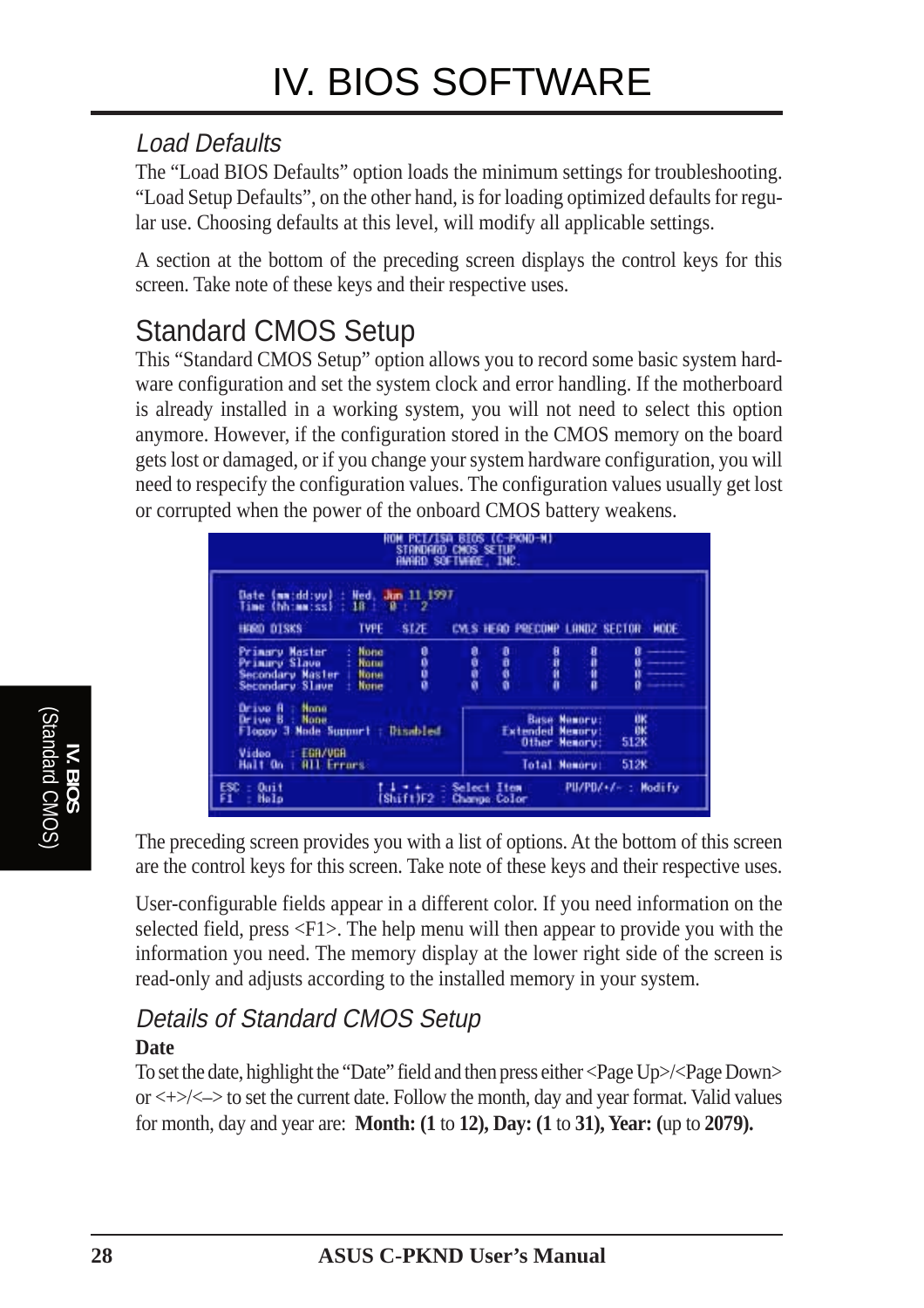#### **Time**

To set the time, highlight the "Time" field and then press either <Page Up>/<Page Down> or  $\langle + \rangle$  to set the current time. Follow the hour, minute and second format. Valid values for hour, minute and second are: **(Hour: (00 to 23), Minute: (00 to 59), Second: (00 to 59)**. Press <Enter> twice if you do not want to modify the current time.

**NOTE:** You can bypass the date and time prompts by creating an AUTOEXEC.BAT file. For information on how to create this file, please refer to the MS-DOS manual.

#### **Hard Disks**

This field records the specifications for all non-SCSI hard disk drives installed in your system. The onboard PCI IDE connectors provide Primary and Secondary channels for connecting up to four IDE hard disks or other IDE devices. Each channel can support up to two hard disks; the first of which is the "master" and the second is the "slave".

Specifications for SCSI hard disks do not need to be entered because they operate using device drivers and are not supported by any BIOS. If you install either the optional PCI-SC200 or PCI-SC860 SCSI controller card into the motherboard, see section VI for instructions. If you install other vendor's SCSI controller card, refer to their respective documentations on how to install the required SCSI drivers.

#### **For IDE hard disk drive setup, you can:**

- Use the *Auto* setting for detection during bootup.
- Use the IDE HDD AUTO DETECTION in the main menu to automatically enter the drive specifications.
- Enter the specifications manually by using the "User" option.

The entries for specifying the hard disk type include **CYLS** (number of cylinders), **HEAD** (number of read/write heads), **PRECOMP** (write precompensation), **LANDZ** (landing zone), **SECTOR** (number of sectors) and **MODE**. The **SIZE** field automatically adjusts according to the configuration you specify. The documentation that comes with your hard disk should provide you with the information regarding the drive specifications.

The **MODE** entry is for IDE hard disks only, and can be ignored for MFM and ESDI drives. This entry provides three options: *Normal, Large, LBA*, or *Auto* (see below). Set **MODE** to *Normal* for IDE hard disk drives smaller than 528MB; set it to *LBA* for drives over 528MB that support Logical Block Addressing (LBA) to allow larger IDE hard disks; set it to *Large* for drives over 528MB that do not support LBA. Large type of drive can only be used with MS-DOS and is very uncommon. Most IDE drives over 528MB support the *LBA* mode.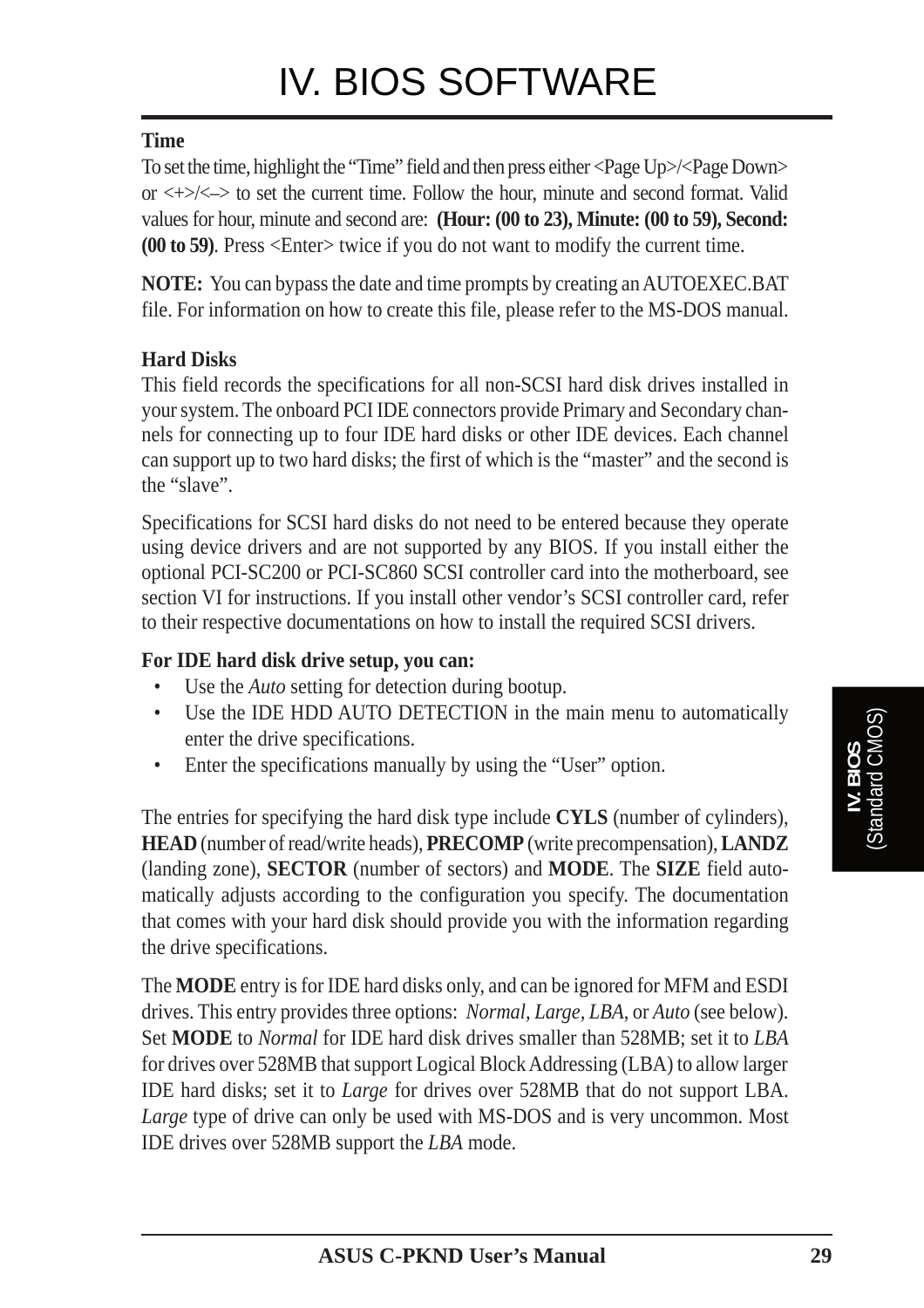# IV. BIOS SOFTWARE

#### **Autodetection of hard disks on bootup**

For each field: Primary Master, Primary Slave, Secondary Master, and Secondary Slave, you can select *Auto* under the TYPE and MODE fields. This will enable auto detection of your IDE hard disk during bootup. This will allow you to change your hard disks (with the power off) and then power on without having to reconfigure your hard disk type. If you use older hard disks that do not support this feature, then you must configure the hard disk in the standard method as described earlier by the "User" option.

**NOTE:** After the IDE hard disk drive information has been entered into BIOS, new IDE hard disk drives must be partitioned (such as with FDISK) and then formatted before data can be read from and write on. Primary IDE hard disk drives must have its partition set to *active* (also possible with FDISK).

**NOTE:** SETUP Defaults are noted in parenthesis next to each function heading.

#### **Drive A / Drive B (None)**

These fields record the types of floppy disk drives installed in your system. The available options for drives A and B are: *360KB, 5.25 in.; 1.2MB, 5.25 in.; 720KB, 3.5 in.; 1.44MB, 3.5 in.; 2.88MB, 3.5 in.; None*

To enter the configuration value for a particular drive, highlight its corresponding field and then select the drive type using the left- or right-arrow keys.

#### **Floppy 3 Mode Support (Disabled)**

This is the Japanese standard floppy drive. The standard stores 1.2MB in a 3.5inch diskette. This is normally disabled but you may choose from either: *Drive A, Drive B, Both, and Disabled*

#### **Video (EGA/VGA)**

Set this field to the type of video display card installed in your system. The options are *EGA/VGA*, *CGA 49*, *CGA 80*, and *Mono* (for Hercules or MDA)*.*

If you are using a VGA or any higher resolution card, choose *EGA/VGA*.

#### **Halt On (All Errors)**

This field determines which types of errors will cause the system to halt. Choose from *All Errors*; *No Errors*; *All*,*But Keyboard*; *All*,*But Diskette*; and *All,But Disk/Key.*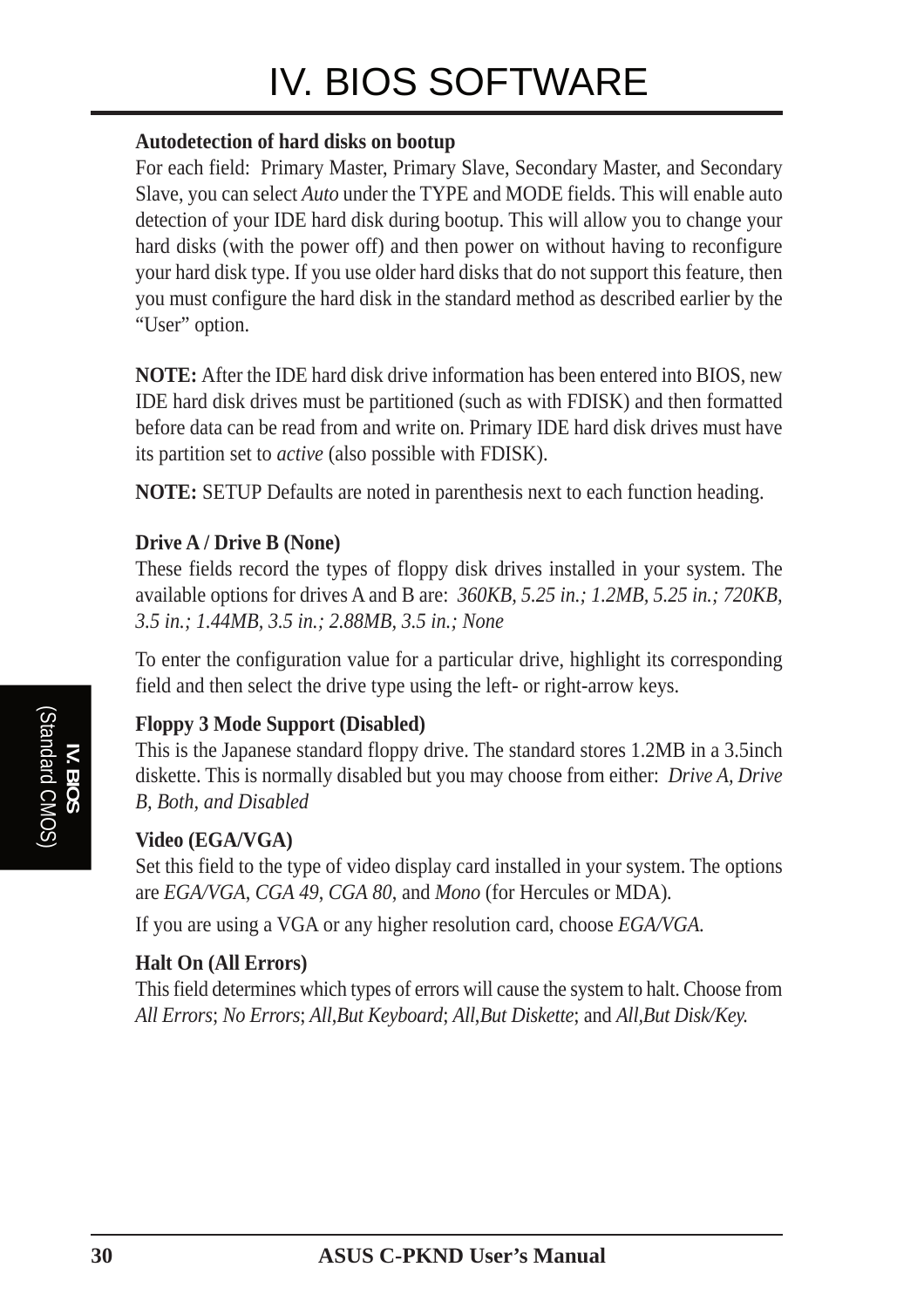## BIOS Features Setup

This "BIOS Features Setup" option consists of configuration entries that allow you to improve your system performance, or let you set up some system features according to your preference. Some entries are required by the motherboard's design to remain in their default settings.

|                                                                                                                                                                                                                                                                                                                                                                                                                                                                                                                                                                                        | HUM PCL/ISA BIOS (C-PKMD-M)<br>BIOS FEATURES SETUP<br>AWARD SOFTWARE, INC.                                                                                                                                                                                                                                                                                                                                                                                                                                                                                                                                            |
|----------------------------------------------------------------------------------------------------------------------------------------------------------------------------------------------------------------------------------------------------------------------------------------------------------------------------------------------------------------------------------------------------------------------------------------------------------------------------------------------------------------------------------------------------------------------------------------|-----------------------------------------------------------------------------------------------------------------------------------------------------------------------------------------------------------------------------------------------------------------------------------------------------------------------------------------------------------------------------------------------------------------------------------------------------------------------------------------------------------------------------------------------------------------------------------------------------------------------|
| Disabled<br>Virus Warning<br>CPU Level 1 Cache<br>Enabled<br>CPU Level 2 Cache<br>Enabled<br><b>BIOS Update</b><br><b>Enabled</b><br>CPU Fast String<br>Finibiled.<br>Deturbo Node<br>Disabled<br><b>Ouick Power On Self Test</b><br>Enchled<br>TIXE.<br>HDD Sequence SCSI/IDE First:<br>C.B.<br><b>Boot Sequence</b><br><b>Boot Up Floppy Seek</b><br>Disabled<br><b>R/W</b><br>Floppy Disk Access Control<br>HEID MEDE<br>IDE HDD Block Node Sectors<br>Security Option<br>Sustem.<br><b>PS/2 Mouse Function Control:</b><br><b>Huto</b><br>PCI/VGA Palette Snoop<br><b>Uisabled</b> | <b>RON 810S</b><br>Enabled<br>Shadow<br>Video<br>C8008<br>CBLEE<br><b>Shadow</b><br>Disabled<br>$\sim$<br><b>CFFFF</b><br>00888<br><b>Shadow</b><br>Disabled<br>$\sim$<br>00000<br>$\blacklozenge$<br>D3FFF<br><b>Shadow</b><br><b>Disabled</b><br><b>DATE</b><br><b>D4.008</b><br><b>Disabled</b><br>÷<br>Shadow<br><b>DBITT</b><br>08000<br>Disabled<br>$\sim$<br><b>Shadow</b><br>00880<br>DEELE<br>Disabled<br>Shadow<br><b>Boot Up NumLock Status</b><br>Un.<br>High.<br>Boot Un System Speed<br>Typematic Rate Setting<br>Disabled<br>Typematic Rate (Chars/Sec):<br>60<br>250<br><b>Ivoematic Delay (Msec)</b> |
| 0S/2 Onboard Newary > 64M<br>Disabled<br>MPS 1.4 Support<br>Disabled                                                                                                                                                                                                                                                                                                                                                                                                                                                                                                                   | ESC<br>$0$ uit<br>Ti-+ : Select Item<br>Ð<br>PU/PD/+/+<br>Help -<br>Modify<br>F5<br>$(ShitE)E2 +$<br><b>Old Values</b><br>Color<br>56<br>Loud BIOS<br>Defaults.<br>F7<br>Load Setup Defaults                                                                                                                                                                                                                                                                                                                                                                                                                          |

A section at the lower right of the screen displays the control keys you can use. Take note of these keys and their respective uses. If you need information on a particular entry, highlight it and then press <F1>. A pop-up help menu will appear to provide you with the information you need. <F5> loads the last set values, <F6> and <F7> loads the BIOS default values and Setup default values, respectively.

**NOTE:** SETUP Defaults are noted in parenthesis next to each function heading.

### Details of BIOS Features Setup

#### **Virus Warning (Disabled)**

This field protects the boot sector and partition table of your hard disk against accidental modifications. Any attempt to write to them will cause the system to halt and display a warning message. If this occurs, you can either allow the operation to continue or use a bootable virus-free floppy disk to reboot and investigate your system. This setting is recommended because conflicts with new operating systems. Installation of new operating systems require that you disable this to prevent write errors.

#### **CPU Level 1 Cache / CPU Level 2 Cache (Enabled)**

These fields allow you to choose from the default of *Enabled* or choose *Disabled* to turn on or off the CPU's Level 1 and Level 2 built-in cache.

#### **BIOS Update (Enabled)**

This functions as an update loader integrated into the BIOS to supply the processor with the required data. The BIOS will load the update on all processors during system bootup in the default position of *Enabled*.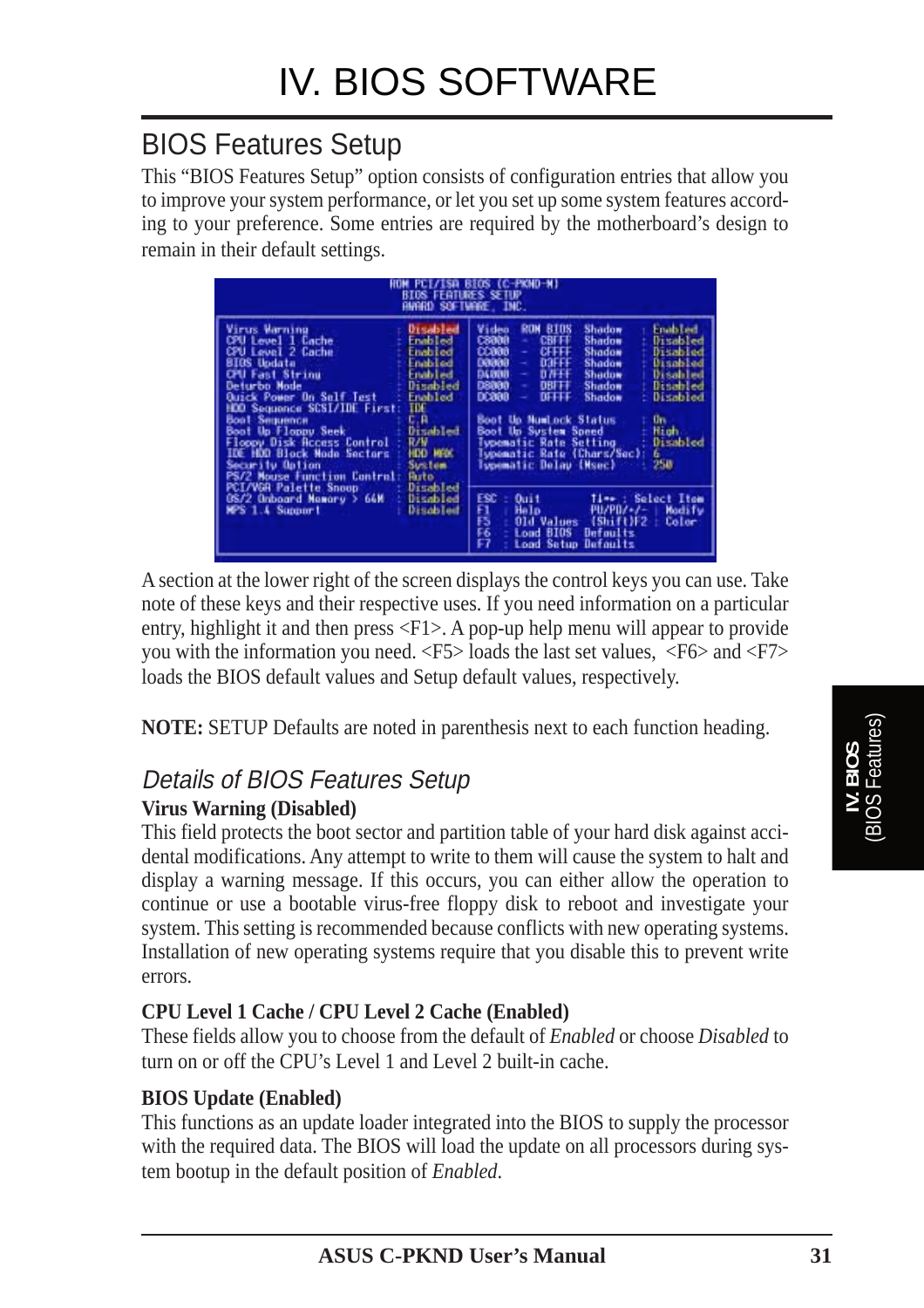#### **CPU Fast String (Enabled)**

Leave on default setting of *Enabled* for best performance.

#### **Deturbo Mode (Disabled)**

When *Enabled*, FLUSH# signal is held asserted to disable caching and the P6 bus pipeline will be stalled. This allows software to run at a reduced-speed. The default is set to *Disabled* to allow maximum processing speed.

#### **Quick Power On Self Test (Enabled)**

This field speeds up the Power-On Self Test (POST) routine by skipping retesting a second, third, and forth time. Setup default setting for this field is *Enabled*. A complete test of the system is done on each test.

#### **HDD Sequence SCSI/IDE First (IDE)**

When using both SCSI and IDE hard disk drives. IDE is always the boot disk using drive letter C (default setting of *IDE*). This new feature allows a SCSI hard disk drive to be the boot disk when set to *SCSI*. This allows multiple operating systems to be used on both IDE and SCSI drives or the primary operating system to boot using a SCSI hard disk drive.

#### **Boot Sequence (C,A)**

This field determines where the system looks first for an operating system. Options are *C,A*; *A,CDROM,C*; *CDROM,C,A*; *D,A*; *E,A*; *F,A*; *C only*; and *A,C*. The setup default setting is to check first the hard disk and then the floppy drive, that is, *C, A*.

#### **Boot Up Floppy Seek (Disabled)**

When enabled, the BIOS will seek drive A once.

#### **Floppy Disk Access Control (R/W)**

This allows protection of files from the computer system to be copied to floppy disks by allowing the setting of *Read Only* to only allow reads from the floppy disk drive but not writes. The setup default *R/W* allows both reads and writes.

#### **IDE HDD Block Mode Sectors (HDD MAX)**

This field enhances hard disk performance by making multi-sector transfers instead of one sector per transfer. Most IDE drives, except older versions, can utilize this feature. Selections are *HDD MAX* (default), *Disabled*, *2*, *4*, *8*, *16*, and *32*.

#### **Security Option (System)**

When you specify a *Supervisor Password* and/or *User Password* (explained later in this section), the Security Option field determines when the system prompts for the password. The default setting is *System*, where the system prompts for the User Password every time you start your system. The other option is *Setup*, where the system goes through its startup routine unless the Setup utility is called, when the system prompts for the Supervisor Password.

**IV. BIOS** (BIOS Features)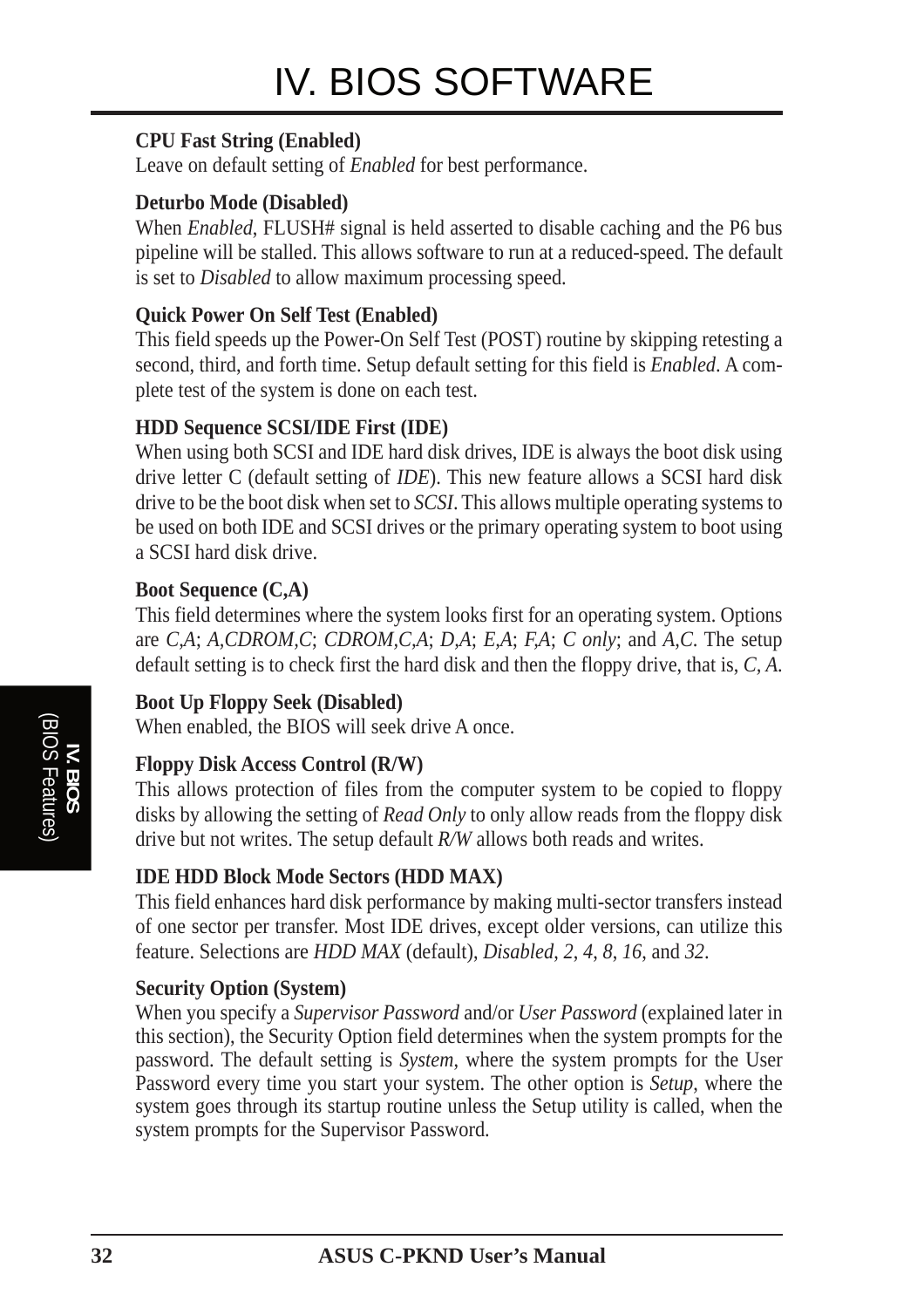#### **PS/2 Mouse Function Control (Auto)**

The default of *Auto* allows the system to detect a PS/2 Mouse on bootup. If detected, IRQ12 will be used for the PS/2 Mouse. IRQ12 will be reserved for expansion cards if a PS/2 Mouse is not detected. *Disabled* will reserve IRQ12 for expansion cards and therefore the PS/2 Mouse will not function.

#### **PCI/VGA Palette Snoop (Disabled)**

Some display cards that are nonstandard VGA such as graphics accelerators or MPEG Video Cards may not show colors properly. The setting *Enabled* should correct this problem. Otherwise leave this on the setup default setting of *Disabled*.

#### **OS/2 Onboard Memory > 64M (Disabled)**

When using OS/2 operating systems with installed DRAM of greater than 64MB, you need to set this option to *Enabled* otherwise leave this on the setup default of *Disabled*.

......................................................................................................................................

#### **Video ROM BIOS Shadow (Enabled)**

This field allows you to change the video BIOS location from ROM to RAM. Relocating to RAM enhances system performance because information access is faster than the ROM.

#### **C8000 – CBFFF Shadow** to **DC000 – DFFFF Shadow (Disabled)**

These fields are used for shadowing other expansion card ROMs. If you install other expansion cards with ROMs on them, you will need to know which addresses the ROMs use to shadow them specifically. Shadowing a ROM reduces the memory available between 640K and 1024K by the amount used for this purpose.

#### **Boot Up NumLock Status (On)**

This field enables users to activate the Number Lock function upon system boot.

#### **Boot Up System Speed (High)**

This has no function and should be left on the setup default.

#### **Typematic Rate Setting (Disabled)**

When enabled, you can set the two typematic controls listed next. Setup default setting is *Disabled*.

#### **Typematic Rate (Chars/Sec) (6)**

This field controls the speed at which the system registers repeated keystrokes. Options range from 6 to 30 characters per second. Setup default setting is *6;* other settings are *8*, *10*, *12*, *15*, *20*, *24*, and *30*.

#### **Typematic Delay (Msec) (250)**

This field sets the time interval in milleseconds for displaying the first and second characters. Four delay rate options are available: *250* (default), *500*, *750*, and *1000*.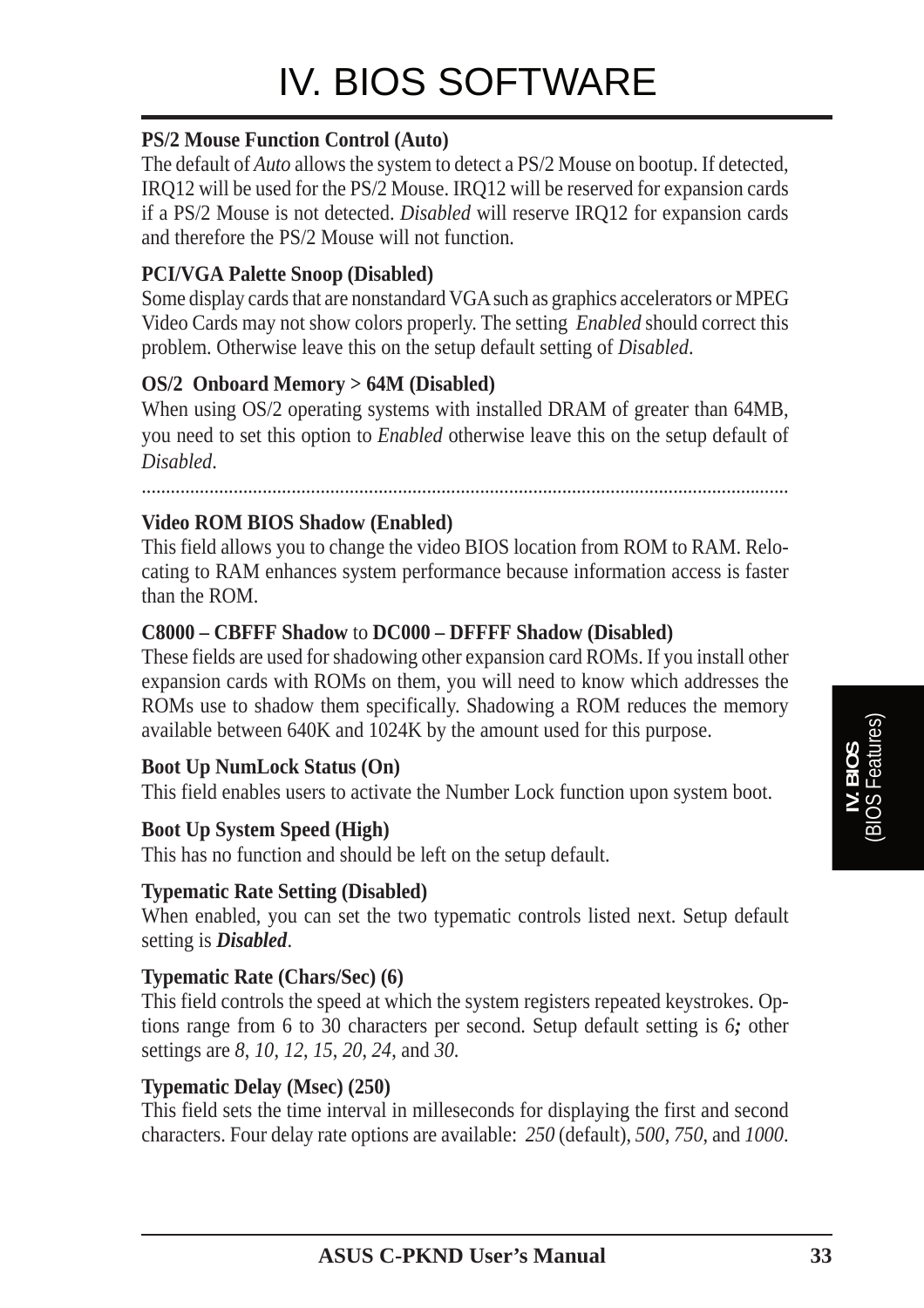### Chipset Features Setup

This "Chipset Features Setup" option controls the configuration of the board's chipset. Control keys for this screen are the same as for the previous screen.

|                                                                                                                                                                                                                                                                                                                                                                                                                                                                            |                                                    | PCL/ISR BIOS (C-PKND-N)<br>CHIPSET FEATURES SETUP<br>AWARD SOFTWARE INC.                                                                                                                                                                                                                                                                                                                                                                                                                                                                                   |
|----------------------------------------------------------------------------------------------------------------------------------------------------------------------------------------------------------------------------------------------------------------------------------------------------------------------------------------------------------------------------------------------------------------------------------------------------------------------------|----------------------------------------------------|------------------------------------------------------------------------------------------------------------------------------------------------------------------------------------------------------------------------------------------------------------------------------------------------------------------------------------------------------------------------------------------------------------------------------------------------------------------------------------------------------------------------------------------------------------|
| <b>Buto Configuration</b><br>DRAM Read Burst (B/E/F)<br><i><b>w37474</b></i><br>k3/3/3<br>DRSM Write Burst (B/E/F)<br>31<br><b>RIS Precharge</b><br>ñİ<br>RAS to CAS Delay<br>1 Ws<br>MA Wait State<br>DRIM Refresh Tupe<br>CPU-to-PCI IDE Pasting<br>Enabled<br>USWC Write Posting<br>Enabled<br>CPU-to-PCI Write Post<br>Enabled<br>PCI-to-DRAM Pipeline<br>Enabled<br>PCI Burst Write Combining:<br>Enablad<br>Read-Around-Hrite<br>Enablad<br>16-bit 1/0 Recovery line | <b>60ns DRIM</b><br><b>HAS Univers</b><br>l huselk | <b>Onboard FDC Controller</b><br>Enabled<br><b>Onboard FDC Swap R B B</b><br>No Swep<br><b>SFBH/TROA</b><br><b>Onboard Serial Port 1</b><br><b>JEBRATROC</b><br>Onboard Serial Part 2<br><b>378N/TROT</b><br>Onboard Parallel Port<br>ECP-EPP<br><b>Parallel Port Mode</b><br>ECP DMR Select<br>UERT2 Use: Infrared<br><b>Bisabled</b><br>Both.<br><b>Onboard PCI IDE Enable</b><br><b>IDE @ Master Mode</b><br><b>Buto</b><br><b>IDE O Slave Mode</b><br><b>Huto</b><br><b>IDE 1 Mastor Mode</b><br><b>Buto</b><br><b>TDE 1 Slave Mode</b><br><b>Huto</b> |
| 8-bit I/O Recovery Time<br>Video Newory Cache Mode<br>uc<br>Memory Hole At 15M-16M<br>DRGM are 64 (Not 72) bits wide<br>Data Integrity (PARITY)                                                                                                                                                                                                                                                                                                                            | BISTEK<br><b>Disabled</b><br>Disabled              | ESC<br>$0$ uit<br>Time : Select Item<br>F1.<br>Halp.<br>PU/PD/+/+  <br>Modify<br>FS<br>Old Values (Shift)F2 :<br>Color<br>56<br>Lond BIOS<br>Defaults.<br>F7<br>Load Setup<br>Dufaults                                                                                                                                                                                                                                                                                                                                                                     |

**NOTE:** SETUP Defaults are noted in parenthesis next to each function heading.

### Details of Chipset Features Setup

#### **Auto Configuration (60ns DRAM)**

The default setting of *60ns DRAM* sets the optimal timings for items 2 [**DRAM Read Burst (B/E/F)**] through 6 (**MA Wait State**) for 60ns DRAM modules. If you are using 70ns DRAM modules, you must change this item to *70ns DRAM*. See section III for DRAM installation information.

#### **DRAM Refresh Type (RAS Only)**

Leave on default setting of *RAS Only* because this is the current standard.

#### **CPU-to-PCI IDE Posting (Enabled)**

Leave on default setting of *Enabled* so that the CPU to PCI IDE posting cycles are treated as normal I/O write transactions.

#### **USWC Write Posting (Enabled)**

Leave on default setting of *Enabled* to allow USWC write posting during I/O bridge access.

#### **CPU-to-PCI Write Post (Enabled)**

The default setting of *Enabled* will increase the efficiency of the PCI bus and speed up the execution in the processor.

#### **PCI-to-DRAM Pipeline (Enabled)**

The default of *Enabled* will increase the bandwidth of the path between the PCI and the DRAM to enhance the PCI bus efficiency and DRAM accessing.

#### **PCI Burst Write Combining (Enabled)**

The default setting of *Enabled* will increase the efficiency of PCI bus by combining several CPU to PCI write cycles into one. VGA performance is increased by this action.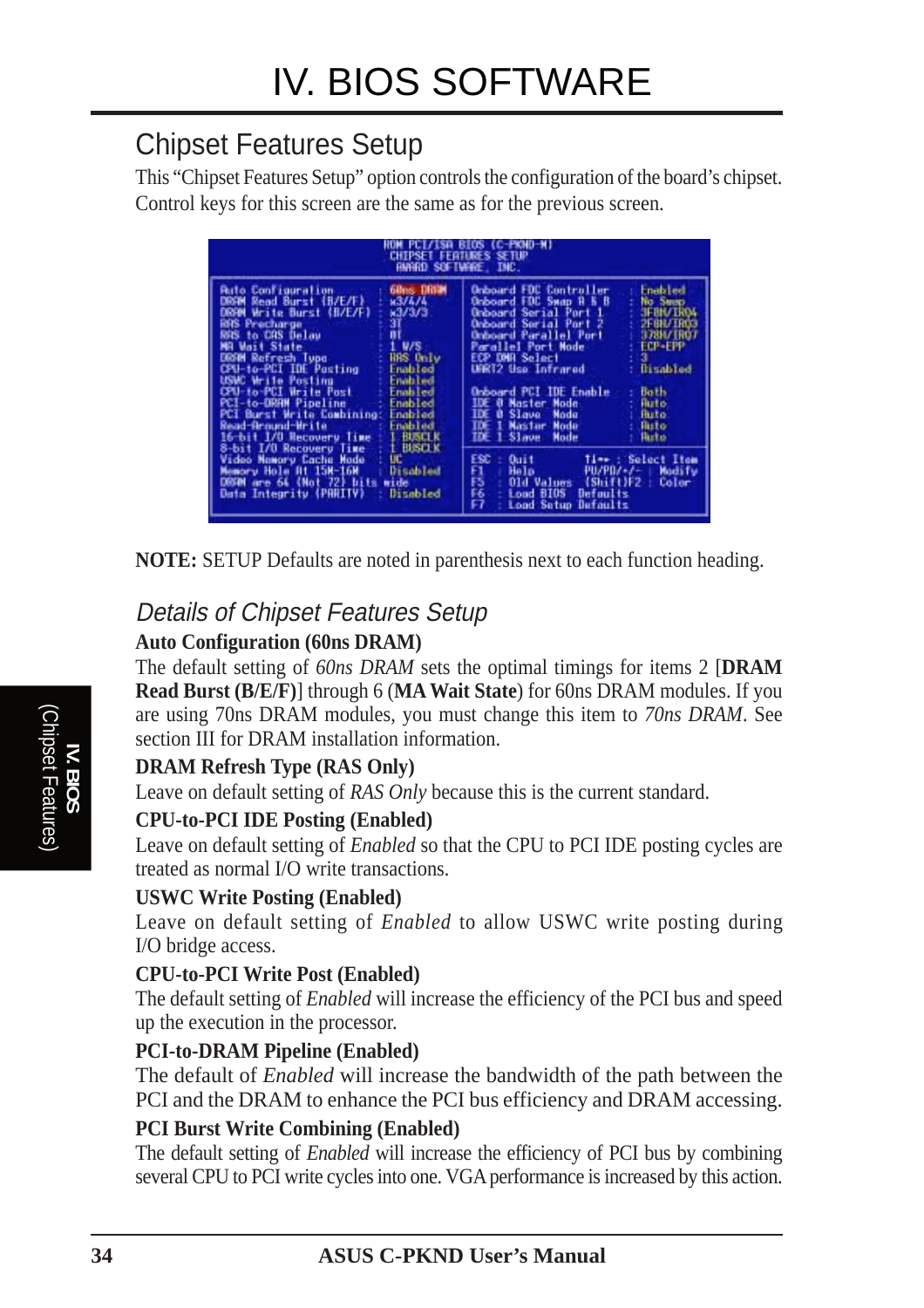#### **Read-Around-Write (Enabled)**

The default setting of *Enabled* will increase the execution efficiency of the processor. It allows the processor to execute read commands out of order if there is no dependence between these read and other write commands.

#### **16-bit I/O Recovery Time (1 BUSCLK)**

Timing for 16-bit ISA cards (leave on default setting of *1 BUSCLK*)

#### **8-bit I/O Recovery Time (1 BUSCLK)**

Timing for 8-bit ISA cards (leave on default setting of *1 BUSCLK*)

#### **Video Memory Cache Mode (UC)**

*USWC* (uncacheable, speculative write combining) is a new cache technology for the video memory of the processor. It can greatly improve the display speed by caching the display data. You must leave this on the default setting of *UC* (uncacheable) if your display card cannot support this feature; otherwise, your system may not boot.

#### **Memory Hole At 15M-16M (Disabled)**

Enabling this feature reserves 15MB to 16MB memory address space to ISA expansion cards that specifically require this setting. This makes the memory from 15MB and up unavailable to the system. Expansion cards can only access memory up to 16MB. The default is *Disabled*.

#### **[DRAM and ECC]**

If all your DRAM modules have parity chips  $(e.g. 8 chips + 4 parity chips)$ , they are considered 36bits. This motherboard sums the memory per bank and therefore two modules will give 72bits and the following will be displayed:



If your DRAM modules do not have parity chips (e.g. 8 chips), they are considered 32bits and the following will be displayed instead:



The default of *Disabled* for **Data Integrity (PARITY)** will not show memory errors on your monitor. When using parity DRAM modules, you can select *ECC* (Error Checking and Correcting) to correct 1 bit memory errors that may occur in the memory, otherwise *Parity* is the default. (See section III for more information on DRAM memory modules.)

....................................................................................................................................

#### **Onboard FDC Controller (Enabled)**

When enabled, this field allows you to connect your floppy disk drives to the onboard floppy disk drive connector instead of a separate controller card. If you want to use a different controller card to connect the floppy disk drives, set this field to *Disabled*.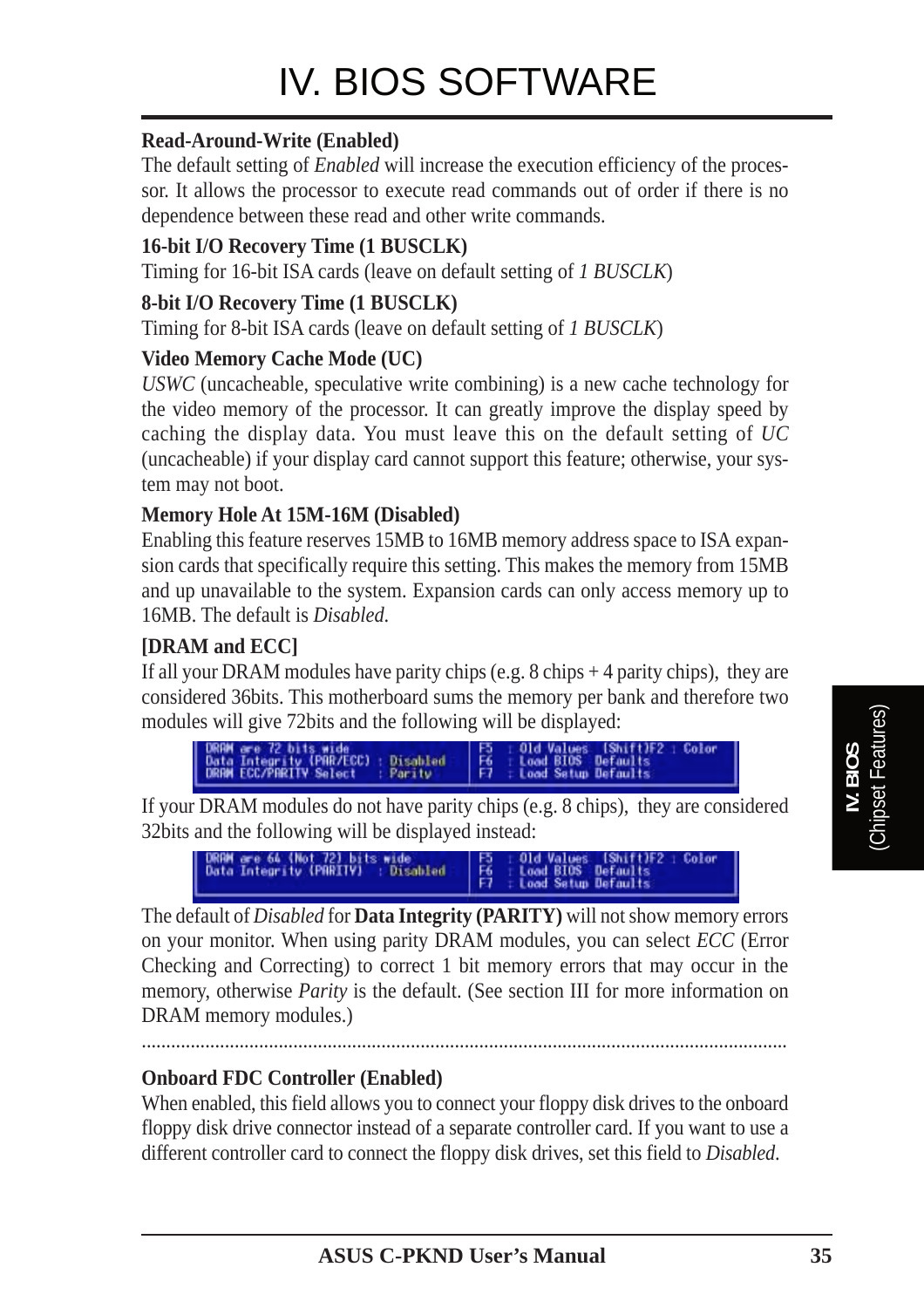#### **Onboard FDC Swap A & B (No Swap)**

This field allows you to reverse the hardware drive letter assignments of your floppy disk drives. Two options are available: *No Swap* and *Swap AB*. If you want to switch drive letter assignments through the onboard chipset, set this field to *Swap AB*.

#### **Onboard Serial Port 1 (3F8H/IRQ4)**

Settings are *3F8H/IRQ4* (default), *2F8H/IRQ3*, *3E8H/IRQ4*, *2E8H/IRQ10*, and *Disabled* for the onboard serial connector.

#### **Onboard Serial Port 2 (2F8H/IRQ3)**

Settings are *3F8H/IRQ4, 2F8H/IRQ3* (default), *3E8H/IRQ4*, *2E8H/IRQ10*, and *Disabled* for the onboard serial connector.

#### **Onboard Parallel Port (378H/IRQ7)**

This field sets the address of the onboard parallel port connector. You can select either *3BCH / IRQ 7*, *378H / IRQ 7, 278H / IRQ 5*, or *Disabled.* If you install an I/O card with a parallel port, ensure that there is no conflict in the address assignments. The PC can support up to three parallel ports as long as there are no conflicts for each port.

#### **Parallel Port Mode (ECP+EPP)**

This field allows you to set the operation mode of the parallel port. The setting *Normal*, allows normal-speed operation but in one direction only; *EPP* allows bidirectional parallel port operation at maximum speed; *ECP* allows the parallel port to operate in bidirectional mode and at a speed faster than the maximum data transfer rate; *ECP+EPP* (default) allows normal speed operation in a two-way mode.

#### **ECP DMA Select (3)**

This selection is available only if you select either *ECP* or *ECP+EPP* as the **Parallel Port Mode**. Select either DMA Channel *1, 3* (default), or *Disable*.

#### **UART2 Use Infrared (Disabled)**

When enabled, this field activates the onboard infrared feature and sets the second serial UART to support the infrared module connector on the baseboard. If your system already has a second serial port connected to the onboard COM2 connector, it will no longer work if you enable the infrared feature. By default, this field is set to *Disabled*, which leaves the second serial port UART to support the COM2 serial port connector. See section III of the baseboard manual for the **IrDA-compliant infrared module connector.**

#### **Onboard PCI IDE Enable (Both)**

You can select to enable the *Primary* IDE channel, *Secondary* IDE channel, *Both* (default), or *Disable* both channels (for systems with only SCSI drives).

#### **IDE 0 Master/Slave Mode / IDE 1 Master/Slave Mode (Auto)**

Each channel (0 and 1) has both a master and a slave making four IDE devices possible. Because each IDE device may have a different Mode timing (*0, 1, 2, 3, 4*), it is necessary for these to be independent. The default setting of *Auto* will allow autodetection to ensure optimal performance.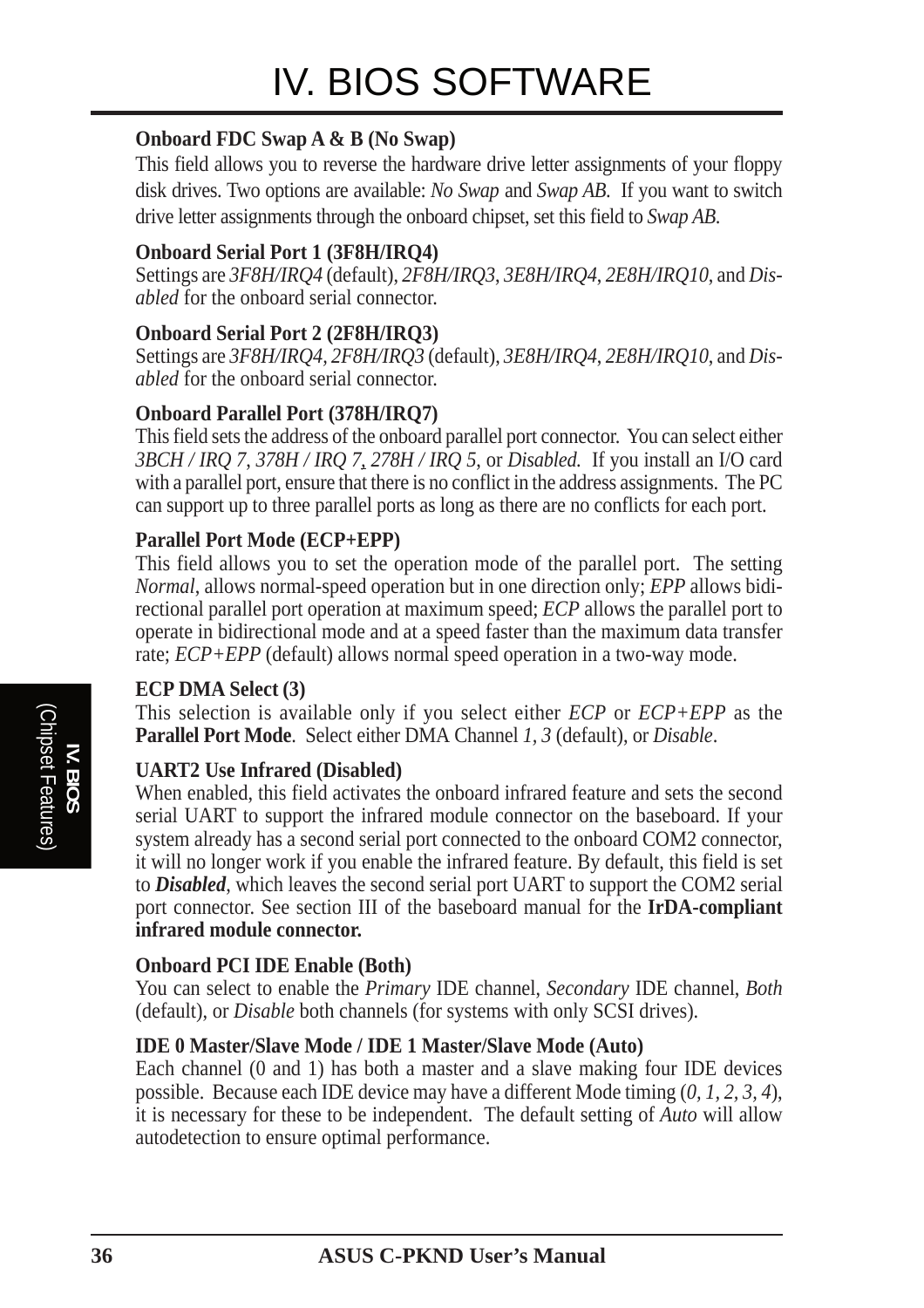### Power Management Setup

This "Power Management Setup" option allows you to reduce power consumption. This feature turns off the video display and shuts down the hard disk after a period of inactivity.

| HUM PCL/ISA BIOS (C-PKND-N)<br>PONER MANAGEMENT SETUP<br>AWARD SOFTWARE, INC.                                                                                                                                                                                                                                                                                                                                                                                                                                                                                   |  |  |
|-----------------------------------------------------------------------------------------------------------------------------------------------------------------------------------------------------------------------------------------------------------------------------------------------------------------------------------------------------------------------------------------------------------------------------------------------------------------------------------------------------------------------------------------------------------------|--|--|
| 1903<br><b>Uisable</b><br>(COM 2)<br>(COM 1)<br>(LPT 2)<br>顯<br>Enable<br>Enable<br>(Floppy Disk):<br>Enable<br>1807<br>I808<br>(UFI 1)<br>Enable<br>(RTC Alarm)<br>Disable<br>IR09<br>(IRO2 Redir)<br>Enable<br>18010<br>Enable<br>(Reserved)<br>19011<br>Enable<br><b>Reserved</b><br>IR012<br>$(PS/2$ Mouse)<br>Enable<br>10013<br>Enable<br>(Coprocessor):<br>IR014<br>Enable<br>(Mard Disk)<br><b>(Reserved)</b><br>Enable<br>16015<br>ESC<br>Time : Select Item<br>$0$ ui 1<br>昌福<br>Help.<br>PU/PD/+/+<br>Modify<br>Old Values (Shift)F2<br><b>Color</b> |  |  |
|                                                                                                                                                                                                                                                                                                                                                                                                                                                                                                                                                                 |  |  |

**NOTE:** SETUP Defaults are noted in parenthesis next to each function heading.

#### Details of Power Management Setup **Power Management (User Define)**

This field acts as the master control for the power management modes. *Max Saving* puts the system into power saving mode after a brief period of system inactivity; *Min Saving* is almost the same as *Max Saving* except that this time the system inactivity is longer; *Disable* disables the power saving features; *User Define*, the default setting, allows you to set power saving options according to your preference.

**IMPORTANT: Advanced Power Management (APM) should be installed to keep the system time updated when the computer enters suspend mode activated by the BIOS Power Management. For DOS environments, you need to add DEVICE=C:\DOS\POWER.EXE in you CONFIG.SYS. For Windows 3.x and Windows 95, you need to install Windows with the APM feature. A battery and power cord icon labeled "Power" will appear in the "Control Panel." Choose "Advanced" in the Power Management Field.**

#### **Video Off Option (Susp,Stby –> Off )**

This field determines when to activate the video off feature for monitor power management. The settings are *All Modes –> Off*; *Always On*; *Suspend –> Off*; and  $Susp, Stby \rightarrow \text{Off}$ .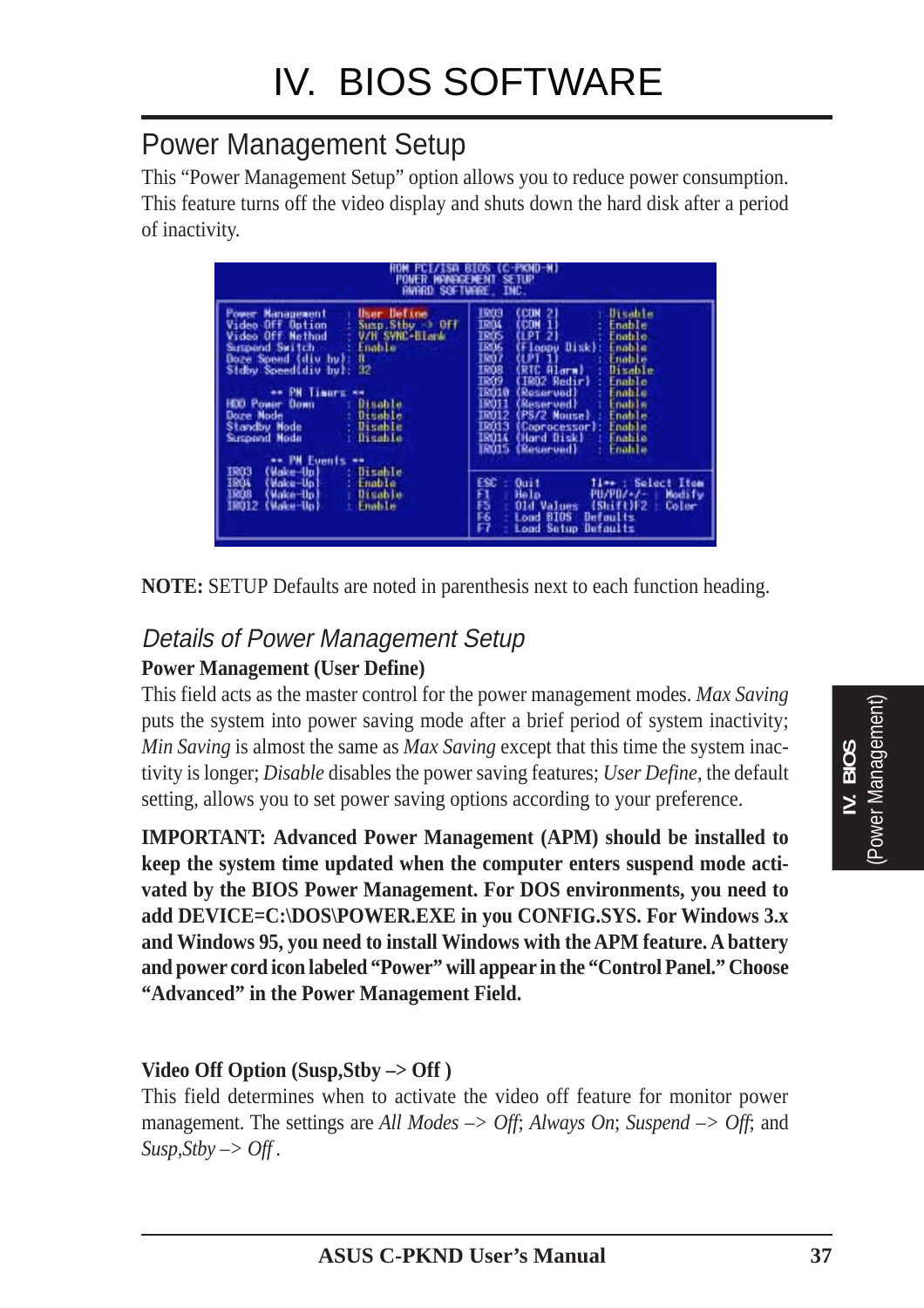#### **Video Off Method (V/H SYNC+Blank)**

This field defines the video off features. The following options are available: *V/H SYNC+Blank, DPMS Standby, DPMS Suspend*, *DPMS OFF*, *DPMS Reduce ON*, and *Blank Screen*. The default setting, *V/H SYNC+Blank*, blanks the screen and turns off vertical and horizontal scanning. The DPMS (Display Power Management System) features allow the BIOS to control the video display card if it supports the DPMS feature. *Blank Screen* only blanks the screen (use this for monitors without power management or "green" features. If set up in your system, your screen saver will not display with *Blank Screen* selected).

#### **Suspend Switch (Enable)**

This field allows you to *Enable* or *Disable* the SMI connector on the baseboard. This connector connects to the lead from the Suspend switch mounted on the system case.

#### **Doze Speed (div by) (8) / Stdby Speed (div by) (32)**

These two fields set the CPU speed during each mode. The number indicates what the normal CPU speed is divided by.

#### **PM Timers (Disable)**

This section controls the time-out settings for the Power Management scheme. The fields included in this section are **HDD Power Down**, which places the hard disk into its lowest power consumption mode, and the **Doze Mode**, **Standby Mode** and **Suspend Mode**.

The system automatically "wakes up" from any power saving mode when there is system activity, such as when a key is pressed, or when there is activity detected from the enabled IRQ channels.

**HDD Power Down** shuts down any IDE hard disk drives in the system after a period of inactivity. This time period is user-configurable at *1–15 Min* or *Disable*. This feature does not affect SCSI hard drives.

**Doze Mode, Standby Mode,** and **Suspend Mode** set the period of time after which each of these modes activate: *1 Min*, *2 Min*, *4 Min*, *8 Min*, *10 Min*, *20 Min*, *30 Min*, *1 Hour, 2 Hour*, and *4 Hour*.

#### **PM Events**

This section sets the wake-up call of the system. If activity is detected from any enabled IRQ channels in the left group, the system wakes up from suspended mode. You can enable power management for IRQ3–IRQ15 individually in the list at the right side of the screen. The power management feature will work on the enabled IRQ channels.

**NOTE:** A Microsoft serial or compatible mouse will use either COM1 (IRQ4) or COM2 (IRQ3), and a PS/2 mouse will use IRQ12. If you know which IRQ your mouse is using, you can enable the wake-up Event for that IRQ here and the system will wake up when you move the mouse or click its button.

.......................................................................................................................................

#### **IRQ3 (***device***)** to **IRQ15 (***device***)**

You can individually *Enable* or *Disable* each IRQ to include in the sleep function. IRQ8 (RTC Alarm) is usually set to *Disable* so that any software alarm clock or event calendar can wake up the system.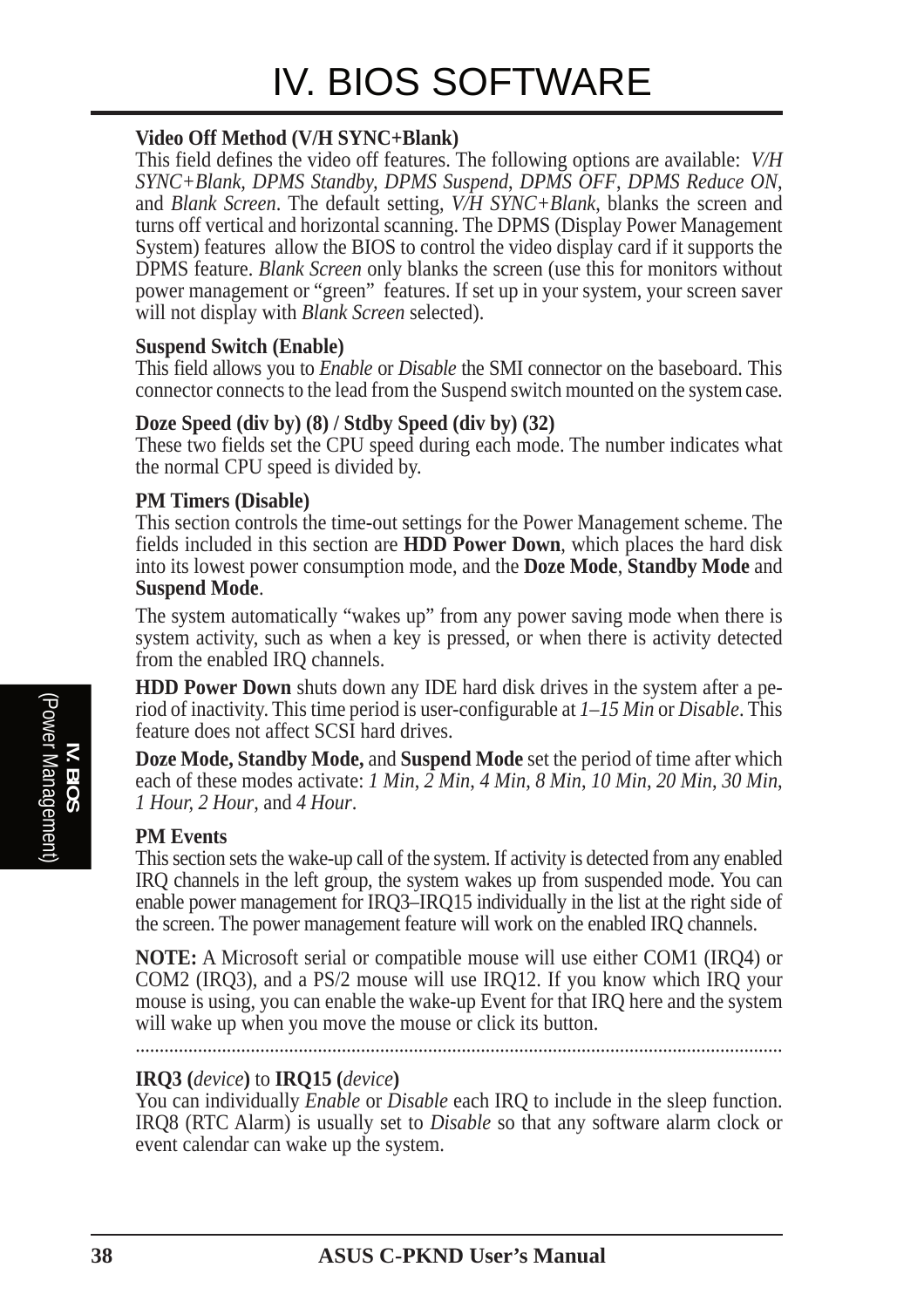### PNP and PCI Setup

This "PNP and PCI Setup" option configures the PCI bus slots. All PCI bus slots on the system use INTA#, thus all installed PCI cards must be set to this value.

| <b>HUM</b>                                                                                                                                                                                                                                                                                                                                                                                                                                       | (C-PKND-N)<br><b>BIOS</b><br>PNP AND PCI SETUP<br>ANARD SOFTWARE, INC.                                                                                                                                                                                        |
|--------------------------------------------------------------------------------------------------------------------------------------------------------------------------------------------------------------------------------------------------------------------------------------------------------------------------------------------------------------------------------------------------------------------------------------------------|---------------------------------------------------------------------------------------------------------------------------------------------------------------------------------------------------------------------------------------------------------------|
| <b>PMP OS Installed</b><br>No<br>(RIGHT) IRD<br>Slot 1<br><b>Huto</b><br>Slot 2 IRD<br><b>Hutu</b><br>Slot 3 I80<br>Huto<br>Sint A/5 (LEFT) IRO:<br>Buta<br><b>PCI Latency Timer</b><br>32 PCI Clock<br>No/TED<br>190<br>3 Used By ISB<br>夏夏夏夏<br><b>ISR</b><br>No./TCH<br>4 Ilsed By<br><b>ISH</b><br>5 Used Bu<br>No/TCU<br>7 Used By ISB<br>No/TCU<br><b>TSA</b><br>9 Used By<br><b>No. TCH</b><br><b>ISB</b><br>No. ICU<br>10 Used By<br>IRO | 1 Used By ISB<br>No/TED<br><b>DNA</b><br>DMR<br>3 Used By ISH<br>No/TEU<br><b>DHA</b><br>No/IEU<br>5 Used By ISB<br><b>BoZECU</b><br><b>ISO MEN Black BRSE</b><br>SVMBIOS SCSI BIOS<br>Ruto.<br>USB Function<br><b>Disabled</b><br>Passive Release<br>Enabled |
| <b>188</b><br>11 Used Bu<br>No/TCU<br>IRO<br>IRO 12 Used By<br><b>ISB</b><br>No./ICU<br>IRO 14 Used Bu<br>No./TELL<br><b>IS8</b><br>No/ICU<br>INO 15 Used By ISA                                                                                                                                                                                                                                                                                 | ESC<br>$0$ ui 1<br>Time : Select Item<br>Ð<br>Help.<br>PU/PD/+/+ +<br>Modify<br>F5<br>(ShitE)E2<br><b>Old Values</b><br>Color<br>56<br>Lond BIOS<br>Defaults.<br>F7<br>Load Setup Defaults                                                                    |

**NOTE:** SETUP Defaults are noted in parenthesis next to each function heading.

### Details of PNP and PCI Setup

#### **PNP OS Installed (No)**

This field allows you to use a Plug-and-Play (PnP) operating system to configure the PCI bus slots instead of using the BIOS. Default setting is *No*.

#### **Slot 1 (RIGHT) IRQ** to **Slot 4 (LEFT) IRQ (Auto)**

These fields set how IRQ use is determined for each PCI slot. The default setting for each field is *Auto*, which uses auto-routing to determine IRQ use. The other options are manual settings of *NA, 5, 7, 9, 10, 11, 12, 14* or *15* for each slot.

#### **PCI Latency Timer (32 PCI Clock)**

The default setting of *32 PCI Clock* enables maximum PCI performance for this motherboard.

#### **IRQ xx Used By ISA (No/ICU)**

These fields indicate whether or not the displayed IRQ for each field is being used by a legacy (non-PnP) ISA card. Two options are available: *No/ICU* (default) and *Yes*. *No/ICU* indicates either that the displayed IRQ is not used or an ISA Configuration Utility (ICU) is being used to determine if an ISA card is using that IRQ. If you install a legacy ISA card that requires a unique IRQ, and you are not using an ICU, you must set the field for that IRQ to *Yes*. For example: If you install a legacy ISA card that requires IRQ 10, then set **IRQ10 Used By ISA** to *Yes*.

......................................................................................................................................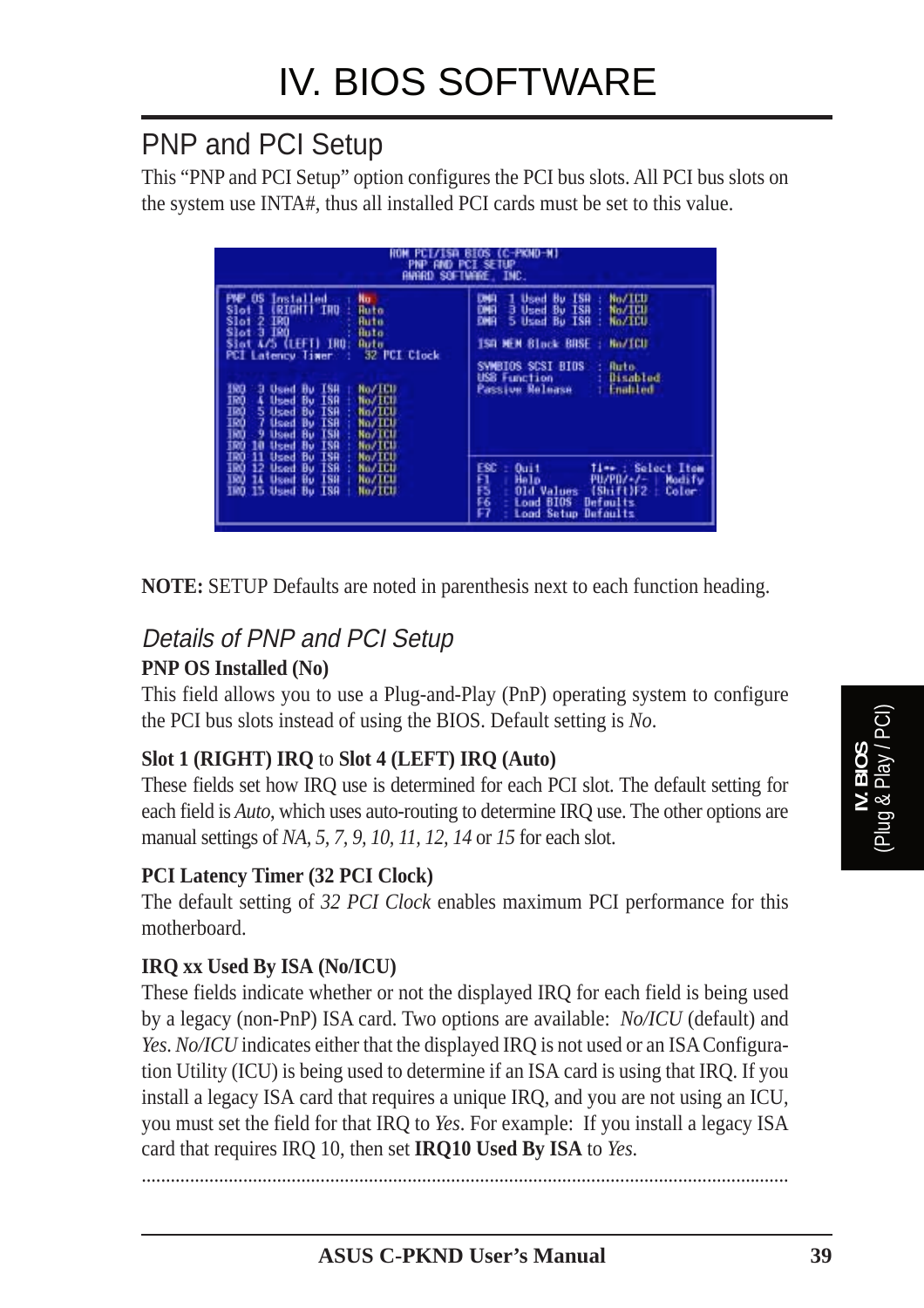#### **DMA x Used By ISA (No/ICU)**

These fields indicate whether or not the displayed DMA channel for each field is being used by a legacy (non-PnP) ISA card. Available options include: *No/ICU* and *Yes*. *No/ICU* indicates either that the displayed DMA channel is not used or an ICU is being used to determine if an ISA card is using that channel. If you install a legacy ISA card that requires a unique DMA channel, and you are not using an ICU, you must set the field for that channel to *Yes*.

#### **ISA MEM Block BASE (No/ICU)**

This field allows you to set the base address and block size of a legacy ISA card that uses any memory segment within the C800H and DFFFH address range. If you have such a card, and you are not using an ICU to specify its address range, select a base address from the six available ranges. The **ISA MEM Block SIZE** field will then be available for selecting the block size. If you have more than one legacy ISA card in your system that requires to use this address range, you can increase the block size to either *8K*, *16K*, *36K*, or *64K*. If you are using an ICU to accomplish this task, leave **ISA MEM Block BASE** to its default setting of *No/ICU*.

#### **SYMBIOS SCSI BIOS (Auto)**

The default uses *Auto* settings for the onboard SCSI BIOS. If you do not want to use the onboard SCSI BIOS, choose *Disabled*

#### **USB Function (Disabled)**

The baseboard supports Universal Serial Bus (USB) devices but current operating systems do not. The default is set to *Disabled*. If you have the necessary support disks and USB devices, you can set this function to *Enabled* to use the onboard USB connector.

#### **Passive Release (Enabled)**

This function allows the passive release to be *Enabled* or *Disabled*. The default setting of *Enabled* allows better performance.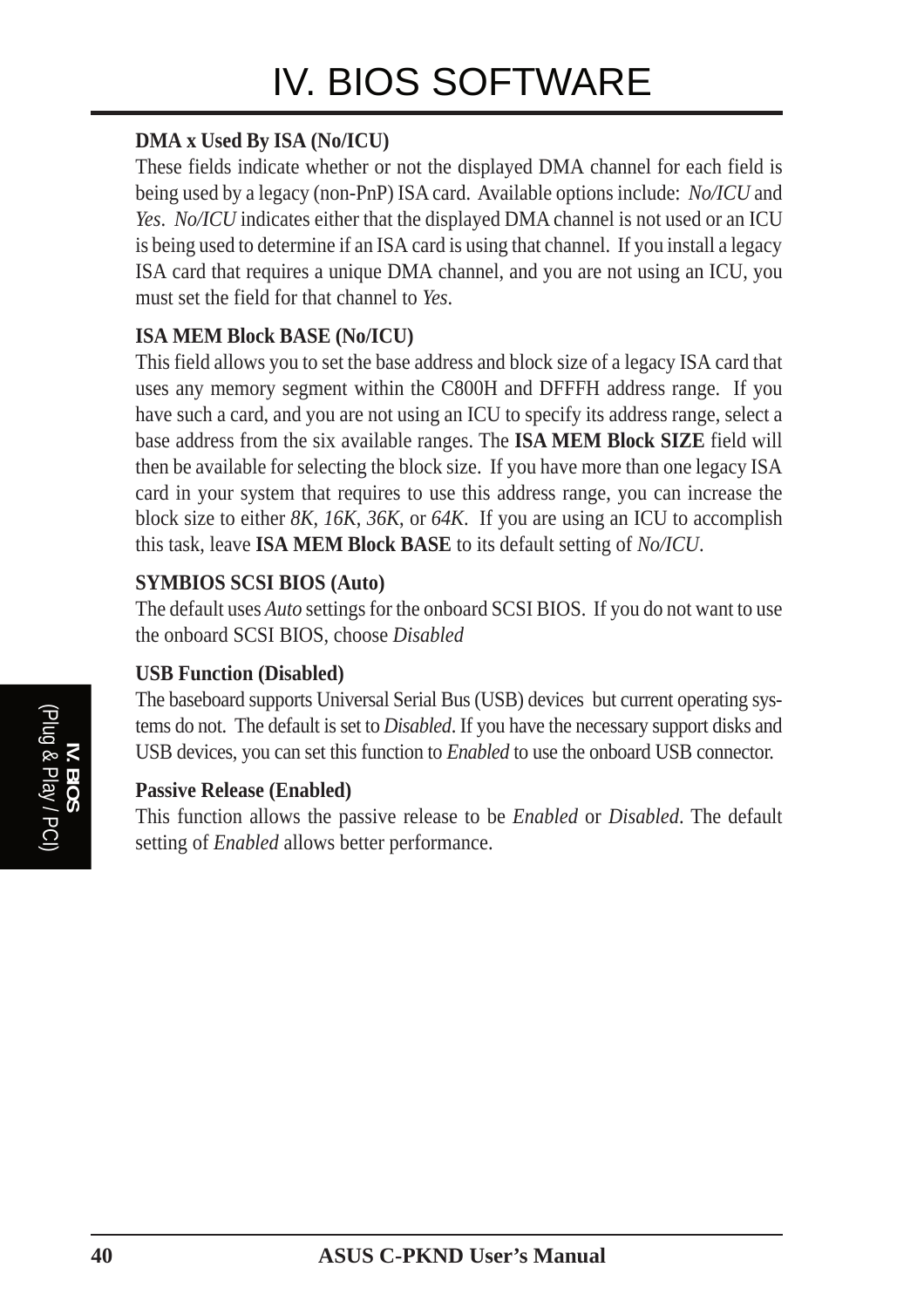## Load BIOS Defaults

This "Load BIOS Defaults" option allows you to load the troubleshooting default values permanently stored in the BIOS ROM. These default settings are non-optimal and disable all high performance features. To load these default settings, highlight "Load BIOS Defaults" on the main screen and then press <Enter>. The system displays a confirmation message on the screen. Press  $\langle Y \rangle$  and then  $\langle$ Enter $\rangle$  to confirm. Press <N> and then <Enter> to abort. This feature does not affect the fields on the Standard CMOS Setup screen.

## Load Setup Defaults

This "Load Setup Defaults" option allows you to load the default values to the system configuration fields. These default values are the optimized configuration settings for the system. To load these default values, highlight "Load Setup Defaults" on the main screen and then press <Enter>. The system displays a confirmation message on the screen. Press <Y> and then <Enter> to confirm. Press <N> and then <Enter> to abort. This feature does not affect the fields on the Standard CMOS Setup screen.

| STONDARD CHOS SETUP                            | SMORT DLARM (LN78) SETUP.                      |
|------------------------------------------------|------------------------------------------------|
| <b>810S FEATURES SETUP</b>                     | SUPERVISOR PASSHORD                            |
| CHIPSET FEATURES SETUP                         | <b>USER PRSSHOHO</b>                           |
| <b><i>ROWER MANAGEMENT SETUP</i></b>           | TOE HOD AUTO DETECTION                         |
| FOR THE PCT SETUP                              | <b>ETIP</b>                                    |
| <b>LOAD BIOS DEFINILT</b>                      | Load SETUP Defaults (V/N)? o                   |
| <b>LOOD SETUP DEFAULTS</b>                     | <b>SAVING</b>                                  |
| <b>Ouit</b><br>Esc.<br>F10 : Savo & Exit Setup | <b>Select Item</b><br>(Shift)F2 : Change Color |

**NOTE:** The SMART ALARM (LM78) SETUP is only avaiable on baseboards with the optional onboard LM78 chip.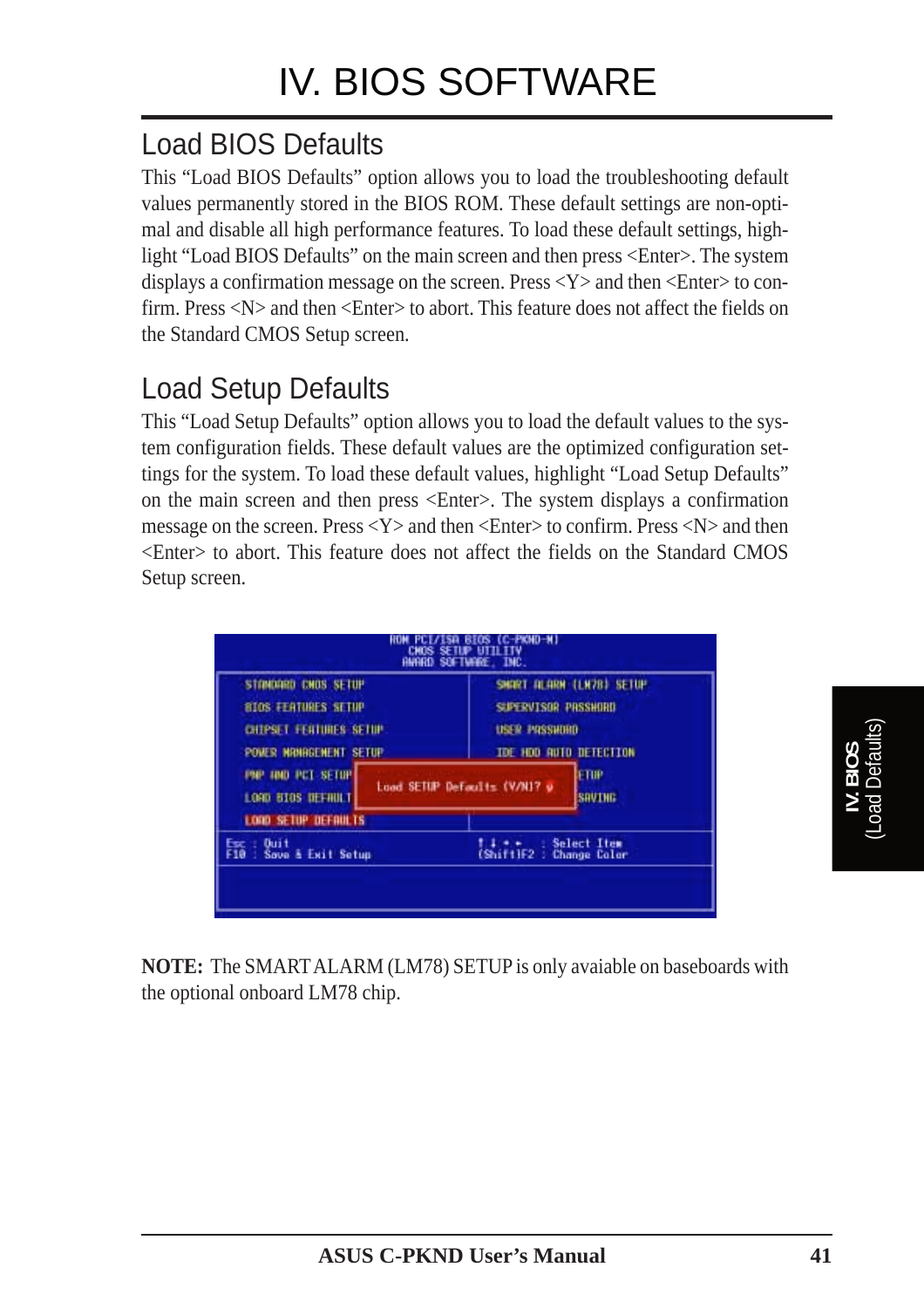## Smart Alarm (LM78) Setup

**NOTE:** The SMART ALARM (LM78) SETUP is only avaiable on baseboards with the optional onboard LM78 chip.

This menu requires that the baseboard contains the optional onboard LM78 hardware monitor chip. Certain hardware components are necessary for the all the smart alarm features to be available.



**NOTE:** SETUP Defaults are noted in parenthesis next to each function heading.

### Details of Smart Alarm (LM78) Setup

**Fan Monitor: CPU1 Fan Speed / CPU2 Fan Speed / Power Fan Speed (xxxxRPM)** The onboard hardware monitor is able to detect the Chassis Fan Speed, CPU Fan Speed, and the Power Supply Fan Speed in Rotations Per Minute (RPM). These values refresh upon any key entry in the BIOS setup screens. Set to *Ignore* if one of these are not used so that error messages will not be given.

#### **Thermal Monitor: MB Temperature (xxxC/xxxF)**

The onboard hardware monitor can detect the baseboard temperatures. These values refresh upon key entries. Set to *Ignore* only if necessary.

#### **Voltage Monitor: VCORE, +3.3V, +5V, +12V, -12V, -5V (+/- xx.xV)**

The onboard hardware monitor can detect the voltages put out by the voltage regulators. These values refresh upon key entries. Set to *Ignore* only if necessary.

**NOTE:** If any of the monitored items are out of range during system bootup, you will be prompted by this message: "Hardware Monitor found an error, enter POWER MANAGEMENT SETUP for details." The bottom of the screen will instruct you to "Press **F1** to continue, **DEL** to enter SETUP."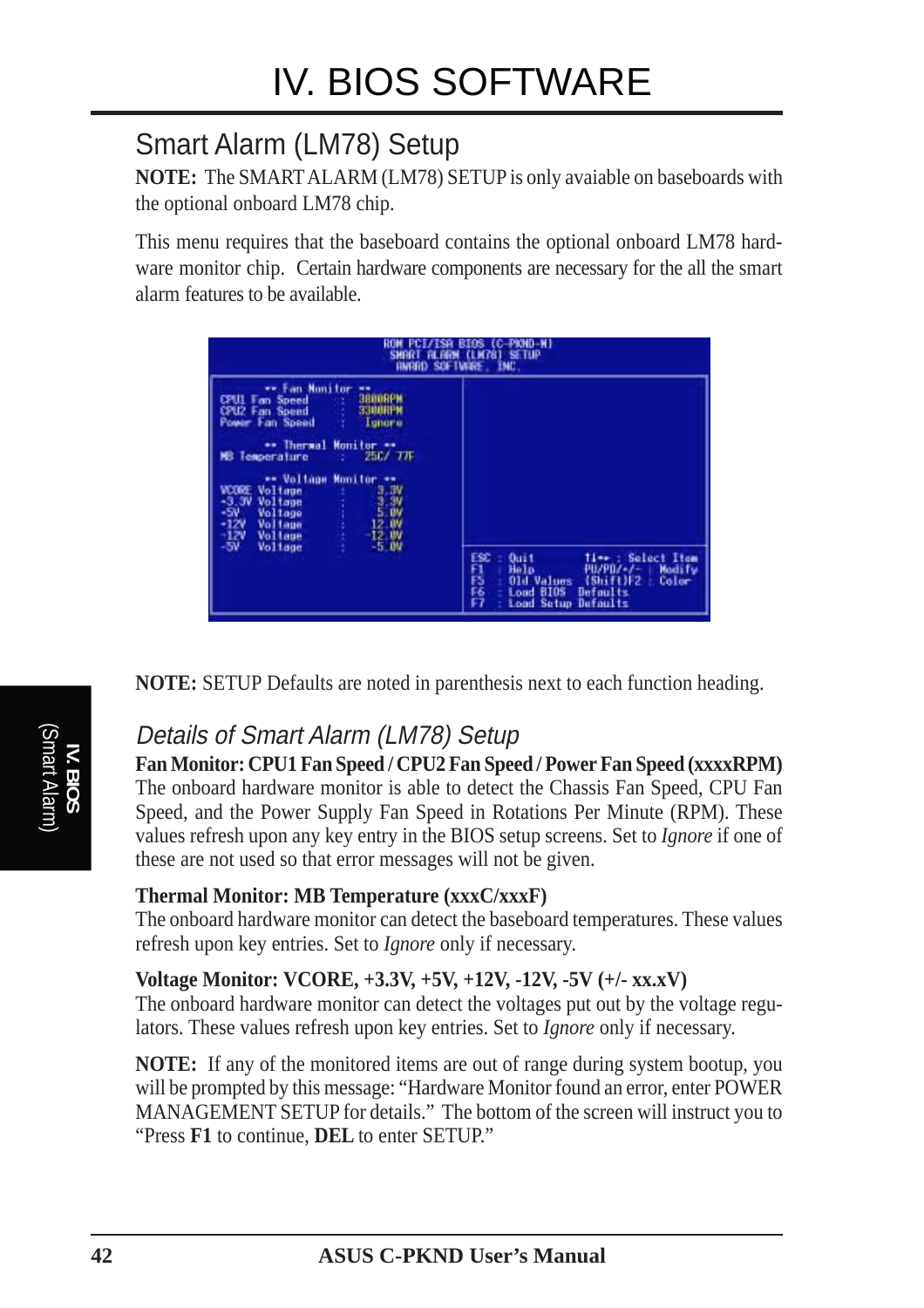### Supervisor Password and User Password

These two options set the system passwords. "Supervisor Password" sets a password that will be used to protect the system and the Setup utility; "User Password" sets a password that will be used exclusively on the system. By default, the system comes without any passwords. To specify a password, highlight the type you want and then press <Enter>. A password prompt appears on the screen. Taking note that the password is case sensitive, and can be up to 8 alphanumeric characters long, type in your password and then press <Enter>. The system confirms your password by asking you to type it again. After setting a password, the screen automatically reverts to the main screen.

|                                                                                                                                   | <b>CHOS SETLE</b><br><b>ANARD SOFTWARE, INC.</b> | BIOS (C-PKND-N)<br><b>BITTETTY</b>                                                                                     |
|-----------------------------------------------------------------------------------------------------------------------------------|--------------------------------------------------|------------------------------------------------------------------------------------------------------------------------|
| STONDARD CHOS SETUP<br><b>810S FEATURES SETUP</b><br>CHIPSET FEATURES SETUP<br><b>POWER NRNAGENENT SETUP</b><br>FOR THE RET SETUP |                                                  | SHART ALARM (LH78) SETUP<br>SUPERVISOR PRSSHORD<br><b>USER PRSSHORD</b><br>TOE HOD AUTO DETECTION<br>SAVE & EXIT SETUP |
| <b>LOAD 810S DEFAULTS.</b><br>LOOD SETUP DEFAILER                                                                                 | Enter Password:                                  | <b>UT SHVING</b>                                                                                                       |
| <b>Ouit</b><br>Save & Exit Setup                                                                                                  |                                                  | Select Item<br>(Shift)F2 : Change Color                                                                                |
|                                                                                                                                   |                                                  |                                                                                                                        |

**NOTE:** The SMART ALARM (LM78) SETUP is only avaiable on baseboards with the optional onboard LM78 chip.

To implement the password protection, specify in the "Security Option" field of the BIOS Features Setup screen when the system will prompt for the password. If you want to disable either password, press <Enter> instead of entering a new password when the "Enter Password" prompt appears. A message confirms the password has been disabled.

**NOTE:** If you forget the password, see **Real Time Clock (RTC) RAM** in section III of the baseboard maual for procedures on clearing the CMOS.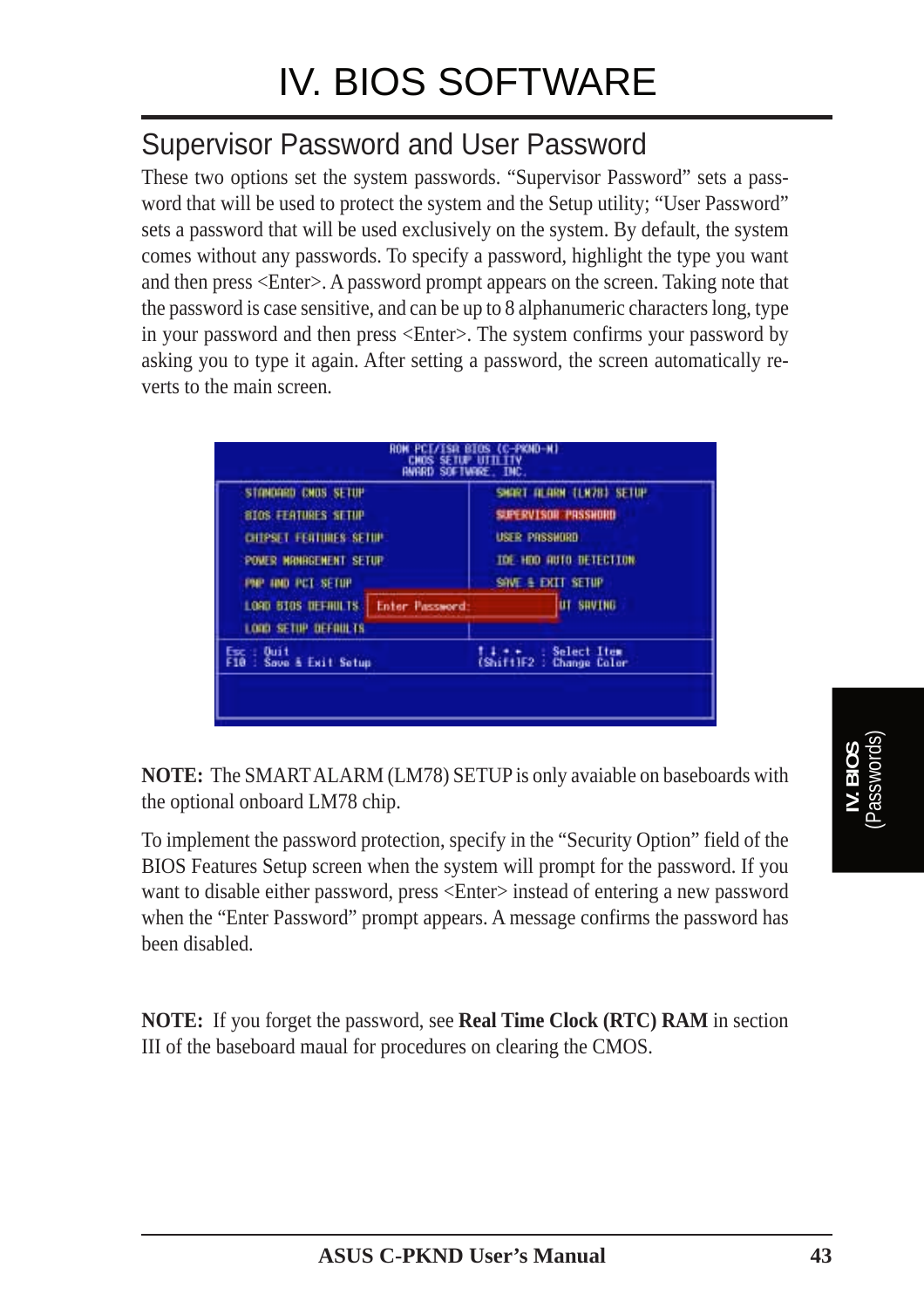### IDE HDD Auto Detection

The *IDE HDD Auto Detection* option detects the parameters of an IDE hard disk drive, and automatically enters them into the Standard CMOS Setup screen.



Up to four IDE drives can be detected (see , with parameters for each listed inside the box. To accept the optimal entries, press  $\langle Y \rangle$ , otherwise, select from the OP-TIONS listed  $(2, 1, 3$  in this case); to skip to the next drive, press  $\langle N \rangle$ . If you accept the values, the parameters will be listed beside the drive letter on the screen. The process then proceeds to the next drive letter. Pressing  $\langle N \rangle$  to skip rather than to accept a set of parameters causes the program to enter zeros after that drive letter.

If you are using another IDE controller that does not feature Enhanced IDE support for four devices, you can only install two IDE hard disk drives. Your IDE controller must support the Enhanced IDE features to use Drive E and Drive F. The onboard PCI IDE controller supports Enhanced IDE, with two connectors for connecting up to four IDE devices. If you want to use another controller that supports four drives, you must disable the onboard IDE controller (see "Chipset Features Setup").

When autodetection is completed, the program automatically enters all entries you accepted on the field for that drive in the Standard CMOS Setup screen. Skipped entries are ignored and are not entered in the screen.

If you are autodetecting a hard disk that supports the LBA mode, three lines will appear in the parameter box. Choose the line that lists LBA for an LBA drive. Do not select Large or Normal.

The autodetection feature can only detect one set of parameters for a particular IDE hard drive. Some IDE drives can use more than one set. This should not be a problem if the drive is new and contains nothing.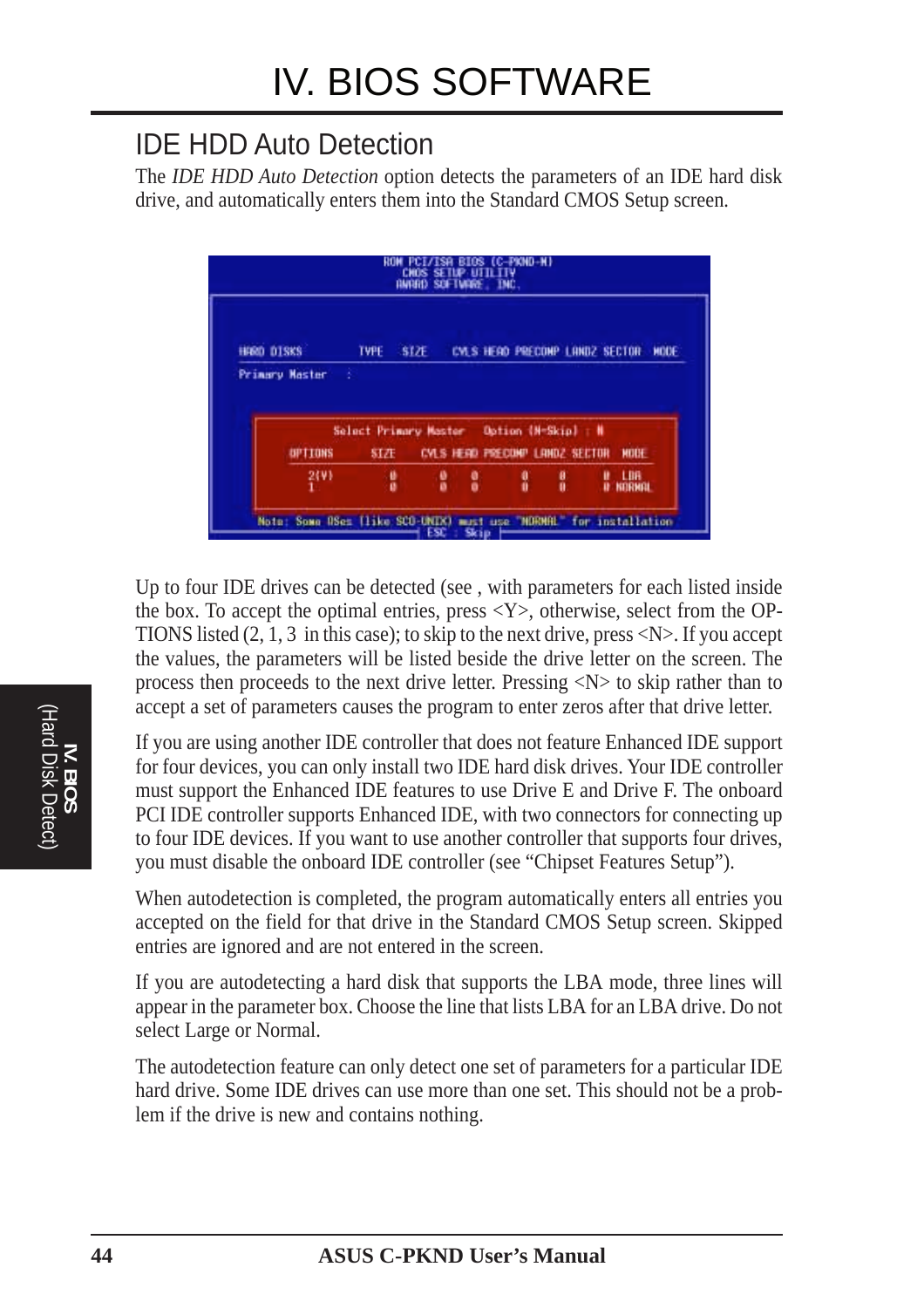# IV. BIOS SOFTWARE

**IMPORTANT:** If your hard disk was already formatted on an older previous system, incorrect parameters may be detected. You will need to enter the correct parameters manually or use low-level format if you do not need the data stored on the hard disk.

If the parameters listed differ from the ones used when the disk was formatted, the disk will not be readable. If the autodetected parameters do not match the ones that should be used for your disk, do not accept them. Press <N> to reject the presented settings and enter the correct ones manually from the Standard CMOS Setup screen.

## Save & Exit Setup

Select this option to save into the CMOS memory all modifications you specified during the current session. To save the configuration changes, highlight the "Save & Exit Setup" option on the main screen and then press <Enter>.

| STANDARD CMDS SETUP<br><b>BTOS FEATURES SETUP</b><br>CHIPSET FEATURES SETUP<br>POWER MANAGEMENT SETUP | SMART REARN (LN78) SETUP<br>SUPERVISOR PASSNORD<br><b>USER PRSSHORD</b><br>TOE HOD AUTO DETECTION |                                           |
|-------------------------------------------------------------------------------------------------------|---------------------------------------------------------------------------------------------------|-------------------------------------------|
| <b>PMP AND PCI SETUP</b><br>LORD BIDS DEFAULT<br>LOAD SETUP DETAILTS                                  | SRVE to CHOS and EXIT (V/M)? u                                                                    | <b>FTUP</b><br><b>SAVING</b>              |
| <b>Buit</b><br><b>Fl0 - Save &amp; Exit Setup</b>                                                     | (Shift)F2                                                                                         | <b>Select Item</b><br><b>Change Color</b> |

**NOTE:** The SMART ALARM (LM78) SETUP is only avaiable on baseboards with the optional onboard LM78 chip.

## Exit Without Saving

Select this option to exit the Setup utility without saving the modifications you specify during the current session. To exit without saving, highlight the "Exit Without Saving" option on the main screen and then press <Enter>.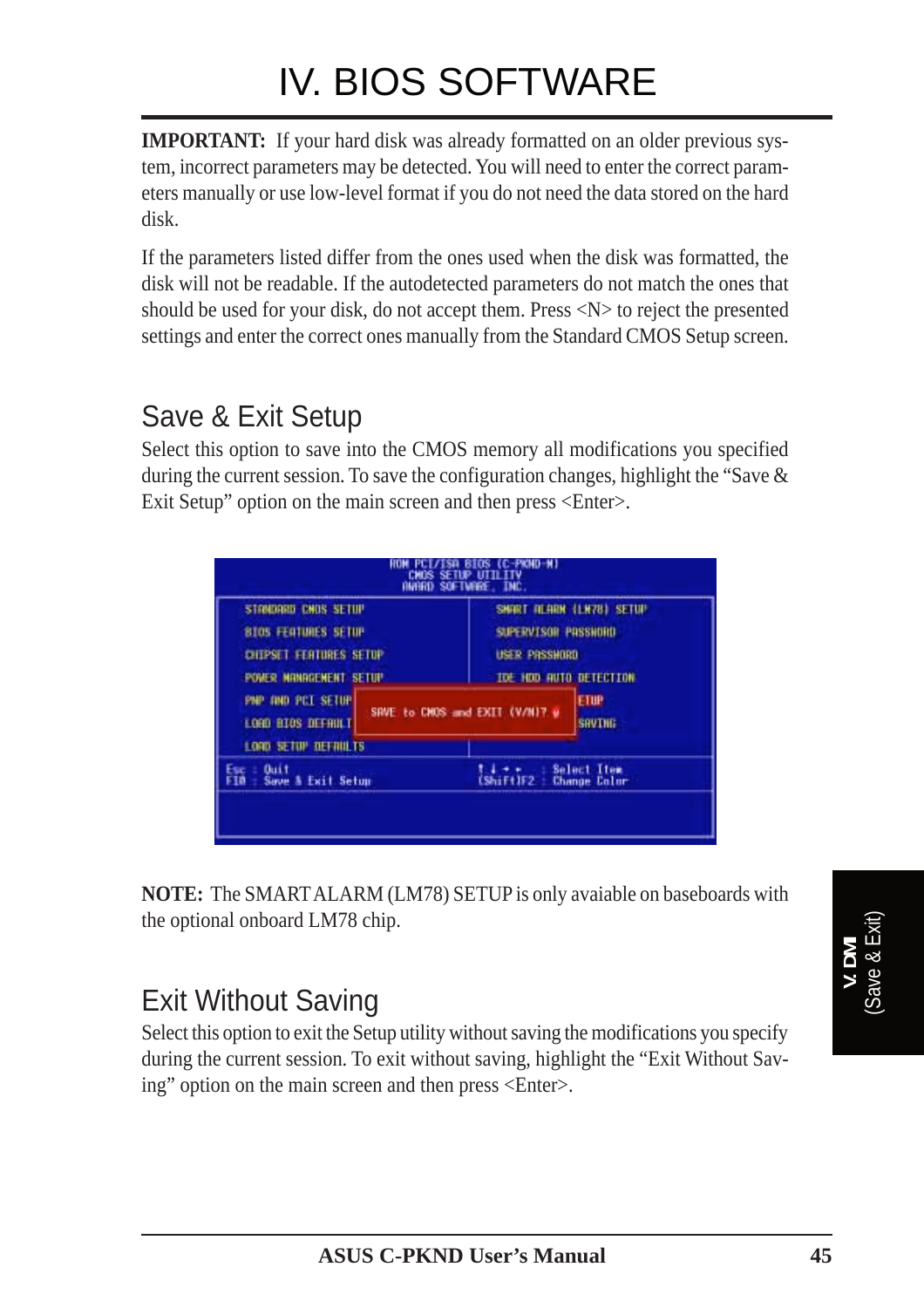# Desktop Management Interface (DMI)

# Introducing the ASUS DMI Configuration Utility

This motherboard supports DMI within the BIOS level and provides a DMI Configuration Utility to maintain the Management Information Format Database (MIFD). DMI is able to autodetect and record information pertinent to a computer's system, such as the CPU type, CPU speed, and internal/external frequencies, and memory size. The onboard BIOS will detect as many system information as possible and store the collected information in a 4K block in the baseboard's Flash EPROM and allows the DMI to retrieve data from this database. Unlike other BIOS software, the BIOS on the baseboard uses the same technology implemented for Plug and Play to allow dynamic real-time updating of DMI information versus creating a new BIOS image file and requiring the user to update the whole BIOS. This DMI Configuration Utility also allows the system integrator or end user to add additional information into the MIFD, such as serial numbers, housing configurations, and vendor information. Information not detected by the baseboard BIOS has to be manually entered through the DMI Configuration Utility and updated into the MIFD. This DMI Configuration Utility provides the same reliability as PnP updating and will prevent the refreshing failures associated with updating the entire BIOS.

### System Requirements

The DMI Configuration Utility (DMICFG.EXE) must be used in real mode for the program to run; the base memory must be at least 180K. Memory managers like HIMEM.SYS (required by Windows) must not be installed. You can either start your computer from a system disk without your AUTOEXEC.BAT and CONFIG.SYS files, comment out HIMEM.SYS in CONFIG.SYS by typing "REM" before the line, or press <F5> when the startup routines start to skip your AUTOEXEC.BAT and CONFIG.SYS files.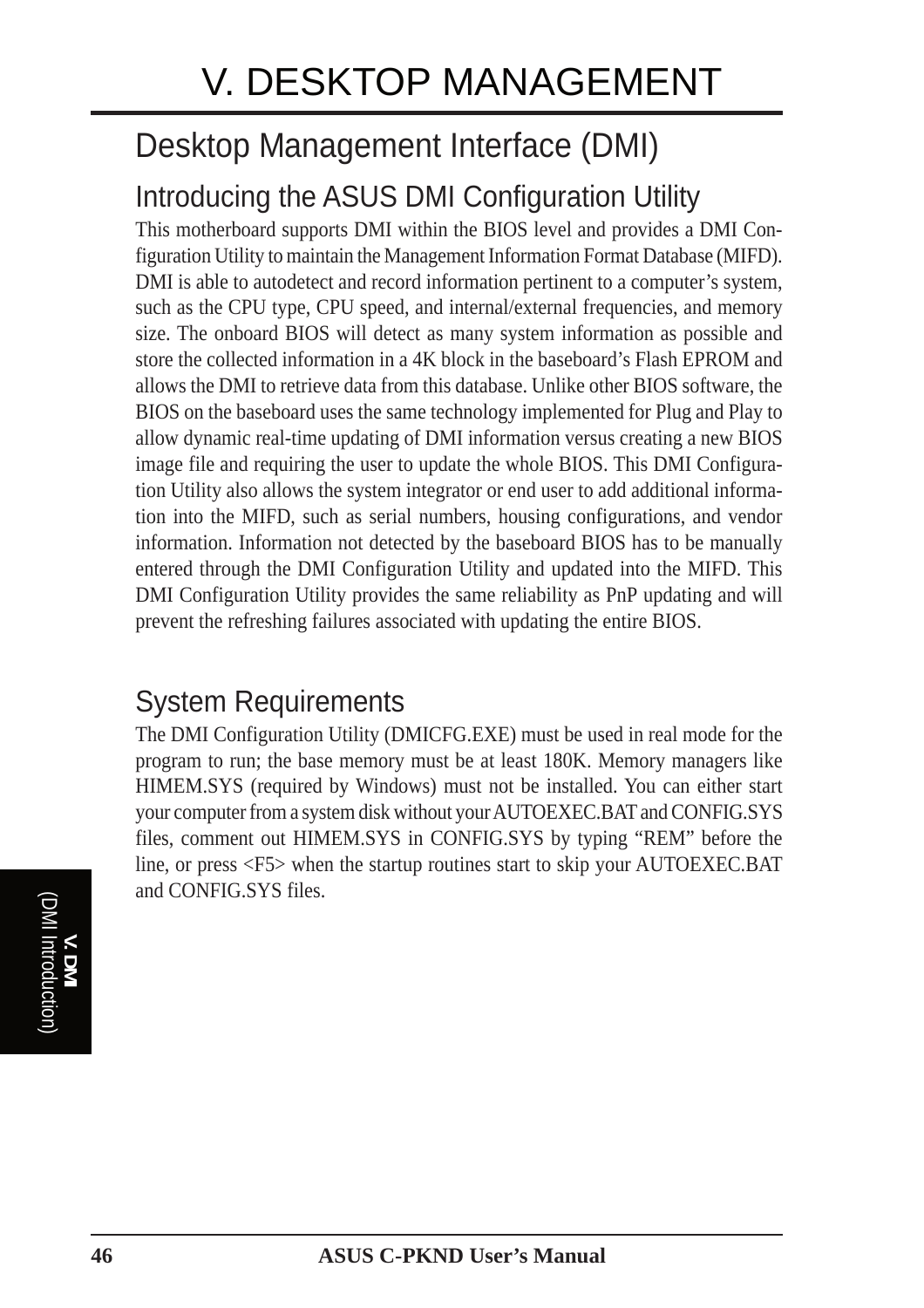# Using the ASUS DMI Configuration Utility

Edit DMI (or delete)



To move the cursor or insertion point, use the <Left Arrow> or <Right Arrow> keys for the top menu items and the <Up Arrow> and <Down Arrow> keys for the left menu items. The lower part of the screen shows the available keys for each screen. Press <Enter> at the menu item to enter the right screen for editing. "Edit component" is displayed on top. The reversed color field is the current cursor position and texts in blue are available for editing. The orange text shows autodetected information and are not available for editing. Selecting "Press [ENTER] for detail" (in blue) displays a second pop-up menu. Use the <Plus Sign> or <Minus Sign> keys to change the settings. Press <Enter> to exit *and save* or press <ESC> to exit *and not save*.

If you made changes, pressing  $\langle ESC \rangle$  prompts you to answer  $\langle Y \rangle$  or  $\langle N \rangle$ . Enter  $\langle Y \rangle$  to go back to the left screen *and save*, enter  $\langle N \rangle$  to go back to left screen and *not save*. If you made no changes, pressing <ESC> will send you back to the left menu without any messages.

#### **Notes**

A heading, **\*\*\* BIOS Auto Detect \*\*\***, appears on the right for each menu item on the left side that has been autodetected by the system BIOS.

A heading, **\*\*\* User Modified \*\*\***, will appear on the right for menu items that has been modified by the user.